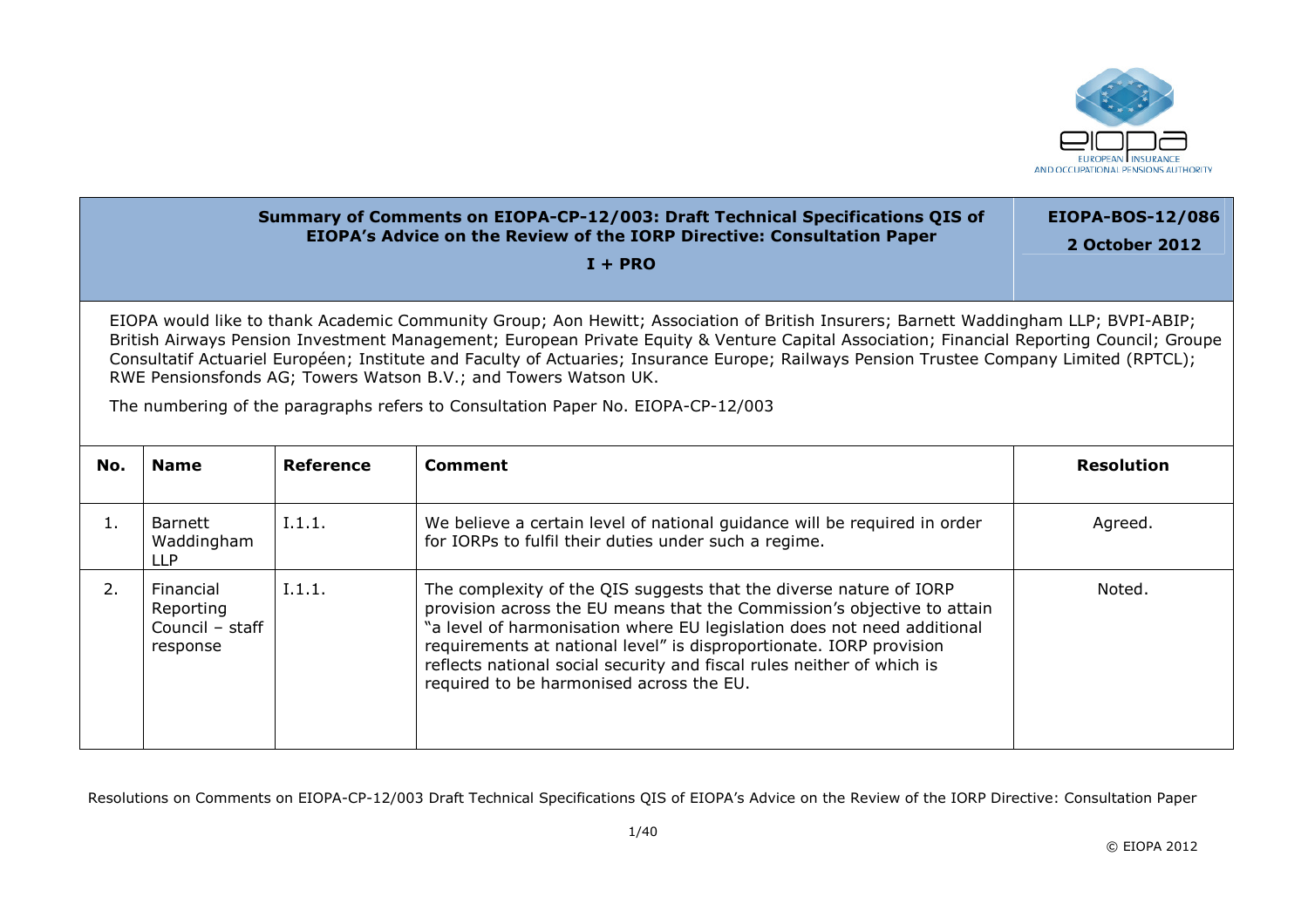

| 3. | Institute and<br>Faculty of<br>Actuaries                        | I.1.1. | No comment                                                                                                                                                                                                                                                                                                                                                     |        |
|----|-----------------------------------------------------------------|--------|----------------------------------------------------------------------------------------------------------------------------------------------------------------------------------------------------------------------------------------------------------------------------------------------------------------------------------------------------------------|--------|
| 4. | Railways<br>Pension<br>Trustee<br>Company<br>Limited<br>(RPTCL) | I.1.1. | RPTCL does not have any additional comments to make on individual<br>paragraphs within the consultation document.                                                                                                                                                                                                                                              |        |
| 6. | Association of<br><b>British</b><br>Insurers                    | I.1.2. | The extent of cross border needs for IORPS is extremely limited and<br>should not therefore be a major factor in assessing the proposed<br>legislation                                                                                                                                                                                                         | Noted. |
| 7. | Financial<br>Reporting<br>Council - staff<br>response           | I.1.2. | We do not consider that the Commission has provided the evidence that<br>it is necessary to encourage cross-border IORPS to support the single<br>market nor that it is necessary to ensure regulatory consistency between<br>sectors.                                                                                                                         | Noted. |
|    |                                                                 |        | We agree that IORPs should benefit from risk based supervision.<br>However, we are yet to be convinced that the proposal to use Solvency II<br>as a basis for supervisory decisions is proportionate. We note that the<br>QIS is ignoring the question of what supervisory actions might be taken<br>given the information that IORPs are required to provide. |        |
|    |                                                                 |        | We also agree that prudential regulation of IORP's operating DC schemes<br>should be fit for purpose. However, this is not addressed by the QIS.                                                                                                                                                                                                               |        |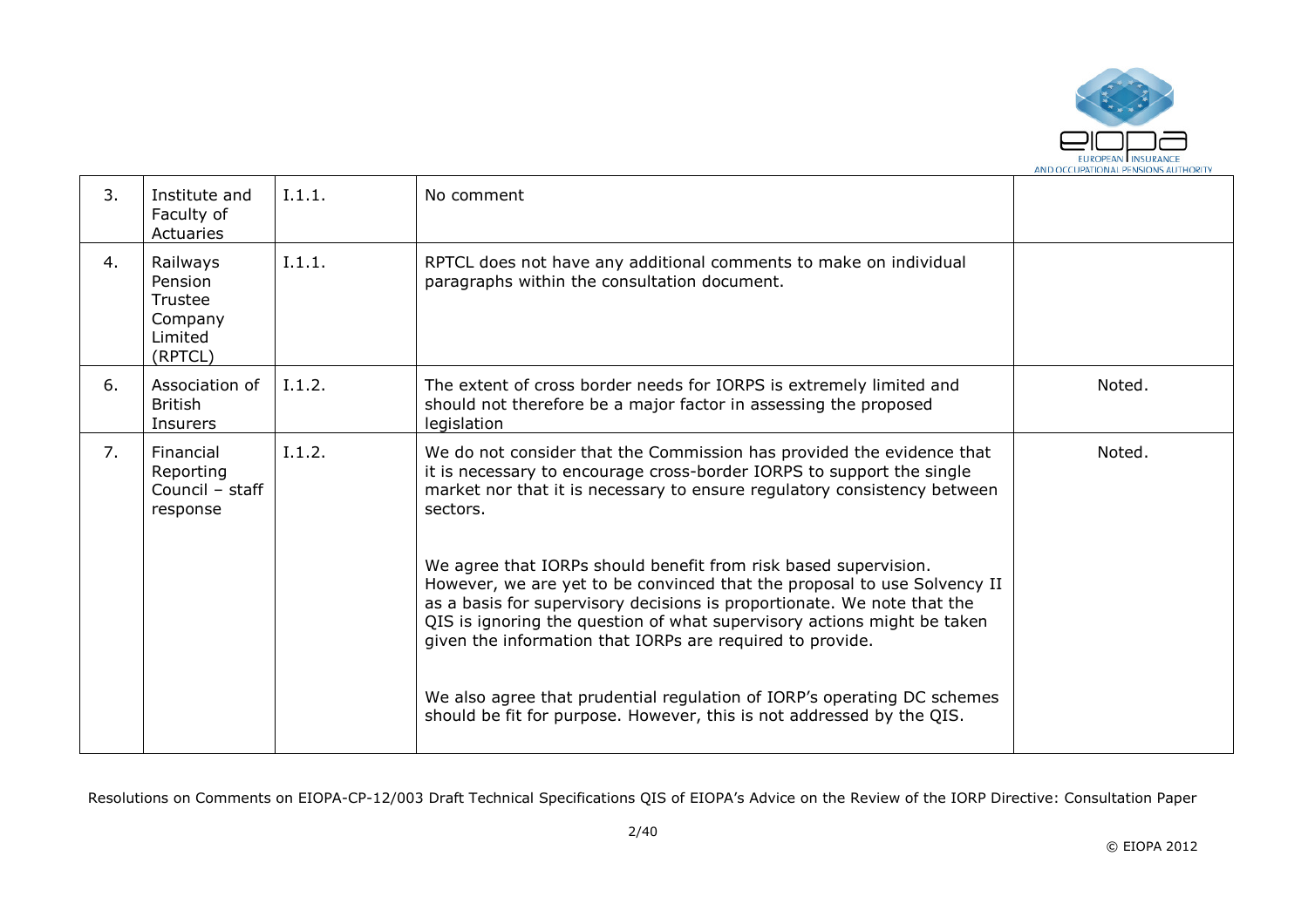

| 8.  | Institute and<br>Faculty of<br>Actuaries | I.1.2. | No comment                                                                                                                                                                                                                                                                                                                                     |                                                                             |
|-----|------------------------------------------|--------|------------------------------------------------------------------------------------------------------------------------------------------------------------------------------------------------------------------------------------------------------------------------------------------------------------------------------------------------|-----------------------------------------------------------------------------|
| 9.  | Aon Hewitt                               | I.1.3. | We note that not even the next stage of the process (the QIS) will assess<br>the impact of the advice on scope and definitions, role of the supervisor,<br>governance and disclosure to plan members. It is almost impossible to<br>comment sensibly on the methodology without knowing how the<br>proposed approach might ultimately be used. | Noted.<br>Commission will perform<br>comprehensive impact<br>assessment     |
| 10. | Institute and<br>Faculty of<br>Actuaries | I.1.3. | No comment                                                                                                                                                                                                                                                                                                                                     |                                                                             |
| 11. | Institute and<br>Faculty of<br>Actuaries | I.1.4. | We are concerned that if the proposals are in the form implied by this<br>technical specification, the risk of undermining the supply and, in<br>particular, the cost-efficiency of occupational retirement provision within<br>the EU would be very high.                                                                                     | Noted.                                                                      |
| 12. | Financial                                | I.1.5. | We agree that the QIS as designed will provide information on the                                                                                                                                                                                                                                                                              | Noted.                                                                      |
|     | Reporting<br>Council - staff<br>response |        | quantative impact of applying the Solvency II regime to IORPs.<br>However, we consider that the complexity of the proposed regime will                                                                                                                                                                                                         | Aggregation does not<br>preclude identifying<br>certain categories          |
|     |                                          |        | mean that essential granular information will be lost as only a high-level<br>analysis will be practicable.                                                                                                                                                                                                                                    | Commission will conduct<br>comprehensive impact<br>assessment               |
|     |                                          |        | We also consider that the QIS does not really address the second aim.<br>The cost of meeting the proposed requirements is not addressed neither<br>is the actions that the supervisory authorities will take on receiving the                                                                                                                  | Qualitative questionnaire<br>will address practicability<br>of calculations |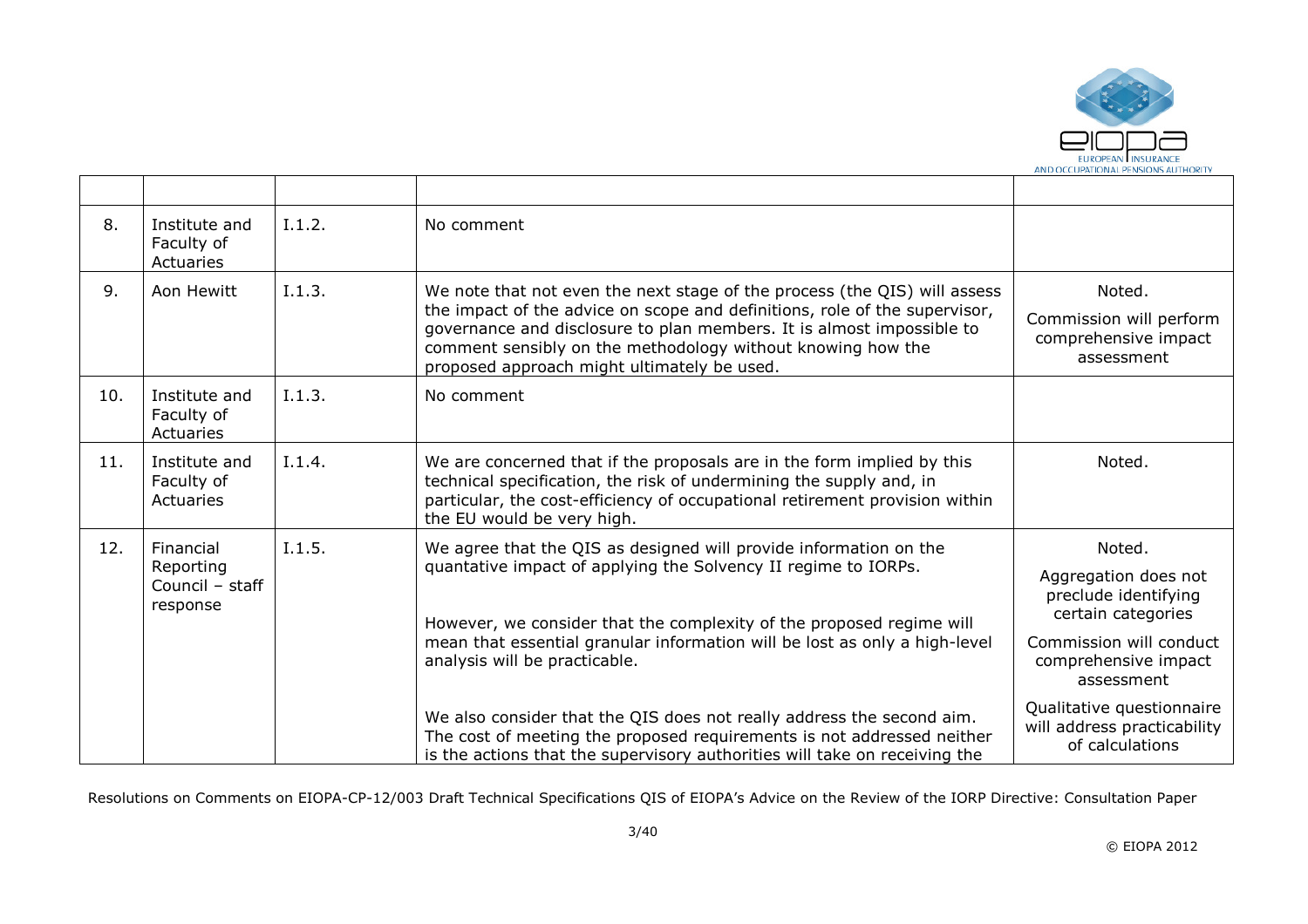

|     |                                          |        | information.<br>Evidence might also be collected on the impact on IORPs and<br>occupational pension provision should such proposals be introduced as<br>well as the wider economic impacts.<br>We consider that EIOPA and the EC would benefit from using the QIS to<br>identify the practical implications of introducing the proposed changes to<br>the IORP Directive.                                                                                                                                                                                                                                                                                             |                                                                                                                                             |
|-----|------------------------------------------|--------|-----------------------------------------------------------------------------------------------------------------------------------------------------------------------------------------------------------------------------------------------------------------------------------------------------------------------------------------------------------------------------------------------------------------------------------------------------------------------------------------------------------------------------------------------------------------------------------------------------------------------------------------------------------------------|---------------------------------------------------------------------------------------------------------------------------------------------|
| 13. | Institute and<br>Faculty of<br>Actuaries | I.1.5. | We have a concern that the technical specification will not achieve the<br>first objective. Our members have found that the results of the<br>calculations can be very sensitive to some inputs and parameters. This<br>non-linearity means that the impact of potential proposals can only be<br>properly understood with more extensive sensitivity analyses than<br>evisaged by this technical specification.<br>We strongly recommend that EIOPA collate the data at a high level of<br>granularity so that it is possible to examine the potential effect by<br>country, by region, by industry etc. and to analyse the effect of varying<br>the key parameters. | Noted.<br>IORPs will be asked to<br>assess uncertainty of<br>outcomes<br>Aggregation does not<br>preclude identifying<br>certain categories |
| 14. | Institute and<br>Faculty of<br>Actuaries | I.2.1. | No comment                                                                                                                                                                                                                                                                                                                                                                                                                                                                                                                                                                                                                                                            |                                                                                                                                             |
| 15. | Institute and<br>Faculty of<br>Actuaries | I.2.2. | As noted elsewhere, we are not persuaded that the technical<br>specifications are entirely market-consistent. We continue to question<br>the validity of a uniform confidence level for Pillar 2 pension provision<br>when there are such large variations between Member States in Pillar 1<br>provision.                                                                                                                                                                                                                                                                                                                                                            | Noted.<br>Aim of QIS is to<br>investigate uniform<br>confidence level                                                                       |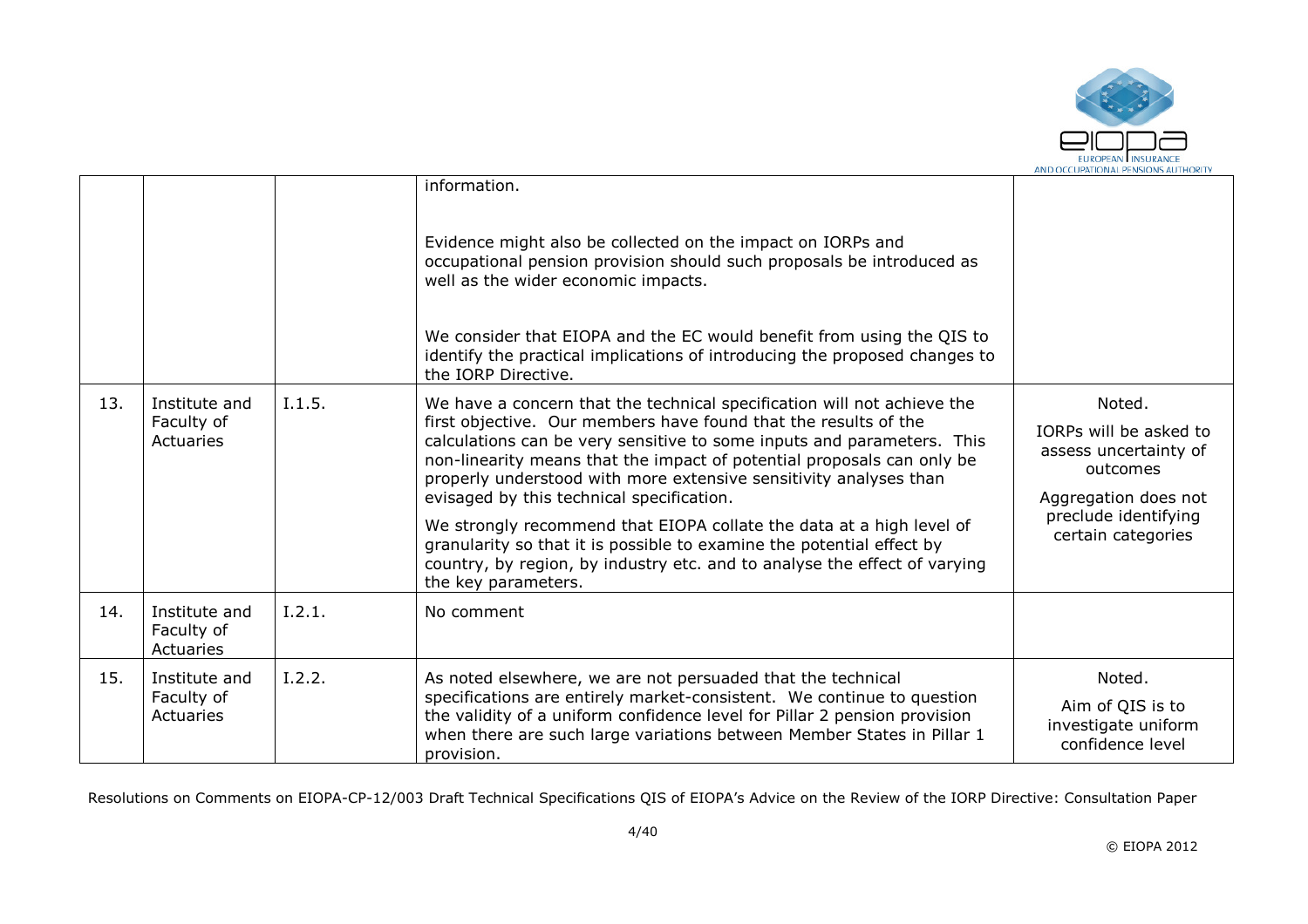

| 16. | Academic<br>Community<br>Group<br>Prof.<br>□<br>David Blake<br>(Cit | I.2.3. | We support this point of view.                                                                                                                                                                                                                                                                                                                                                                                                                                                                                                                               | Noted. |
|-----|---------------------------------------------------------------------|--------|--------------------------------------------------------------------------------------------------------------------------------------------------------------------------------------------------------------------------------------------------------------------------------------------------------------------------------------------------------------------------------------------------------------------------------------------------------------------------------------------------------------------------------------------------------------|--------|
| 17. | Belgian<br>Association of<br>Pension<br>Institutions<br>(BVPI-      | I.2.3. | Occupational pensions and insurances are not identical and sometimes<br>merit different approaches. However, if occupational pensions in IORPs<br>will be covered by a separate directive which is not applicable to<br>occupational pensions administered by insurance companies, this will<br>lead to discrepancies.<br>In occupational pensions, also the sponsor is involved as a party,<br>regardless the fact whether the plan is administered by an IORP or an<br>insurance company.                                                                  | Noted. |
| 18. | Institute and<br>Faculty of<br>Actuaries                            | I.2.3. | No comment                                                                                                                                                                                                                                                                                                                                                                                                                                                                                                                                                   |        |
| 19. | Insurance<br>Europe                                                 | I.2.3. | Insurance Europe wants to stress that in some member states,<br>occupational pensions are also often provided by insurance undertakings.<br>It should be reminded here that occupational pensions are the benefits<br>provided by a pension scheme, and that insurance companies and<br>pension funds, including IORPs, are the providers of these schemes.<br>Therefore, it makes no sense to emphasise that occupational pensions<br>and insurance companies are not identical. Insurance Europe therefore<br>suggests redrafting the sentence as follows: | Noted. |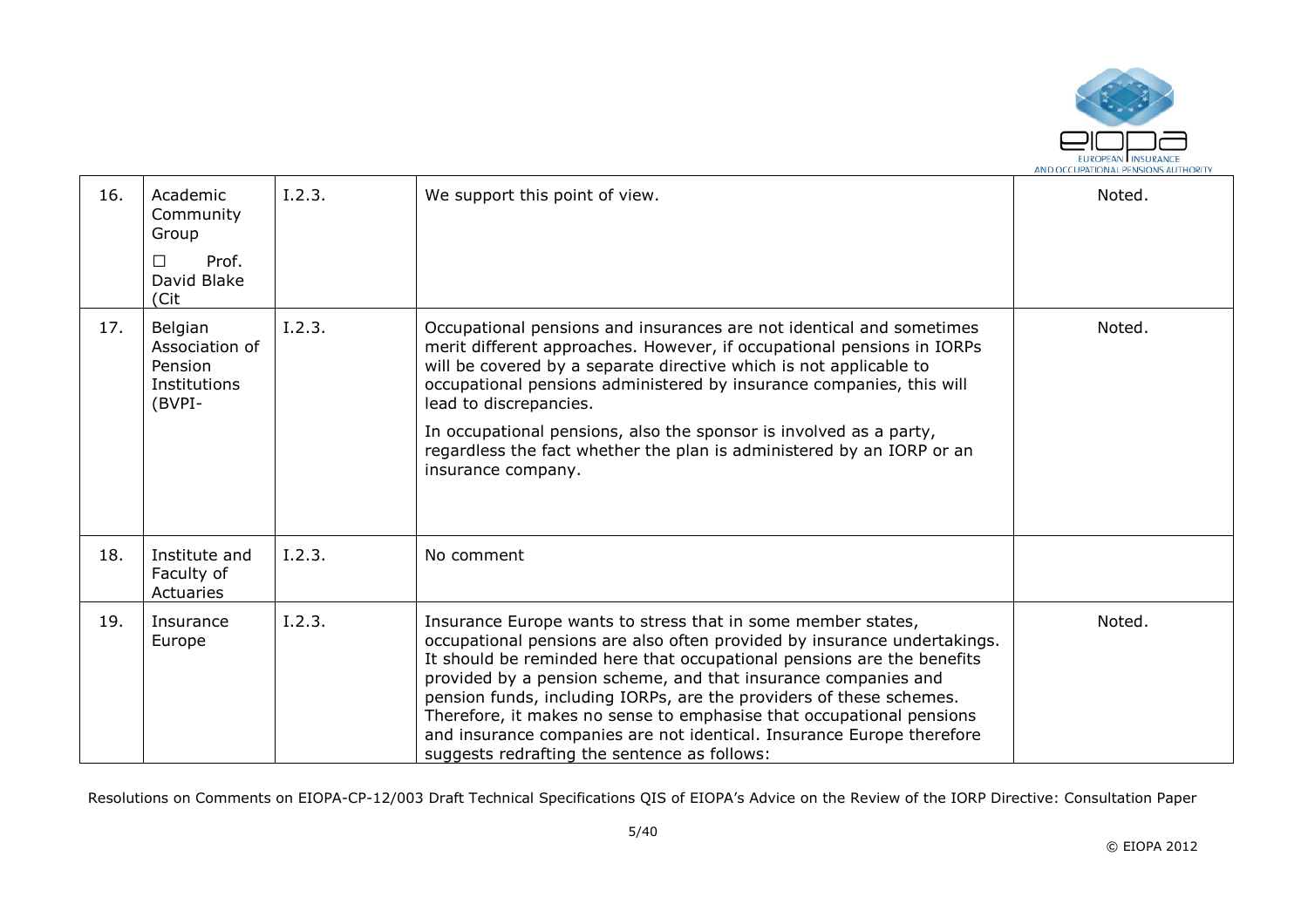

|     |                                                                     |        | EIOPA's advice emphasises that pension funds occupational pension and<br>insurance companies are not identical and that the economically<br>significant differences will sometimes merit different approaches.                                                                     |                                                                                                                                                                                                |
|-----|---------------------------------------------------------------------|--------|------------------------------------------------------------------------------------------------------------------------------------------------------------------------------------------------------------------------------------------------------------------------------------|------------------------------------------------------------------------------------------------------------------------------------------------------------------------------------------------|
| 20. | Institute and<br>Faculty of<br>Actuaries                            | I.2.4. | No comment                                                                                                                                                                                                                                                                         |                                                                                                                                                                                                |
| 21. | Institute and<br>Faculty of<br>Actuaries                            | I.2.5. | No comment                                                                                                                                                                                                                                                                         |                                                                                                                                                                                                |
| 22. | <b>Towers</b><br>Watson B.V.                                        | I.2.5. | Based on our experience with insurers related to Solvency 2, we expect<br>that only the very largest schemes will be able to provide the information<br>requested in the QIS to the full detail.                                                                                   | Noted.                                                                                                                                                                                         |
| 23. | Institute and<br>Faculty of<br>Actuaries                            | I.2.6. | As noted elsewhere, we are disappointed that EIOPA has not considered<br>more options, particularly for the valuation of sponsor support.                                                                                                                                          | Noted.                                                                                                                                                                                         |
| 24. | Academic<br>Community<br>Group<br>Prof.<br>П<br>David Blake<br>(Cit | I.3.1. | An adequate definition of (pure) defined contribution schemes is lacking.<br>For instance, the proposed new Dutch real pension contract does not<br>provide any guarantees. Logically the statement here would imply that<br>the document does not apply for these hybrid schemes. | Noted.<br>Number of categories<br>have been reduced to<br>two: pure DC and other.<br>National supervisors will<br>provide guidance on<br>classification in member<br>state specific situations |
| 25. | Institute and<br>Faculty of                                         | I.3.1. | As noted elsewhere, we consider that the QIS needs to consider the<br>impact on the ORSA. It would be unsatisfactory to design workable                                                                                                                                            | Noted.                                                                                                                                                                                         |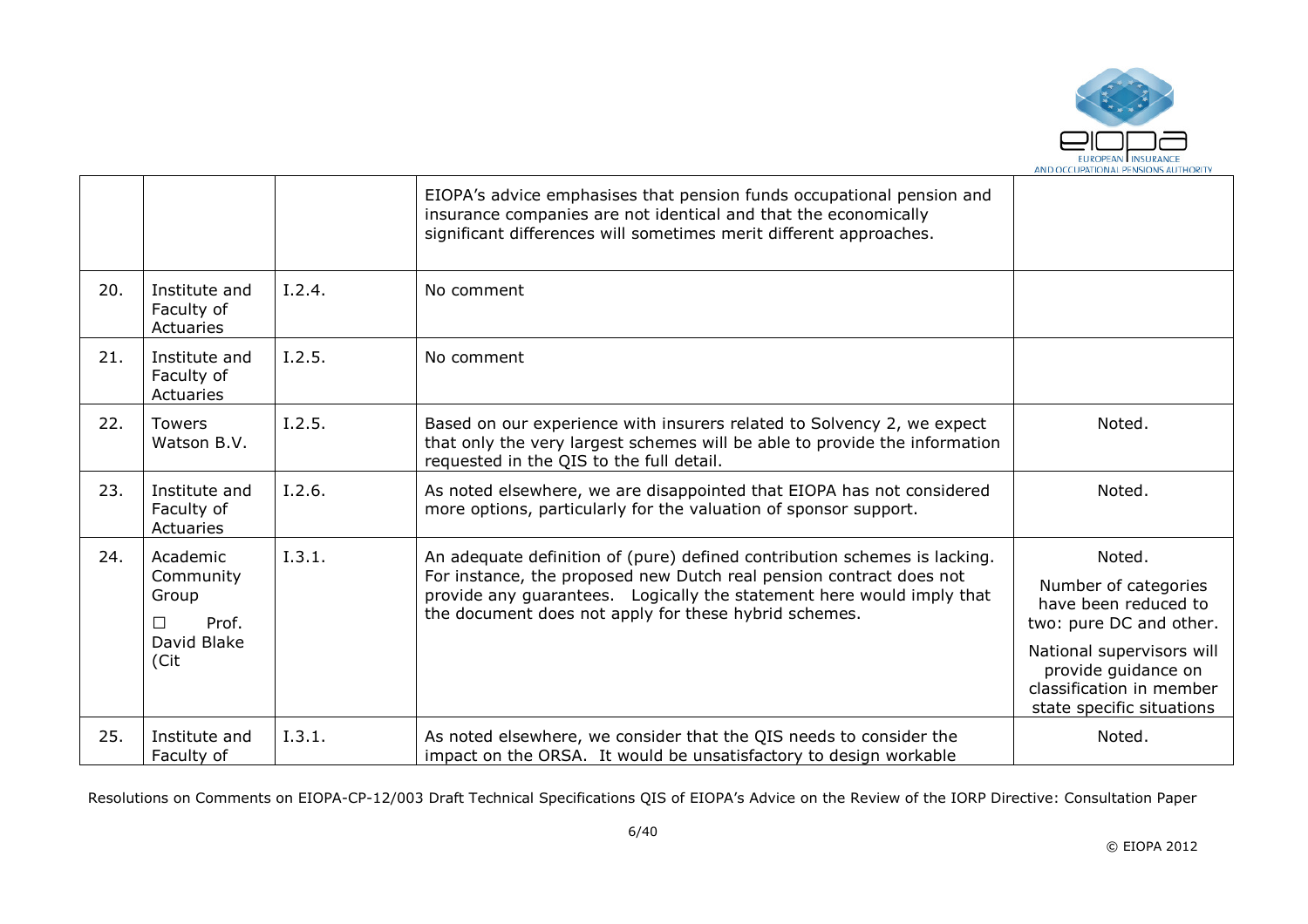

|     | Actuaries                                                                |        | quantification and capital requirements proposals only for the governance<br>requirements to have the effect of overriding any simplifications adopted<br>etc.                                                                                                                                                                                                                 | Commission will conduct<br>comprehensive impact<br>assessment                                                       |
|-----|--------------------------------------------------------------------------|--------|--------------------------------------------------------------------------------------------------------------------------------------------------------------------------------------------------------------------------------------------------------------------------------------------------------------------------------------------------------------------------------|---------------------------------------------------------------------------------------------------------------------|
| 26. | <b>RWE</b><br>Pensionsfonds<br>AG.                                       | I.3.1. | In Germany a 'Pensionsfonds' can provide a pensions in a non-guarantee<br>form, i.e. the pension is paid as long as the Pensionsfonds has enough<br>monies available. If the monies are not enough the sponsor has to pay<br>directly. The definition under I.3.1. is unclear whether such<br>Pensionsfonds is excluded from this QIS and from resulting future<br>regulation. | Noted.<br>HBS takes the approach<br>from the perspective of<br>the plan member                                      |
| 27. | <b>Towers</b><br>Watson B.V.                                             | I.3.1. | The definition of defined contribution needs further clarification. We<br>expect that, given the description in this article, the proposed new<br>contract type in the Netherlands (the real contracts) should be qualified<br>as defined contribution.                                                                                                                        | Noted.<br>National supervisors will<br>provide quidance on<br>classification in member<br>state specific situations |
| 28. | <b>Barnett</b><br>Waddingham<br><b>LLP</b>                               | I.3.2. | We believe that consideration of the wider implications, including funding<br>obligations, is essential to the continued provision of quality pensions in<br>Europe and urge EIOPA and the European Commission to consider this<br>further.                                                                                                                                    | Noted.<br>There is not enough<br>information to specify<br>supervisory responses at<br>this stage                   |
| 29. | <b>British</b><br>Airways<br>Pension<br>Investment<br>Management<br>Limi | I.3.2. | It is the basis of the numerical calculation in relation to private equity<br>investments being adopted that is at the root of our concerns: it is based<br>on a fundamental misunderstanding of the risks faced when investing in<br>private equity.                                                                                                                          | Noted.                                                                                                              |
| 30. | European<br>Private Equity                                               | I.3.2. | The EVCA understands the fact that the QIS is confined to numerical<br>calculations. It is therefore important to underline where the technical                                                                                                                                                                                                                                | Noted.                                                                                                              |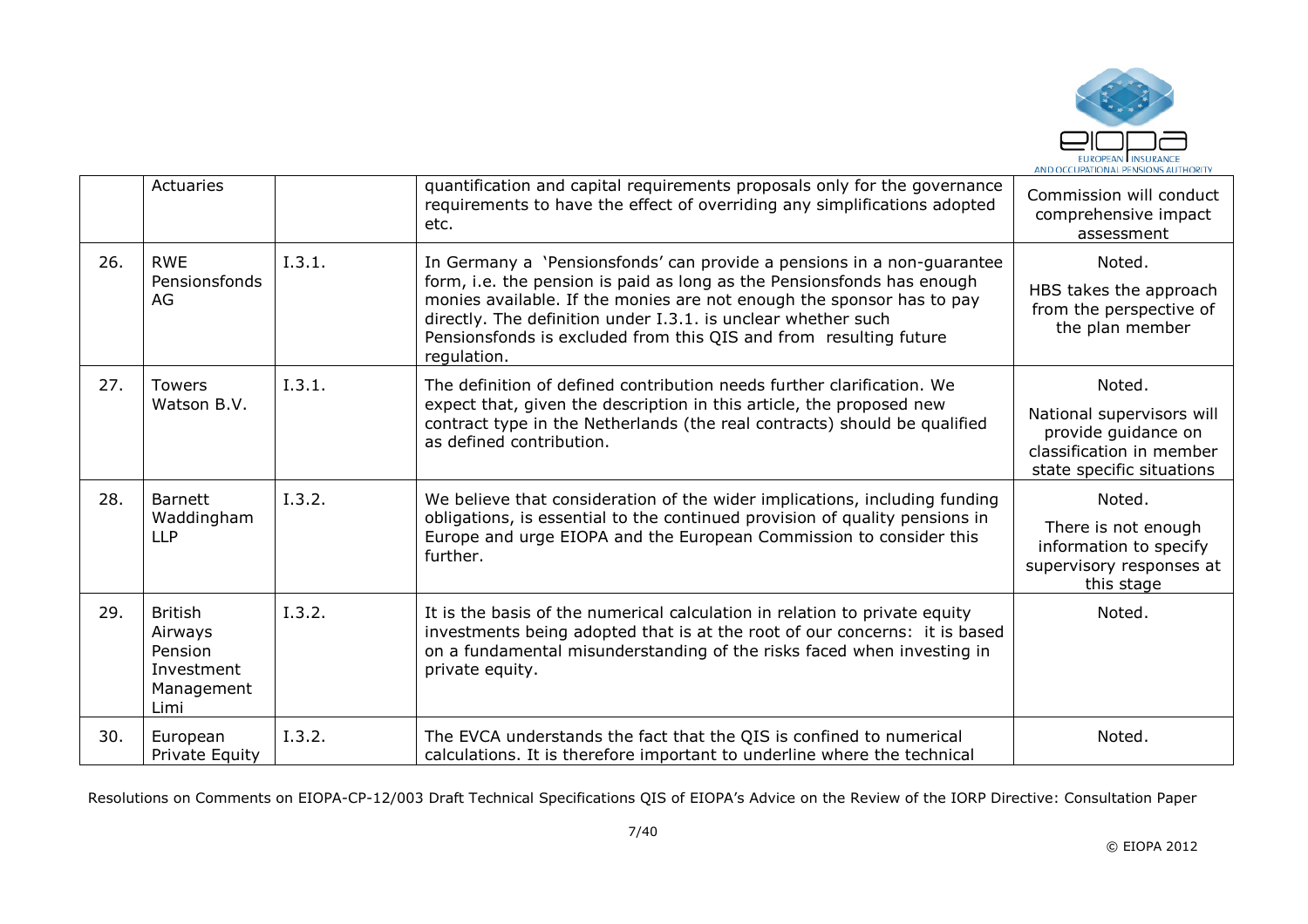

|     | & Venture<br>Capital<br>Associat                      |        | specifications chosen by EIOPA are inappropriate. The EVCA rejects the<br>proposal of a holistic balance sheet when it is used for supervision. The<br>idea of a holistic balance sheet seems to offer theoretical possibilities for<br>taking into account the risk mitigating instruments that an IORP has, but<br>the complexities involved make this an instrument that is unsuitable as a<br>primary supervision tool. Besides that, it is important to realise that<br>workplace pensions are based on social and cultural traditions and<br>strongly linked to first pillar pension provisions in the different Member<br>States. | EIOPA will reconsider<br>holistic balance sheet<br>after QIS                              |
|-----|-------------------------------------------------------|--------|------------------------------------------------------------------------------------------------------------------------------------------------------------------------------------------------------------------------------------------------------------------------------------------------------------------------------------------------------------------------------------------------------------------------------------------------------------------------------------------------------------------------------------------------------------------------------------------------------------------------------------------|-------------------------------------------------------------------------------------------|
| 31. | Financial<br>Reporting<br>Council - staff<br>response | I.3.2. | We consider that the EIOPA and EC need to understand the wider<br>implications of any changes to the IORP Directive and therefore the<br>impact study should be wider than envisaged or should be supplemented<br>by a further study on the wider implications.                                                                                                                                                                                                                                                                                                                                                                          | Noted.<br>Commission will conduct<br>wider impact study                                   |
| 32. | Institute and<br>Faculty of<br>Actuaries              | I.3.2. | We agree that it is reasonable to restrict the scope of the numerical<br>calculations; however we have a concern that by basing the calculations<br>only on market conditions at a single date, the QIS risks misrepresenting<br>the impact of potential proposals. We believe it is essential to consider a<br>range of market conditions scenarios and that these scenarios should be<br>chosen to capture possible changes to market conditions arising from the<br>adoption of these measures.                                                                                                                                       | Noted.<br>Sensitivity analysis with<br>regard to discount rate<br>will be part of the QIS |
| 33. | Institute and<br>Faculty of<br>Actuaries              | I.4.1. | No comment                                                                                                                                                                                                                                                                                                                                                                                                                                                                                                                                                                                                                               |                                                                                           |
| 34. | Institute and<br>Faculty of<br>Actuaries              | I.4.2. | No comment                                                                                                                                                                                                                                                                                                                                                                                                                                                                                                                                                                                                                               |                                                                                           |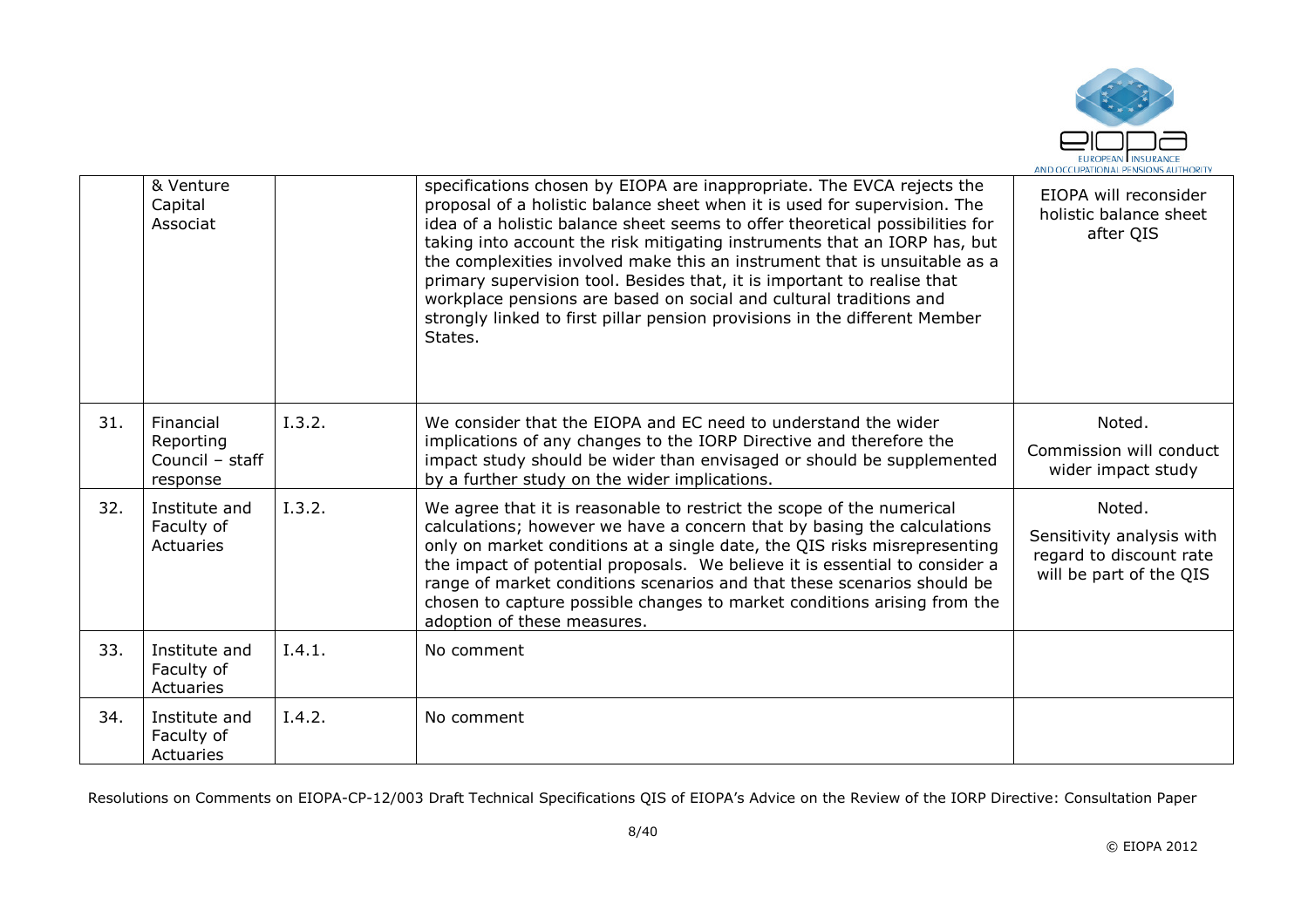

| 35. | Insurance<br>Europe                                            | I.4.2. | Insurance Europe wishes to emphasise that all issues considered to be of<br>a political nature should be addressed at level 1.                                                                                                                                                                                          | Noted.                                                                                                                          |
|-----|----------------------------------------------------------------|--------|-------------------------------------------------------------------------------------------------------------------------------------------------------------------------------------------------------------------------------------------------------------------------------------------------------------------------|---------------------------------------------------------------------------------------------------------------------------------|
| 36. | Institute and<br>Faculty of<br>Actuaries                       | I.4.3. | No comment                                                                                                                                                                                                                                                                                                              |                                                                                                                                 |
| 37. | Insurance<br>Europe                                            | I.4.3. | In correspondence with the Insurance Europe remark on I.4.2, Insurance<br>Europe believes that any area that is considered political should be solved<br>at level 1, even if they would normally be specified in level 2<br>implementing measures.                                                                      | Noted.                                                                                                                          |
| 39. | Institute and<br>Faculty of<br>Actuaries                       | I.4.4. | No comment                                                                                                                                                                                                                                                                                                              |                                                                                                                                 |
| 40. | Insurance<br>Europe                                            | I.4.4. | Insurance Europe believes that the adoption of simplifications should not<br>depend on the nature of the pension system, but should be a<br>combination of the nature, the scale and the complexity of the risks of<br>these pension systems as EIOPA correctly indicated in the topic on<br>proportionality (PRO.3.14) | Noted.<br>Nature, scale, complexity<br>is often dependent on<br>member state                                                    |
| 42. | <b>Barnett</b><br>Waddingham<br><b>LLP</b>                     | I.4.5. | We would like EIOPA to publish their analysis of why these technical<br>specifications are considered appropriate given the differences between<br>insurance companies and pension schemes.                                                                                                                             | Noted.                                                                                                                          |
| 43. | European<br>Private Equity<br>& Venture<br>Capital<br>Associat | I.4.5. | The EVCA's key concern is that the potential application of the Solvency<br>II regime to IORPS would be inappropriate and disproportionate. It could<br>affect pension funds' investment strategies resulting in a number of<br>negative consequences for pension funds and their members and the<br>wider economy.     | Noted.<br>EIOPA will reconsider<br>holistic balance sheet<br>after the QIS<br>Some areas of technical<br>specifications will be |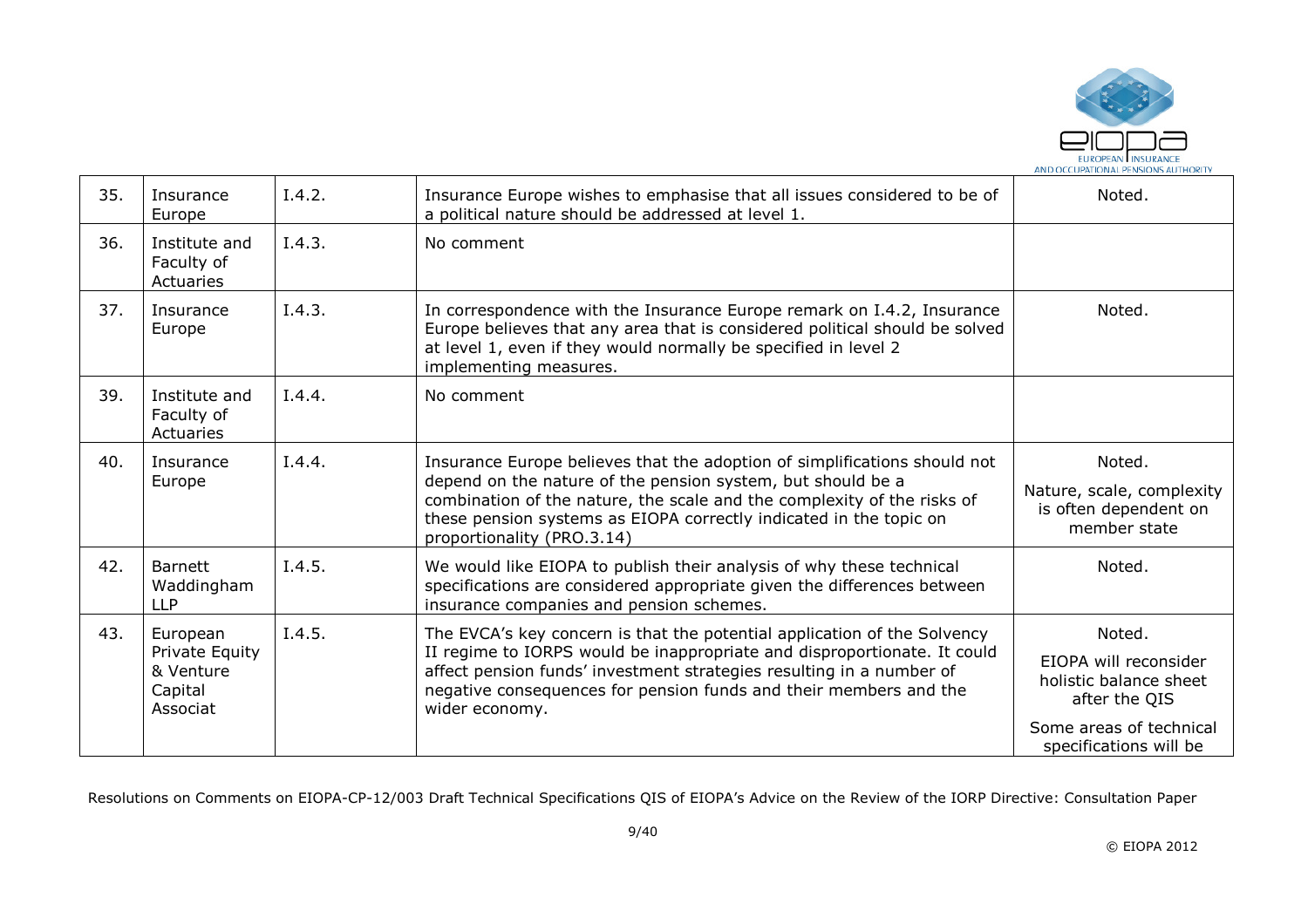

|     |                                                       |        | Where the specificities of pension funds have been taken into account<br>(i.e. not directly inspired by Solvency II) further analysis is required as<br>these are not detailed enough in the current consultation. The EVCA has<br>concerns about the feasibility of The Holistic Balance Sheet (HBS) as a<br>tool for pension fund supervision, as it is based on many subjective<br>assumptions and will be extremely costly and complex for IORPs to set<br>up and manage. This will be to the detriment of pension plan members<br>and not achieve its goal of making pension schemes comparable. | further developed.                                                                                                                           |
|-----|-------------------------------------------------------|--------|-------------------------------------------------------------------------------------------------------------------------------------------------------------------------------------------------------------------------------------------------------------------------------------------------------------------------------------------------------------------------------------------------------------------------------------------------------------------------------------------------------------------------------------------------------------------------------------------------------|----------------------------------------------------------------------------------------------------------------------------------------------|
| 44. | Financial<br>Reporting<br>Council - staff<br>response | I.4.5. | We note that that the specification was developed from the Solvency II<br>specifications. IORPs have different characteristics to insurance<br>companies. We consider that the QIS should better reflect these<br>differences.                                                                                                                                                                                                                                                                                                                                                                        | Noted.<br>HBS aims to<br>accommodate these<br>differences                                                                                    |
| 45. | Institute and<br>Faculty of<br>Actuaries              | I.4.5. | We note that the latest technical specifications for Solvency II have been<br>employed. We remain concerned that Solvency II is being relied upon<br>before it has reached a stable form.<br>We believe in particular that the provisions relating to the matching<br>premium need more development to be suitable for IORPs.                                                                                                                                                                                                                                                                         | Noted.<br>Matching adjustment can<br>be tested even if IORPs<br>do not (yet) fully comply<br>to identify issues with<br>regard to conditions |
| 46. | Insurance<br>Europe                                   | I.4.5. | Insurance Europe understands that the draft specifications in this<br>document have been developed by making use of the latest technical                                                                                                                                                                                                                                                                                                                                                                                                                                                              | Noted.<br>Some recent                                                                                                                        |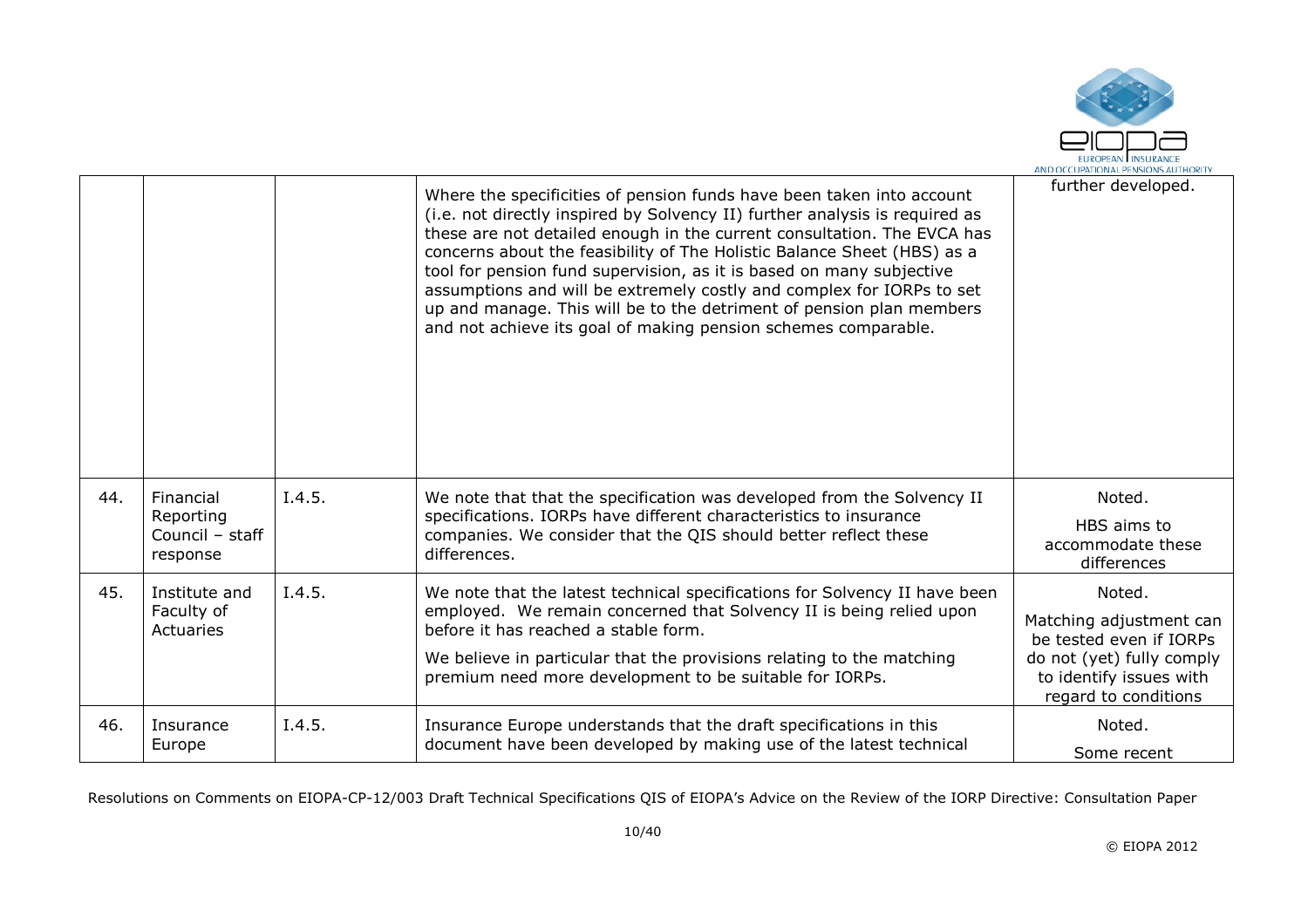

|     |                                          |        | specifications for Solvency II. However, in some cases the draft does not<br>uses the latest draft implementing measures for Solvency II. I as at<br>31.10.2011.                                                                                                                                                                                                                                                                 | developments will be<br>tested |
|-----|------------------------------------------|--------|----------------------------------------------------------------------------------------------------------------------------------------------------------------------------------------------------------------------------------------------------------------------------------------------------------------------------------------------------------------------------------------------------------------------------------|--------------------------------|
|     |                                          |        | Additionally, given the on-going discussions on Solvency II at Council and<br>European Parliament, Insurance Europe would suggest including the<br>latest specifications, especially, since the changes proposed to the<br>Solvency II framework directive might have a big impact on products<br>offering long term guarantees, including occupational pension products.<br>This has also been indicated in I.5.6 and HBS.8.14. |                                |
| 47. | Academic<br>Community<br>Group           | I.4.6. | We fully agree.                                                                                                                                                                                                                                                                                                                                                                                                                  |                                |
|     | Prof.<br>□<br>David Blake<br>(Cit        |        |                                                                                                                                                                                                                                                                                                                                                                                                                                  |                                |
| 48. | Institute and<br>Faculty of<br>Actuaries | I.4.6. | No comment                                                                                                                                                                                                                                                                                                                                                                                                                       |                                |
| 49. | Institute and<br>Faculty of<br>Actuaries | I.4.7. | No comment                                                                                                                                                                                                                                                                                                                                                                                                                       |                                |
| 50. | Institute and<br>Faculty of<br>Actuaries | I.4.8. | No comment                                                                                                                                                                                                                                                                                                                                                                                                                       |                                |
| 51. | Insurance<br>Europe                      | I.4.8. | Insurance Europe agrees with EIOPA that the value of the adjustment<br>and security mechanisms will depend on the IORPs' actual funding level.                                                                                                                                                                                                                                                                                   |                                |
| 52. | Institute and                            | I.4.9. | No comment                                                                                                                                                                                                                                                                                                                                                                                                                       |                                |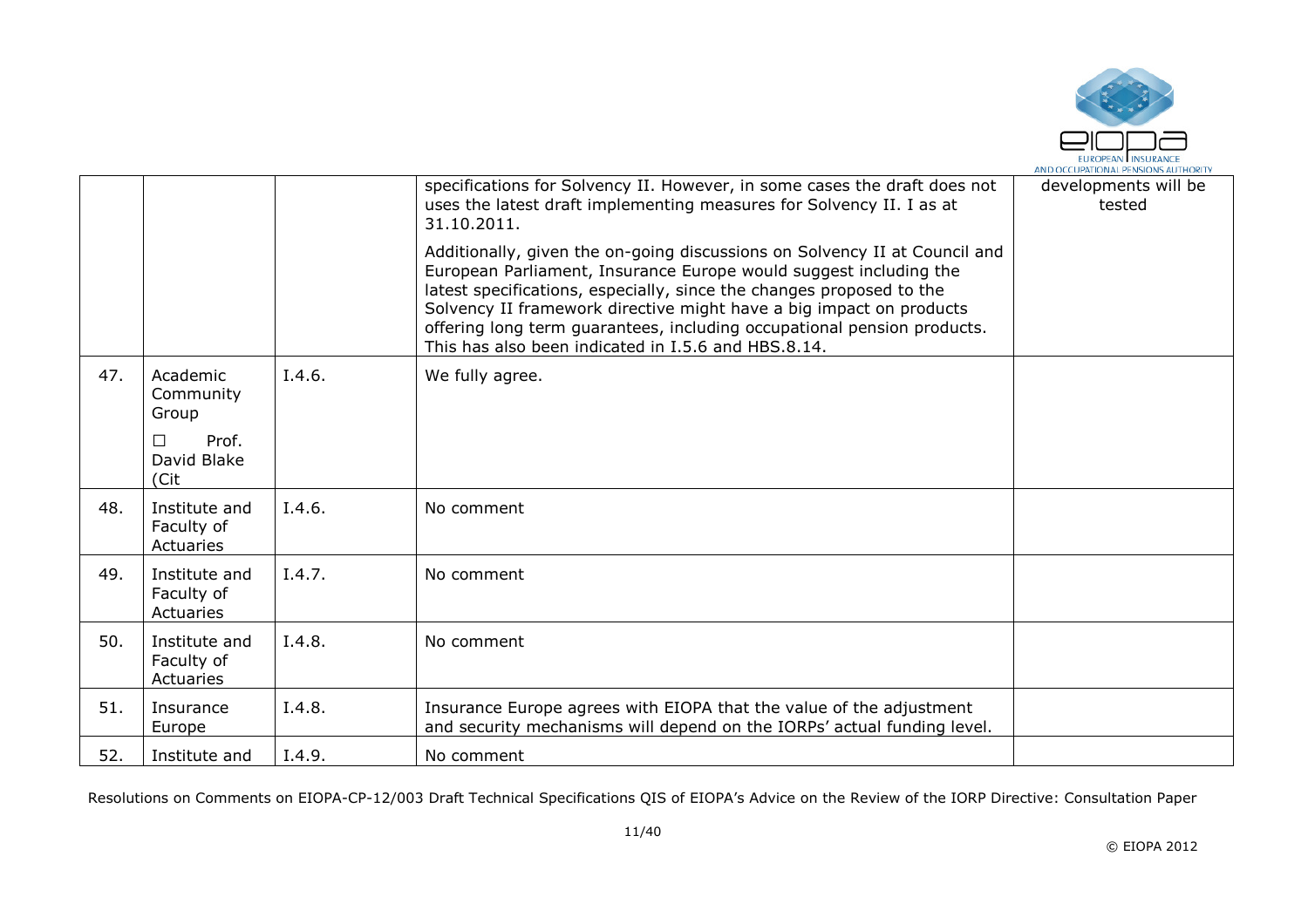

|     | Faculty of<br>Actuaries                                        |         |                                                                                                                                                                                                                                                                                                                                                                                                             |                                               |
|-----|----------------------------------------------------------------|---------|-------------------------------------------------------------------------------------------------------------------------------------------------------------------------------------------------------------------------------------------------------------------------------------------------------------------------------------------------------------------------------------------------------------|-----------------------------------------------|
| 53. | Institute and<br>Faculty of<br>Actuaries                       | I.4.10. | No comment                                                                                                                                                                                                                                                                                                                                                                                                  |                                               |
| 55. | <b>Barnett</b><br>Waddingham<br><b>LLP</b>                     | I.4.11. | If an inflation risk module is to be considered, appropriate allowance<br>should be made for IORPs' investments in index-linked assets which aim<br>to match the benefit cashflows.                                                                                                                                                                                                                         | Agreed, inflation module<br>has been included |
|     |                                                                |         | We note that these specifications should not be read as proposals for<br>future measures and question the value of a QIS if this is the case.                                                                                                                                                                                                                                                               |                                               |
| 56. | Institute and<br>Faculty of                                    | I.4.11. | As noted elsewhere in our response, we believe that an inflation risk<br>module is essential for market consistency.                                                                                                                                                                                                                                                                                        | Agreed, inflation module<br>has been included |
|     | Actuaries                                                      |         | Although we understand that the specifications should not be read as<br>proposals, we have found that it is necessary to hypothecate proposals in<br>order to reach meaningful conclusions on the validity of the technical<br>specification. Naturally we have assumed that the new regime will be as<br>implied by the technical specifications and our comments should be<br>considered in this context. |                                               |
| 57. | Belgian<br>Association of<br>Pension<br>Institutions<br>(BVPI- | I.4.12. | Recoverables from reinsurance should be added                                                                                                                                                                                                                                                                                                                                                               | Noted                                         |
| 58. | Institute and<br>Faculty of<br>Actuaries                       | I.4.12. | No comment                                                                                                                                                                                                                                                                                                                                                                                                  |                                               |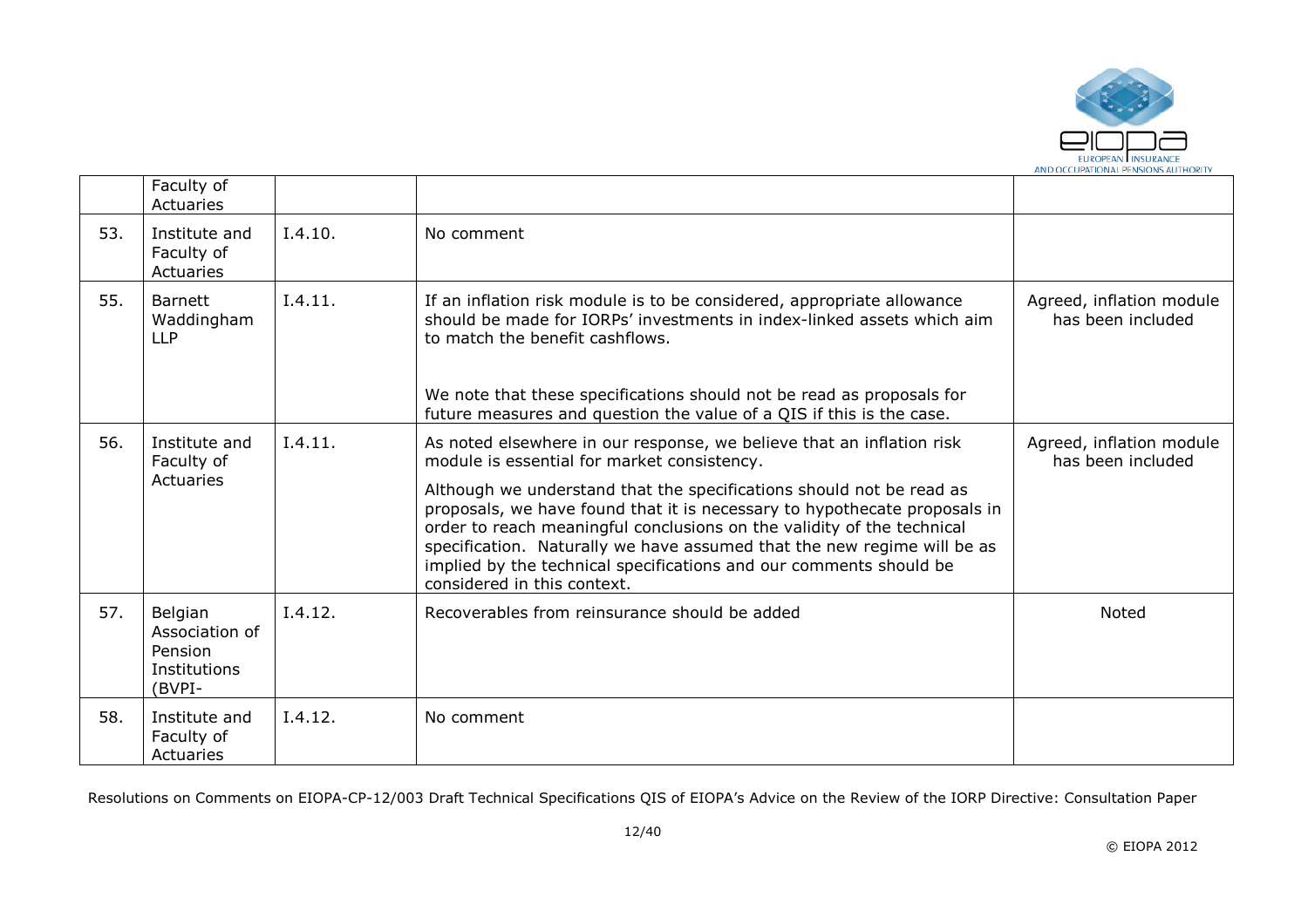

| 59. | Institute and<br>Faculty of<br>Actuaries   | I.4.13. | No comment                                                                                                                                                                                                                                                                                                                                                                                                              |                                                                 |
|-----|--------------------------------------------|---------|-------------------------------------------------------------------------------------------------------------------------------------------------------------------------------------------------------------------------------------------------------------------------------------------------------------------------------------------------------------------------------------------------------------------------|-----------------------------------------------------------------|
| 60. | Institute and<br>Faculty of<br>Actuaries   | I.4.14. | No comment                                                                                                                                                                                                                                                                                                                                                                                                              |                                                                 |
| 61. | Institute and<br>Faculty of<br>Actuaries   | I.4.15. | No comment                                                                                                                                                                                                                                                                                                                                                                                                              |                                                                 |
| 62. | <b>Barnett</b><br>Waddingham<br><b>LLP</b> | I.4.16. | We expect that stochastic valuations will be very much the exception.                                                                                                                                                                                                                                                                                                                                                   | Noted.                                                          |
| 63. | Institute and<br>Faculty of<br>Actuaries   | I.4.16. | We are aware of no UK IORP that has in place the data and modelling<br>infrastructure required to conduct a Solvency II level stochastic valuation.<br>Many use stochastic techniques to study the evolving relationships<br>between assets and liabilities but these are typically used solely to set<br>investment strategies and are not calibrated for the longer term structure<br>that a valuation would require. | Noted.<br>IORPs may use<br>simplifications where<br>appropriate |
| 64. | <b>Barnett</b><br>Waddingham<br><b>LLP</b> | I.4.17. | We note that the accuracy required for the QIS is lower than would be<br>expected for supervisory reporting and consider that this means that the<br>true impact, particularly the costs to IORPs of compliance, will be<br>understated in the QIS.                                                                                                                                                                     | Noted.                                                          |
| 65. | Institute and<br>Faculty of<br>Actuaries   | I.4.17. | We are troubled that EIOPA envisages a higher degree of accuracy for<br>reporting than required for this first QIS as our members have found the<br>calculations time consuming even at this level.                                                                                                                                                                                                                     | Noted.                                                          |
| 66. | <b>British</b><br>Airways                  | I.4.18. | The proposed calculation of the SCR is based on a misunderstanding of<br>the risks involved in investing in private equity and appears to                                                                                                                                                                                                                                                                               | Noted.                                                          |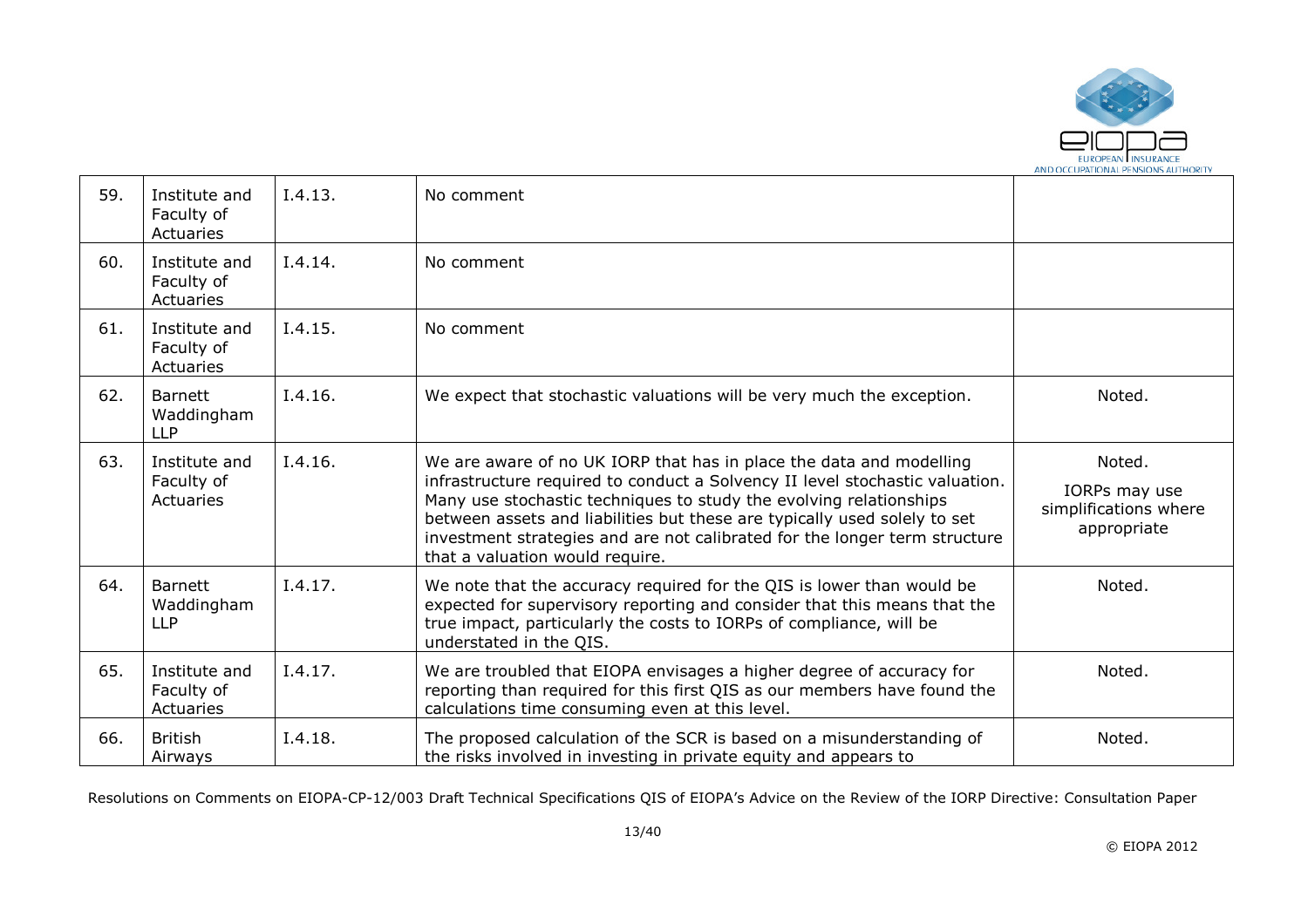

|                                             |                                                                                                                                                                                                                                                                                                                                                                                                                                                                                                                                                                                                                                                                                                                                                                                                                                                                                                  | AND OCCUPATIONAL PENSIONS AUTHORIT                                    |
|---------------------------------------------|--------------------------------------------------------------------------------------------------------------------------------------------------------------------------------------------------------------------------------------------------------------------------------------------------------------------------------------------------------------------------------------------------------------------------------------------------------------------------------------------------------------------------------------------------------------------------------------------------------------------------------------------------------------------------------------------------------------------------------------------------------------------------------------------------------------------------------------------------------------------------------------------------|-----------------------------------------------------------------------|
| Pension<br>Investment<br>Management<br>Limi | misunderstand how institutional investors gain exposure to private<br>equity. It is also based on an index which has very little to do with the<br>universe of investments through which investors gain exposure to private<br>equity.                                                                                                                                                                                                                                                                                                                                                                                                                                                                                                                                                                                                                                                           | Solvency II based<br>approach follows from<br><b>Commission's CfA</b> |
|                                             | Risk in private equity is not about volatility of short-term "market"<br>values: market value is an inappropriate concept for an asset class which<br>invests in assets which are not traded on a market. Pension funds invest<br>in private equity through a portfolio of PE funds. Each PE fund is an<br>unquoted, closed-end limited partnership vehicle with a typical life-span<br>of 10 - 12 years, during which investors have no right of redemption of<br>their commitment to the vehicle before the end of its life. An investment<br>in a PE fund is in the form of a legally-binding commitment which is<br>drawn down gradually over a number of years, with proceeds returned to<br>investors as the underlying investments are realized. The whole draw<br>down and distribution process takes many years to complete, hence the<br>closed-end, 10-year structure of the vehicle. |                                                                       |
|                                             | The "interim value" of a PE fund is based on the "value" of the underlying<br>unquoted companies in which the PE fund invests: the "value" is<br>regarded as a very rough interim guide to investors and fund managers<br>alike, as it is recognized that the number is not a "true" market value, as<br>such a number does not exist at this stage in the investment's life. The<br>only value which really counts for a pension fund investor in a PE fund, is<br>the value at which the underlying investments are realized. While<br>"interim valuations" of the investments in the unquoted companies in<br>which the PE fund invests can be calculated, these should not be<br>confused with market values of assets which are freely tradable on an<br>exchange, such as public equities.                                                                                                 |                                                                       |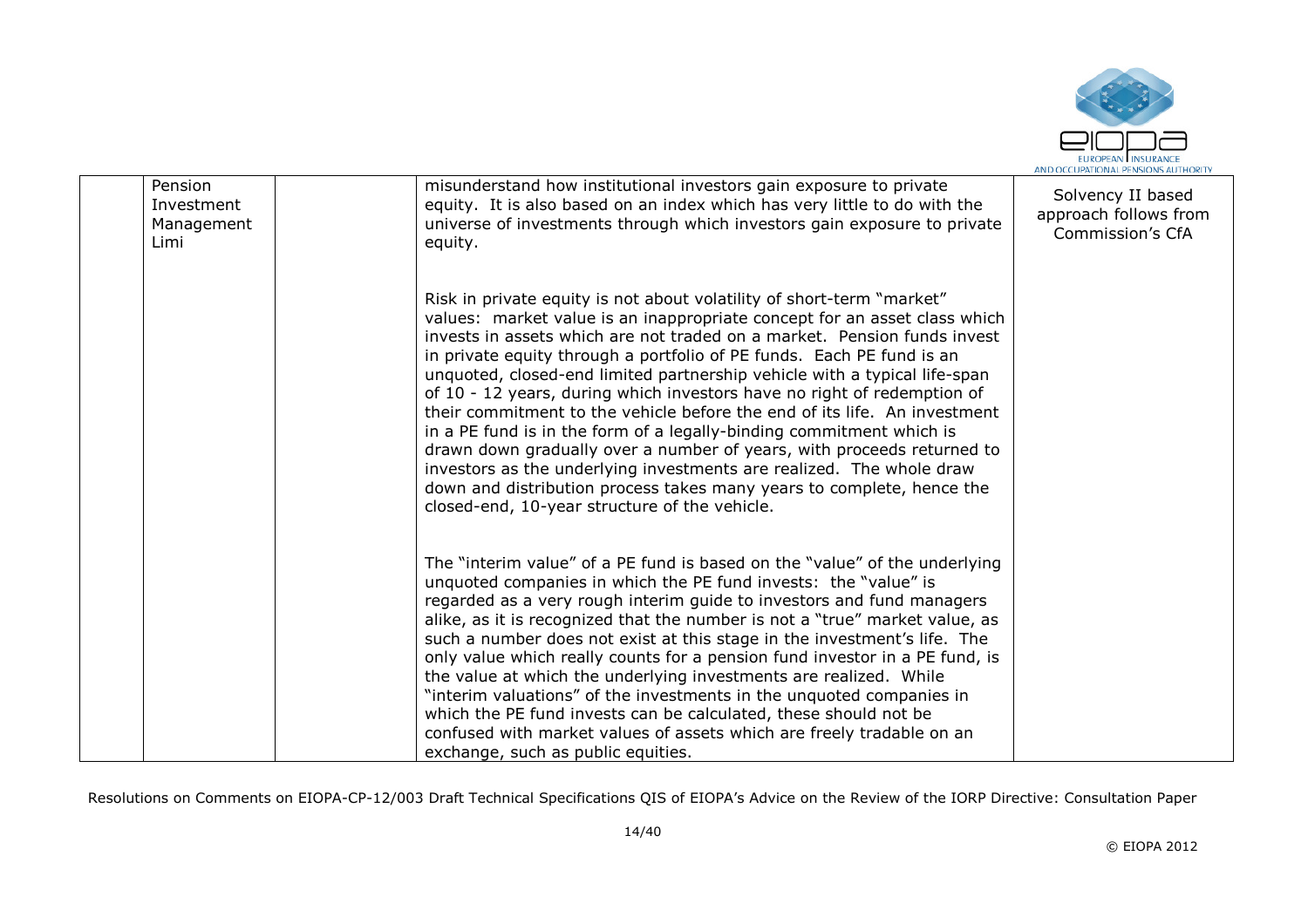

|     |                                                                |         | If an SCR is to be calculated in relation to private equity, then it should at<br>least be based on a relevant index which reflects the investment universe<br>for investors in private equity and adopt a method of calculation which<br>better addresses the key risk appropriate for the asset class rather than a<br>risk which happens to be the most relevant for every other asset class,<br>but which is of little relevance to investors in private equity.                                                                                                                                                                                   |                                                                          |
|-----|----------------------------------------------------------------|---------|--------------------------------------------------------------------------------------------------------------------------------------------------------------------------------------------------------------------------------------------------------------------------------------------------------------------------------------------------------------------------------------------------------------------------------------------------------------------------------------------------------------------------------------------------------------------------------------------------------------------------------------------------------|--------------------------------------------------------------------------|
|     |                                                                |         | The appropriate index to use would be an industry benchmark and the<br>relevant methodology would be a cash flow-based one, as set out in the<br>EVCA Research Paper "Calibration of Risk and Correlations in Private<br>Equity" submitted to EIOPA on 20 May 2012. Having calculated the<br>calibration on a more appropriate basis for the risks and characteristics of<br>the private equity asset class, then the logical step to follow would be the<br>creation of a separate equity category for private equity in the standard<br>model.                                                                                                       |                                                                          |
| 67. | European<br>Private Equity<br>& Venture<br>Capital<br>Associat | I.4.18. | In order to calculate any theoretical risk calibration and correlations for<br>private equity and venture capital, the full specificitiesof measuring risk<br>in the asset class should be taken into consideration in order to produce a<br>risk calibration and correlations that are appropriate.<br>These specificities together with an appropriate database and calibration<br>methodologies are expanded upon in this document in our comments on<br>SCR 5.28, 5.29, 5.33, 5.38 and explained in detail in the EVCA Research<br>Paper "Calibration of Risk and Correlations in Private Equity" $\gamma$ presented<br>to EIOPA on May 20th 2012. | Noted.<br>Solvency II based<br>approach follows from<br>Commission's CfA |

 $\blacksquare$ 

┱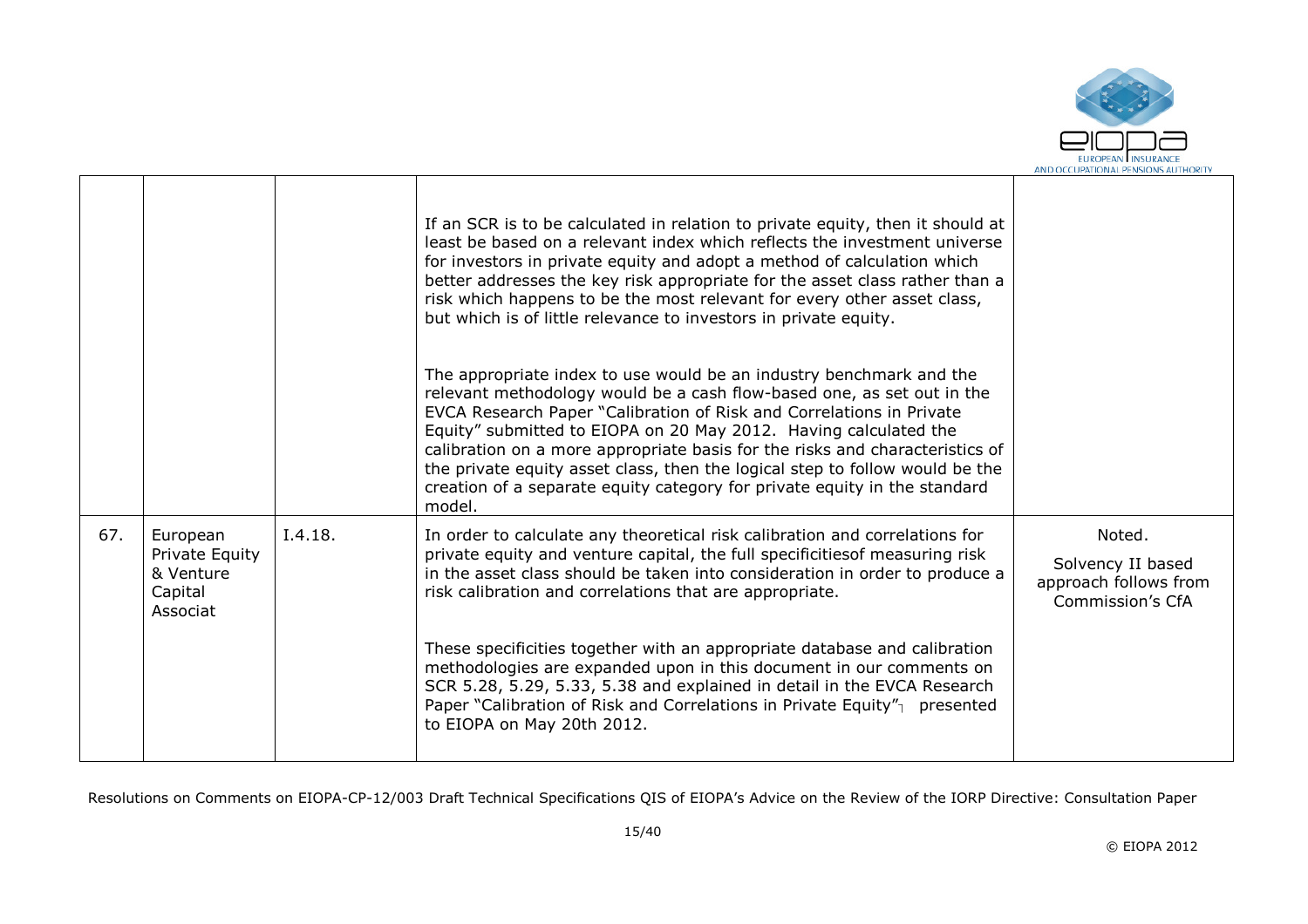

|  | This EVCA Research Paper demonstrates, depending on the calibration<br>method and the data base used, the shocks for the asset class, and<br>hence the standard risk weighting for private equity, are between 20%<br>and 35%.                                                                              |  |
|--|-------------------------------------------------------------------------------------------------------------------------------------------------------------------------------------------------------------------------------------------------------------------------------------------------------------|--|
|  | In addition to an appropriate risk calibration and correlation the specific<br>characteristics of the asset class should also be taken into consideration<br>when classifying private equity and venture capital within the market risk<br>sub-module. These characteristics include:                       |  |
|  | PE funds typically make long-term, one hundred per cent equity<br>□<br>backed, investments;                                                                                                                                                                                                                 |  |
|  | PE funds do not offer redemption rights for investors;<br>□                                                                                                                                                                                                                                                 |  |
|  | PE funds do not use leverage at fund level, i.e. they are not<br>п<br>exposed at fund level;                                                                                                                                                                                                                |  |
|  | PE funds do not engage in credit origination activities.<br>□                                                                                                                                                                                                                                               |  |
|  | Against the background of these characteristics of private equity and<br>venture capital funds a fund structure has developed that may be defined<br>as follows:                                                                                                                                            |  |
|  | "Private equity and venture capital funds are unleveraged funds which<br>predominantly invest in equity instruments and instruments that are<br>economically similar to equity instruments issued by unlisted companies.                                                                                    |  |
|  | Such funds are characterised by alignment of interest through sharing of<br>risk between management and investors. They are generally only open to<br>eligible investors, namely professional clients and certain sophisticated<br>HNWIs, and do not provide redemption rights to investors for a period of |  |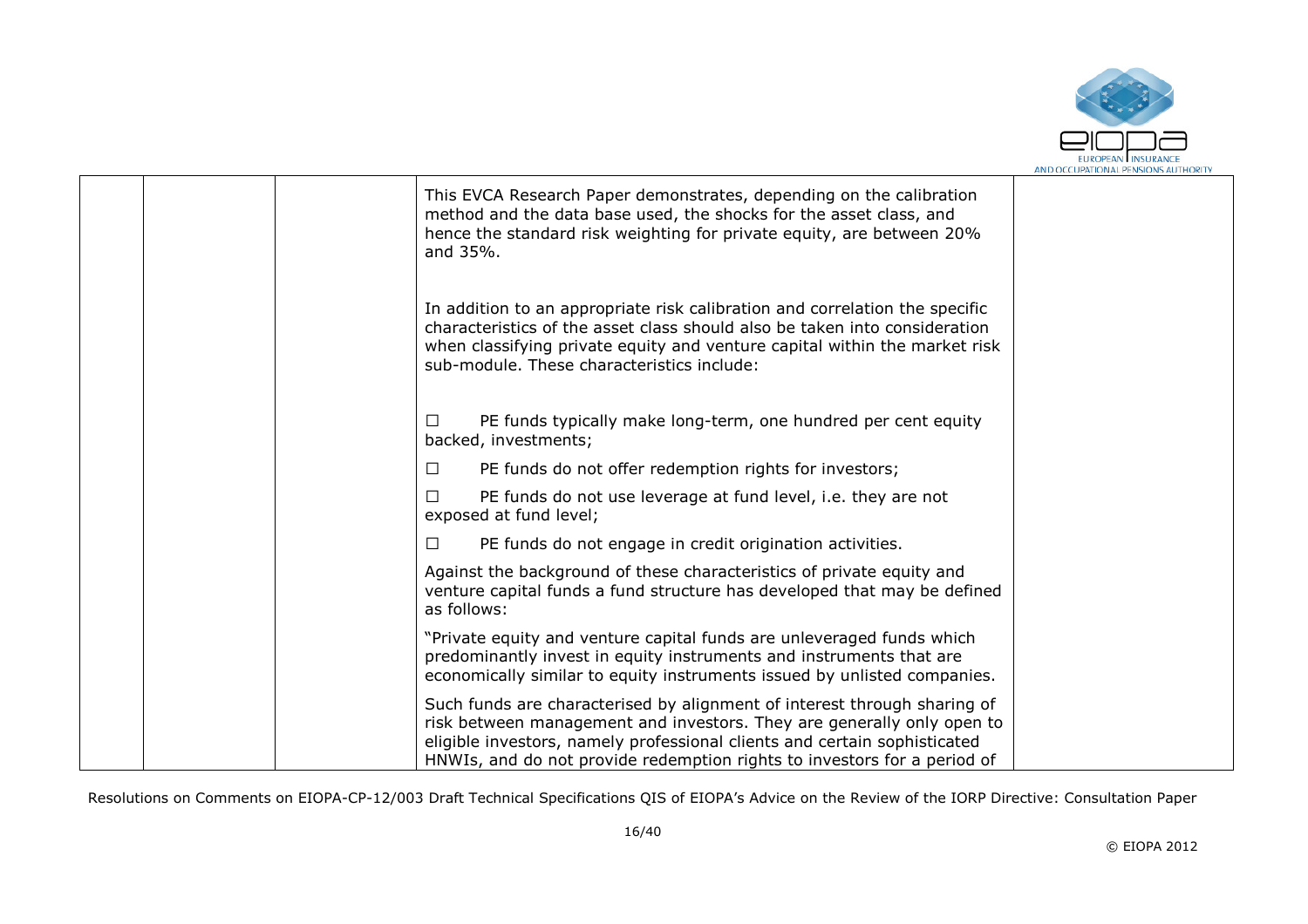

|     |                                            |         | at least five years after the first closing of the fund, i.e. the date when<br>the first investor is admitted to the fund.                                                                                                                                                           |        |
|-----|--------------------------------------------|---------|--------------------------------------------------------------------------------------------------------------------------------------------------------------------------------------------------------------------------------------------------------------------------------------|--------|
|     |                                            |         | Private equity and venture capital funds of funds invest in private equity<br>and venture capital funds as defined above."                                                                                                                                                           |        |
|     |                                            |         | Consequently, we recommend creating a private equity and venture<br>capital sub-module to accurately reflect the standard risk weighting for<br>investing in private equity and venture capital funds and the unique<br>characteristics of private equity and venture capital funds. |        |
|     |                                            |         | 6Chakravarty/Diller (2012) EVCA Research Paper: "Calibration of Risk<br>and Correlation in Private                                                                                                                                                                                   |        |
|     |                                            |         | Equity"                                                                                                                                                                                                                                                                              |        |
|     |                                            |         | 7EVCA Position Paper (2012) "What is a private equity and venture<br>capital fund?"                                                                                                                                                                                                  |        |
| 68. | Institute and<br>Faculty of<br>Actuaries   | I.4.18. | No comment                                                                                                                                                                                                                                                                           |        |
| 69. | <b>Barnett</b><br>Waddingham<br><b>LLP</b> | I.4.19. | We note that EIOPA's method for estimating lower confidence levels will<br>necessarily be approximate, and consider that this means that the results<br>will be arbitrary and meaningless.                                                                                           | Noted. |
| 70. | Belgian                                    | I.4.19. | Is the VaR appropriate for long term pension liabilities ?                                                                                                                                                                                                                           |        |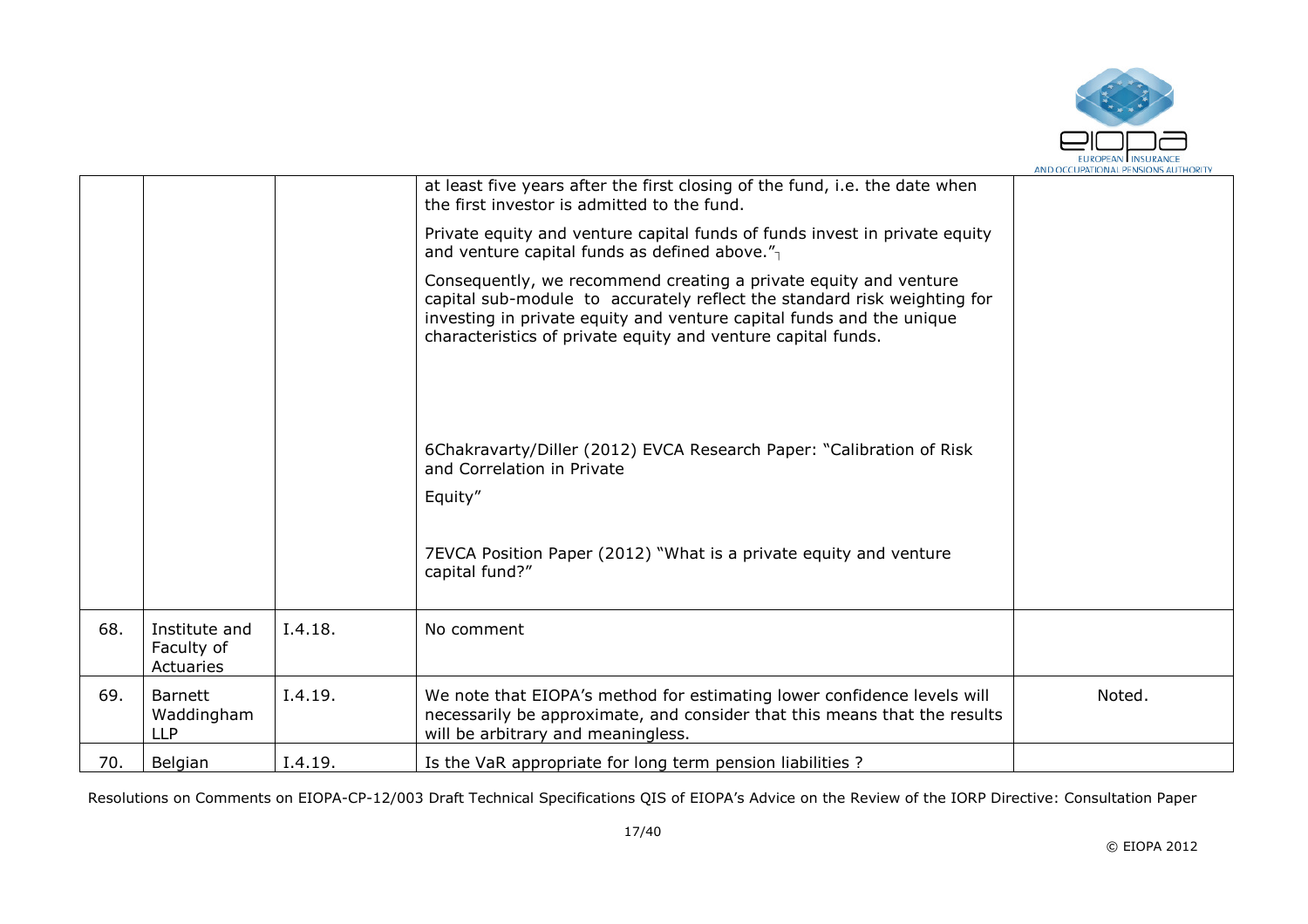

| I.4.19.<br>71.<br>The EVCA welcomes that EIOPA will report on other possible confidence<br>Noted.<br>European<br>levels, however the EVCA does not believe that it is possible to give a<br>Private Equity<br>single, universal, confidence level for all European occupational pensions<br>& Venture<br>schemes. Confidence levels and discount rates are also closely tied to<br>Capital<br>specific plan designs. We believe that Member States should have the<br>Associat<br>flexibility they need to adapt these mechanisms to their diverse industrial<br>relations systems.<br>In addition and given the long risk horizons of IORPs the EVCA believes it<br>is more important to analyse the impact of: | Association of<br>Pension<br>Institutions<br>(BVPI- | Is the VaR over a time horizon of a 1 year period appropriate for long<br>term pension liabilities ? |                                                                            |
|------------------------------------------------------------------------------------------------------------------------------------------------------------------------------------------------------------------------------------------------------------------------------------------------------------------------------------------------------------------------------------------------------------------------------------------------------------------------------------------------------------------------------------------------------------------------------------------------------------------------------------------------------------------------------------------------------------------|-----------------------------------------------------|------------------------------------------------------------------------------------------------------|----------------------------------------------------------------------------|
| Risk horizons longer than one year<br>$\perp$<br>The impact of different return expectations, which are much more<br>important for longer risk horizons<br>Different methods to treat dependencies, especially among<br>alternative investments such as private equity, hedge funds, real estate<br>and other financial assets and risk areas<br>More appropriate data and methods for calibration as outlined in<br>the EVCA research paper and other work such as the study by Professor<br>Mittnik $(2011)_1$                                                                                                                                                                                                 |                                                     |                                                                                                      | Purpose of QIS is to<br>analyse feasibility of<br>uniform confidence level |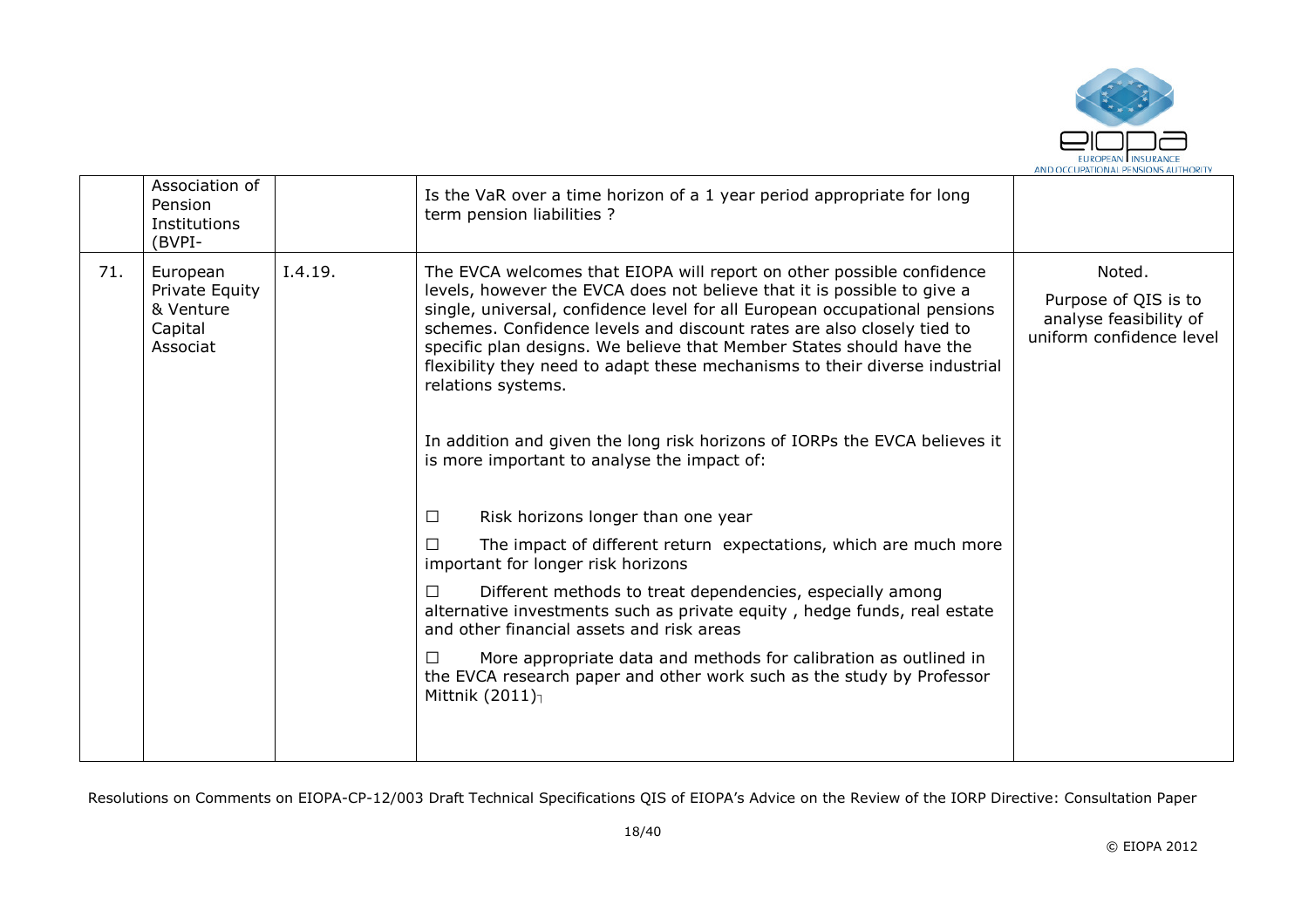

|     |                                                |         | 8 Chakravarty/Diller (2012) EVCA Research Paper: "Calibration of Risk<br>and Correlation in Private Equity"<br>Mittnik(2011) Solvency II Calibrations: Where Curiosity Meets Spuriosity                                                                                                                                                                                                                                                                                                    |                                                                            |
|-----|------------------------------------------------|---------|--------------------------------------------------------------------------------------------------------------------------------------------------------------------------------------------------------------------------------------------------------------------------------------------------------------------------------------------------------------------------------------------------------------------------------------------------------------------------------------------|----------------------------------------------------------------------------|
| 72. | Groupe<br>Consultatif<br>Actuariel<br>Européen | I.4.19. | We would be interested in knowing how EIOPA proposes to adjust the<br>results to reflect lower confidence levels - we would caution against<br>assuming a normal distribution.                                                                                                                                                                                                                                                                                                             | Partially agreed,<br>approximation included in<br>technical specifications |
| 73. | Institute and<br>Faculty of<br>Actuaries       | I.4.19. | We are disappointed that EIOPA has not consulted on the methodology<br>that it intends to use to reflect lower confidence levels. We recommend<br>EIOPA take great care before assuming that variables have a Gaussian<br>distribution and before assuming linear progressions.                                                                                                                                                                                                            | Partially agreed,<br>approximation included in<br>technical specifications |
| 74. | <b>Towers</b><br>Watson B.V.                   | I.4.19. | The confidence level is one (important) element that has been taken<br>directly from Solvency 2. A level lower than 99,5% may well be more<br>appropriate for IORPs, and we welcome the fact that the impact of other<br>confidence levels will also be reported. In responding to the consultation,<br>we would have appreciated some more detail on the method to be<br>developed by EIOPA to reflect the lower confidence levels. We expect this<br>detail will be provided in the QIS. | Partially agreed,<br>approximation included in<br>technical specifications |
| 75. | Institute and<br>Faculty of<br>Actuaries       | I.4.20. | No comment                                                                                                                                                                                                                                                                                                                                                                                                                                                                                 |                                                                            |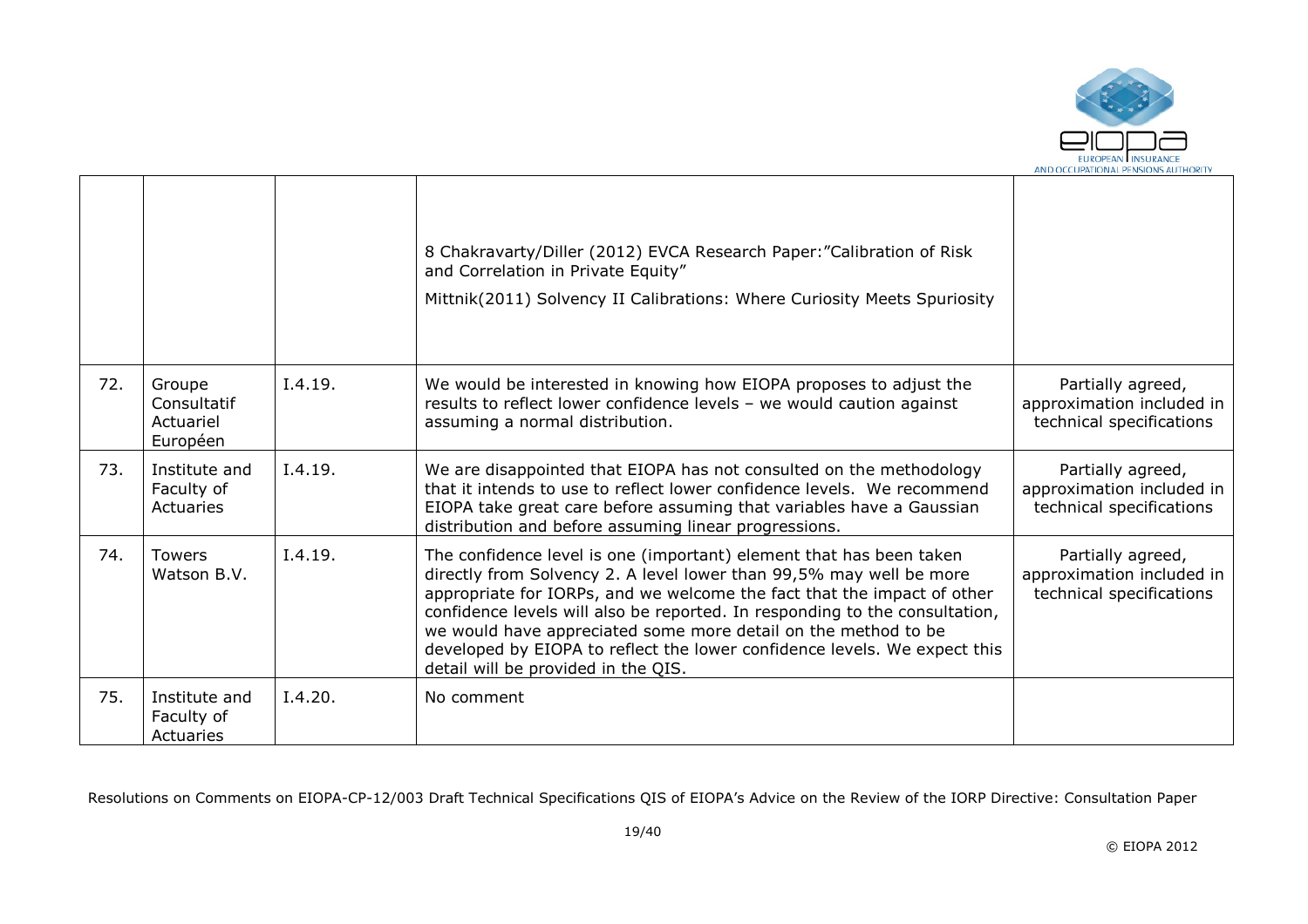

| 77. | Institute and<br>Faculty of<br>Actuaries   | I.4.21. | No comment                                                                                                                                                                                                                                                                           |        |
|-----|--------------------------------------------|---------|--------------------------------------------------------------------------------------------------------------------------------------------------------------------------------------------------------------------------------------------------------------------------------------|--------|
| 78. | Institute and<br>Faculty of<br>Actuaries   | I.4.22. | No comment                                                                                                                                                                                                                                                                           |        |
| 80. | Institute and<br>Faculty of<br>Actuaries   | I.5.1.  | No comment                                                                                                                                                                                                                                                                           |        |
| 81. | <b>Barnett</b><br>Waddingham<br><b>LLP</b> | I.5.2.  | We note that the default options should not be read as proposals for<br>future measures and question the value of a QIS if this is the case.                                                                                                                                         |        |
| 82. | Institute and<br>Faculty of<br>Actuaries   | I.5.2.  | No comment                                                                                                                                                                                                                                                                           |        |
| 83. | Institute and<br>Faculty of<br>Actuaries   | I.5.3.  | As noted in I.2.2. above, we continue to question the validity of the<br>uniform confidence level objective.                                                                                                                                                                         | Noted. |
| 85. | Aon Hewitt                                 | I.5.4.  | It is unclear how the information produced will be used and therefore<br>difficult to comment on the proposals. If the intention is to use the results<br>to decide on a suitable target for funding, a significantly shortened list of<br>options is likely to be more appropriate. | Noted. |
| 86. | Institute and<br>Faculty of<br>Actuaries   | I.5.4.  | No comment                                                                                                                                                                                                                                                                           |        |
| 87. | Aon Hewitt                                 | I.5.5.  | Given the methodology you have proposed to calculate the risk-free yield                                                                                                                                                                                                             | Noted. |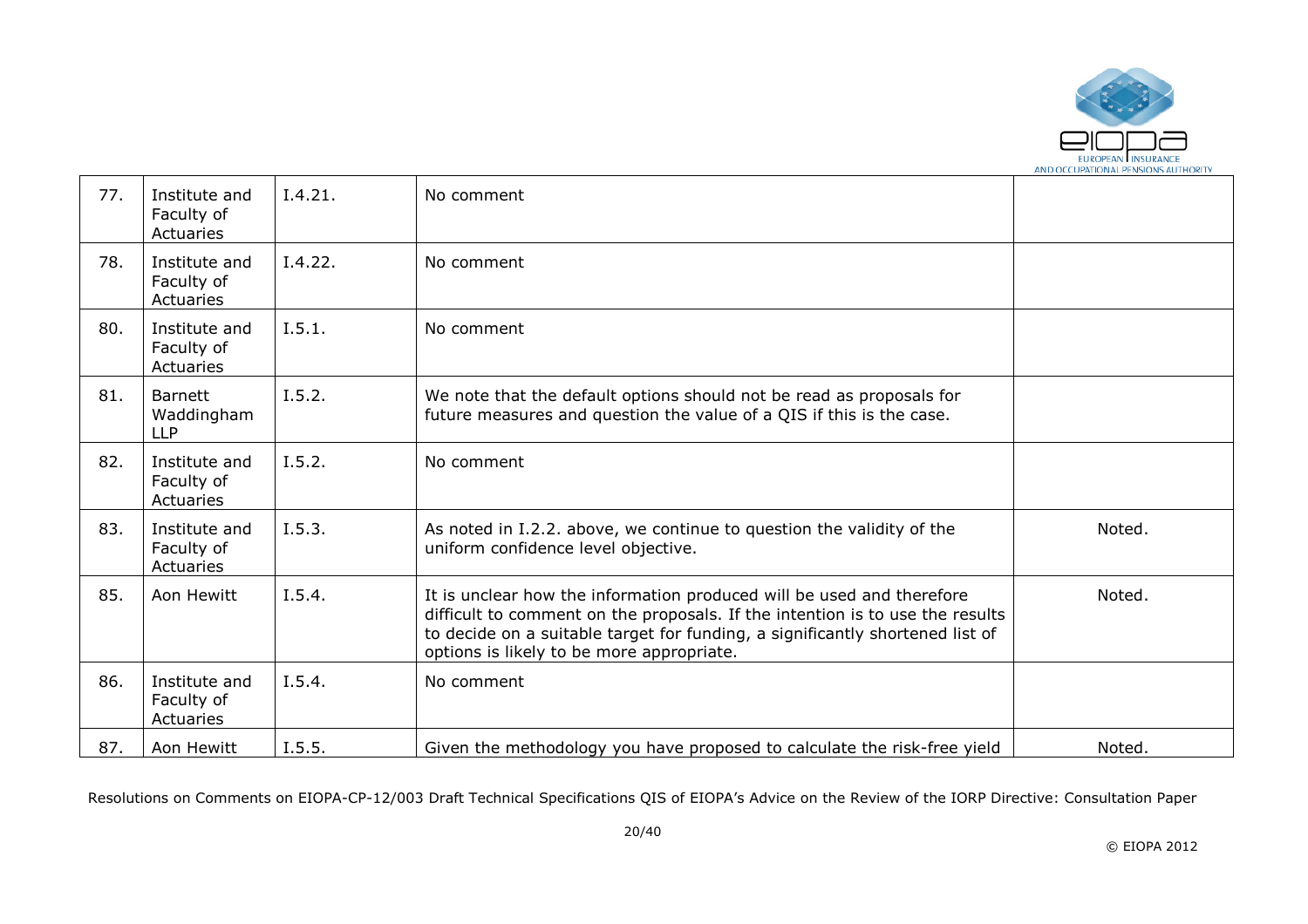

|     |                                                       |        | curve, it is a shame that the consultation document did not contain the<br>estimates of the basic risk-free interest curve at the end 2011 for the<br>currencies mentioned. Please could you make this available to<br>stakeholders as soon as possible.                                                                                                                                              |        |
|-----|-------------------------------------------------------|--------|-------------------------------------------------------------------------------------------------------------------------------------------------------------------------------------------------------------------------------------------------------------------------------------------------------------------------------------------------------------------------------------------------------|--------|
| 88. | Institute and<br>Faculty of<br>Actuaries              | I.5.5. | No comment                                                                                                                                                                                                                                                                                                                                                                                            |        |
| 89. | Institute and<br>Faculty of<br>Actuaries              | I.5.6. | We remain concerned that Solvency II is being relied upon before it has<br>reached a stable form.                                                                                                                                                                                                                                                                                                     | Noted. |
| 90. | Aon Hewitt                                            | I.5.7. | For a best estimate, we would suggest that the proposed assumption for<br>non-fixed income investments is too low under current financial<br>conditions. In addition, building a best estimate return for equities from<br>the underlying gilt yield is an outdated approach which does not work in<br>the current environment.                                                                       | Noted. |
| 91. | <b>Barnett</b><br>Waddingham<br><b>LLP</b>            | I.5.7. | Consideration should be given to innovative investment strategies with,<br>for example, targets that reference bank base rates or inflation. The<br>asset allocation of such funds can vary widely and at short notice,<br>without any strategic benchmark.                                                                                                                                           | Noted. |
| 92. | Financial<br>Reporting<br>Council - staff<br>response | I.5.7. | We note that for the Level B calculations it is proposed that a 3%<br>premium should be used for equities and other risky equities. We note<br>that many IORPs in the UK have investment strategies in place which will<br>result in their equity holdings declining over time. For these IORPs the<br>proposed 3% might lead to an overestimate of the return which can be<br>expected from the IORP | Noted. |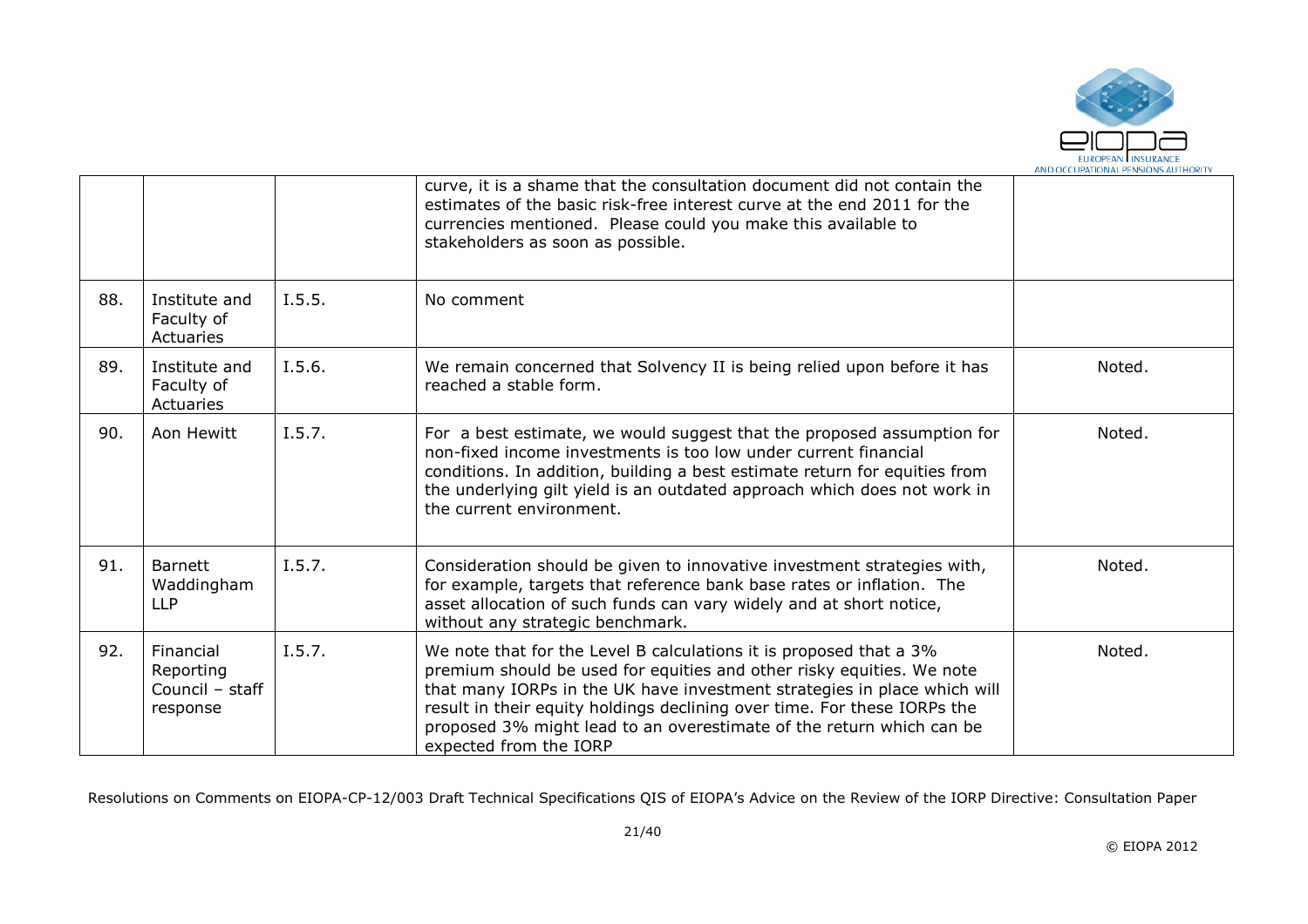

| 93. | Institute and<br>Faculty of<br>Actuaries   | I.5.7. | As noted elsewhere we are concerned that the proposed way to derive<br>the level B discount rates may not be sufficiently sophisticated to address<br>the investment strategies of some IORPs and that as a result the QIS<br>calculations may substantially misstate the results.                                                                                                                                                                                                                                                                                                                                                                                                                                                                        | Noted.                                                                           |
|-----|--------------------------------------------|--------|-----------------------------------------------------------------------------------------------------------------------------------------------------------------------------------------------------------------------------------------------------------------------------------------------------------------------------------------------------------------------------------------------------------------------------------------------------------------------------------------------------------------------------------------------------------------------------------------------------------------------------------------------------------------------------------------------------------------------------------------------------------|----------------------------------------------------------------------------------|
| 94. | Aon Hewitt                                 | I.5.8. | We are surprised about the reference to 2,916 combinations. It is<br>unlikely that the EIOPA will review the results of 2,916 sets of<br>calculations, and this reference suggests that more importance is being<br>given to the number of calculations rather than whether the nature of the<br>calculations themselves, and how they will drive policy intentions. Given<br>the alternative options we suggest in this paper, there will no doubt be<br>even more combinations, but the important point is that the right options<br>are considered and then analysed appropriately.<br>The idea of 2,916 combinations, yet the absence of suitably granular<br>data, will seriously damage the credibility of EIOPA amongst pensions<br>professionals. | Noted.<br>IORPs are only requested<br>to evaluate limited<br>number of scenarios |
| 95. | Institute and<br>Faculty of<br>Actuaries   | I.5.8. | We are sympathetic to the need to simplify in order to keep the report<br>comprehensible and manageable. However we would emphasise that the<br>results have non-linear relationships with the inputs and consequently<br>that it is possible that, as specified, there are some input/parameter<br>ranges for which the deterministic version of the HBS is « chaotic » in the<br>narrow mathematical sense of being hypersensitive to small variations in<br>those inputs/parameters.                                                                                                                                                                                                                                                                   | Noted.                                                                           |
| 96. | <b>Barnett</b><br>Waddingham<br><b>LLP</b> | I.6.1. | EIOPA must publish the questionnaire and spreadsheet well in advance of<br>the QIS commencing to enable IORPs to become familiar with their<br>content. The questionnaire could include an estimate of IORPs' costs of<br>completing the QIS.                                                                                                                                                                                                                                                                                                                                                                                                                                                                                                             | Noted.<br>IORPs will asked to<br>assess costs of QIS                             |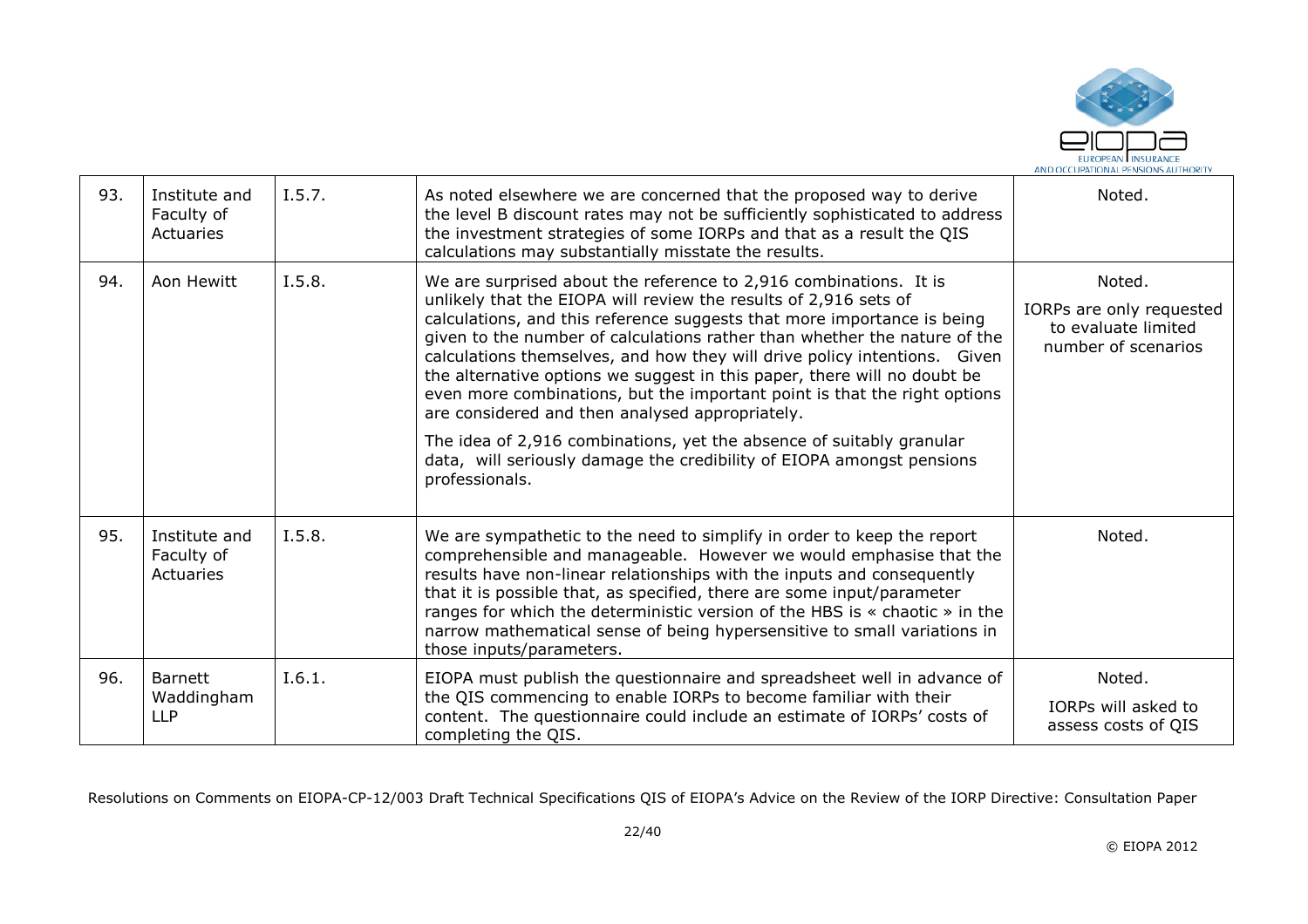

| 97.  | Financial<br>Reporting<br>Council - staff<br>response | I.6.1. | Worked examples might also help QIS participants.                                                                                                                                                                                                                                                                                                                                                                                                                                                                                                                                                              | Noted.                                                                                         |
|------|-------------------------------------------------------|--------|----------------------------------------------------------------------------------------------------------------------------------------------------------------------------------------------------------------------------------------------------------------------------------------------------------------------------------------------------------------------------------------------------------------------------------------------------------------------------------------------------------------------------------------------------------------------------------------------------------------|------------------------------------------------------------------------------------------------|
| 98.  | Institute and<br>Faculty of<br>Actuaries              | I.6.1. | It would be helpful to understand whom EIOPA intends to complete the<br>qualitative questionnaire.                                                                                                                                                                                                                                                                                                                                                                                                                                                                                                             |                                                                                                |
| 99.  | Institute and<br>Faculty of<br>Actuaries              | I.6.2. | No comment                                                                                                                                                                                                                                                                                                                                                                                                                                                                                                                                                                                                     |                                                                                                |
| 100. | <b>Towers</b><br>Watson B.V.                          | I.6.2. | Although regulatory consequences may be out of scope for the current<br>consultation and the QIS itself, we feel that it is difficult if at all possible<br>for shareholders to judge what the impact of the IORP Directive will be.<br>On a more technical level - future financing as well as (other) regulatory<br>consequences may influence 'non-unconditional' elements in a plan, such<br>as in the Dutch situation the future indexation of accrued benefits, as well<br>as the possible reduction of the same benefits.                                                                               | Noted.                                                                                         |
| 101. | Institute and<br>Faculty of<br>Actuaries              | I.6.3. | No comment                                                                                                                                                                                                                                                                                                                                                                                                                                                                                                                                                                                                     |                                                                                                |
| 102. | Aon Hewitt                                            | I.7.1. | There are a number of member states that have defined benefit IORPS<br>in their countries that are not participating in the QIS so far. In some<br>countries, like Austria, Norway, Cyprus and Italy, the level of assets that<br>are in defined benefit IORPs may be lower than in other countries, but<br>may well be material to the plan sponsors of the IORPs. For the QIS to<br>be effective, we recommend that all member states that have defined<br>benefit IORPS in their country participate, in order for the interests of<br>plan sponsors and IORPs in these locations to be taken into account. | Noted.<br>Member state<br>participation is voluntary<br>(Norway has decided to<br>participate) |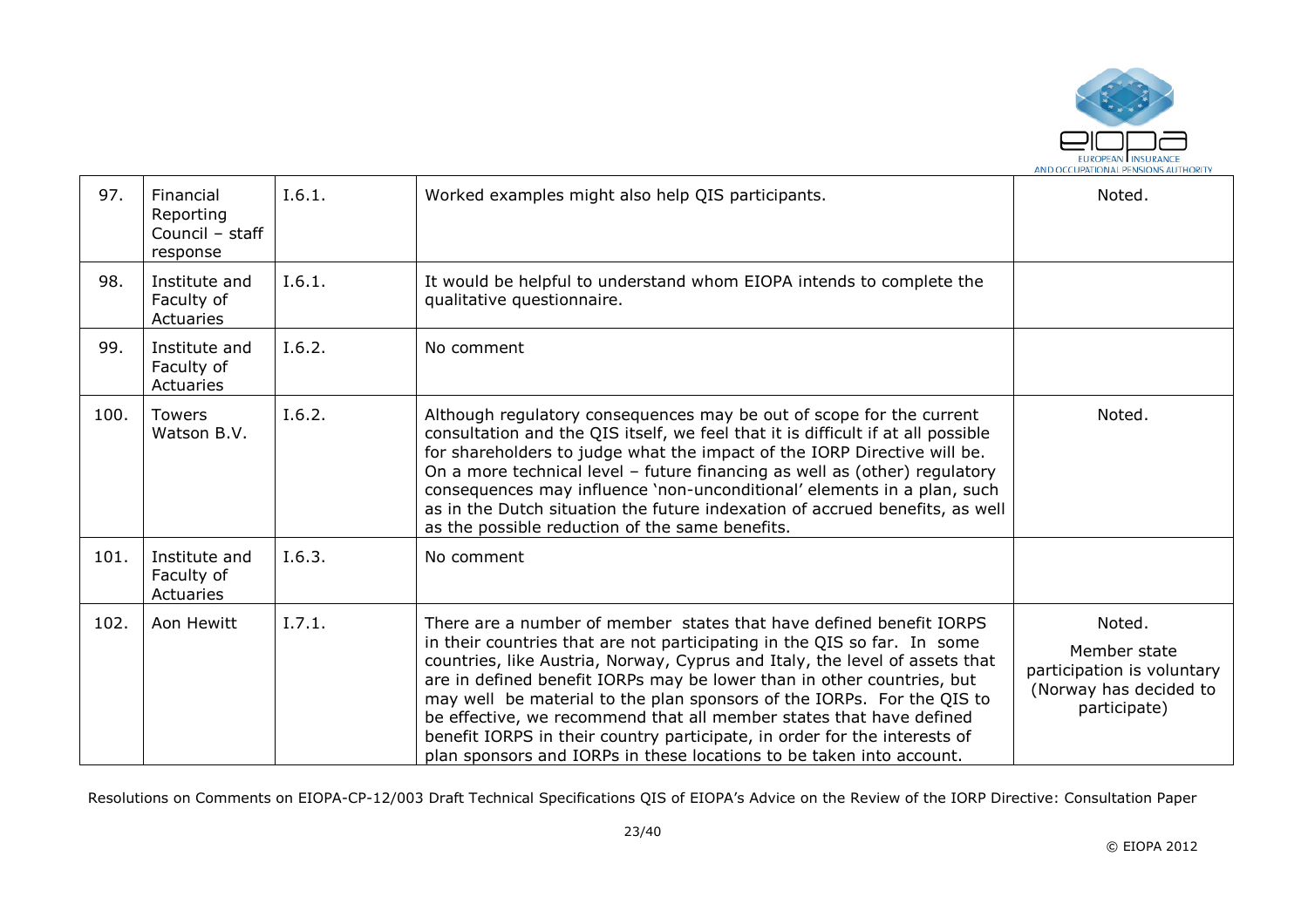

| 103. | Institute and<br>Faculty of<br>Actuaries              | I.7.1. | No comment                                                                                                                                                                                                                                                                                                                                                                       |        |
|------|-------------------------------------------------------|--------|----------------------------------------------------------------------------------------------------------------------------------------------------------------------------------------------------------------------------------------------------------------------------------------------------------------------------------------------------------------------------------|--------|
| 104. | Institute and<br>Faculty of<br>Actuaries              | I.7.2. | No comment                                                                                                                                                                                                                                                                                                                                                                       |        |
| 105. | Institute and<br>Faculty of<br>Actuaries              | I.7.3. | No comment                                                                                                                                                                                                                                                                                                                                                                       |        |
| 106. | <b>Barnett</b><br>Waddingham<br><b>LLP</b>            | I.7.4. | In the UK, the Pensions Regulator intends to perform the QIS based on<br>aggregate data. We believe this will not be sufficient to give a full picture<br>of the impact on IORPs, but although the Pensions Regulator and the UK<br>Government are urging IORPs to perform the QIS, we believe the time<br>and cost involved will be prohibitive for the vast majority of IORPs. | Noted. |
| 107. | Financial<br>Reporting<br>Council - staff<br>response | I.7.4. | We would observe that the complexity of the specifications will deter<br>individual IORPs and possibly actuarial firms participating in the QIS. It is<br>possible that regional supervisory authorities will end up completing the<br>QIS as best they can.                                                                                                                     | Noted. |
| 108. | Institute and<br>Faculty of<br>Actuaries              | I.7.4. | We understand that the UK Pensions Regulator intends to complete the<br>QIS for UK IORPs. We would hope that it will be possible to calibrate the<br>simplifications they will need to make against full QIS calculations for<br>sample IORPs.                                                                                                                                   | Noted. |
| 109. | Institute and<br>Faculty of<br>Actuaries              | I.7.5. | As noted elsewhere in this response, we believe that further guidance will<br>be required if consistency is to be ensured.                                                                                                                                                                                                                                                       | Noted. |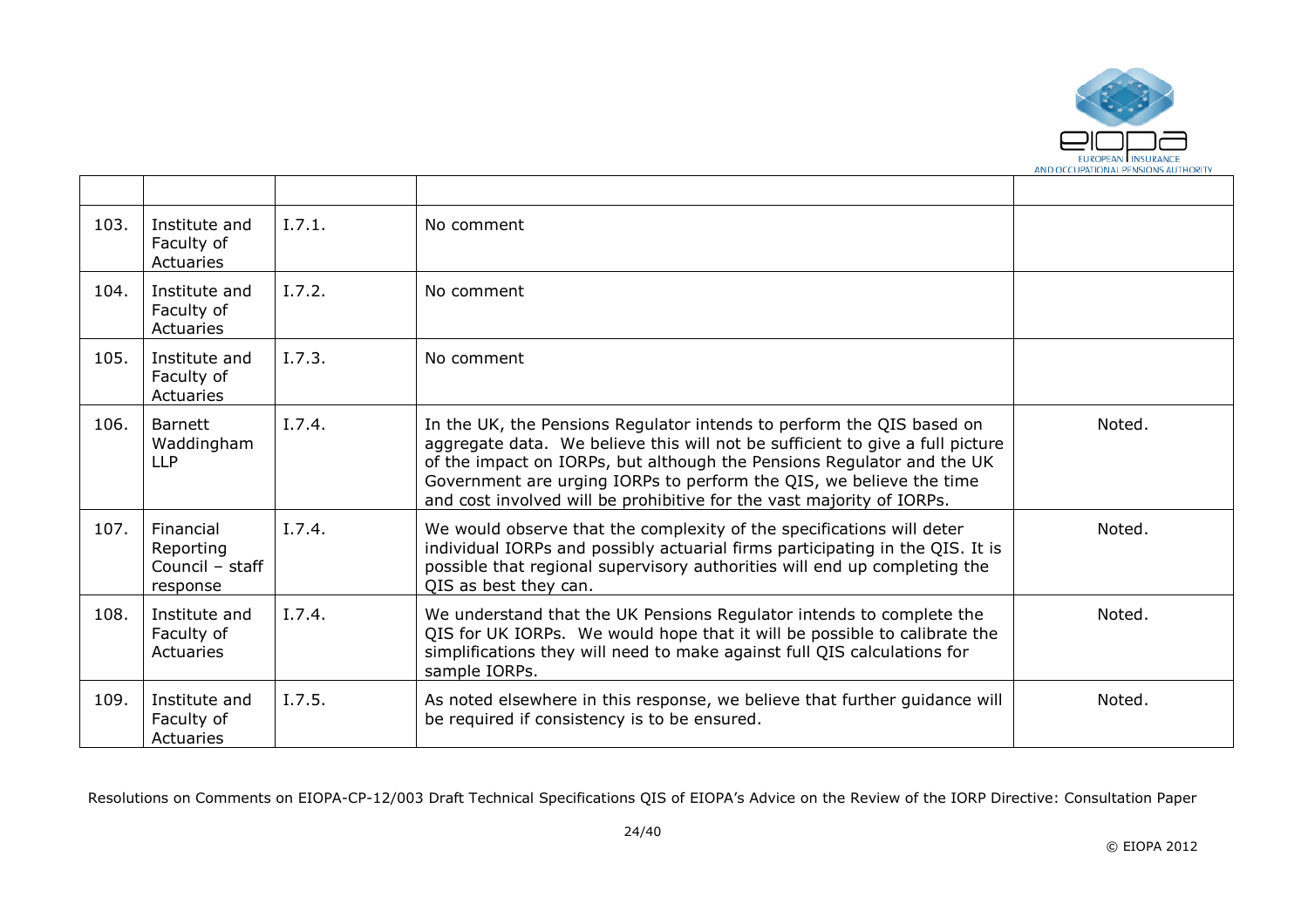

| 110. | <b>Barnett</b><br>Waddingham<br><b>LLP</b>            | I.8.1. | We urge EIOPA to analyse and publish the impact on individual IORPS as<br>well as the aggregate picture.                                                                                                                                                                                                                                                                                                                                                                                                                                                                                                | Disagreed, EIOPA will<br>ensure confidentiality of<br>results of individual<br><b>IORPS</b>           |
|------|-------------------------------------------------------|--------|---------------------------------------------------------------------------------------------------------------------------------------------------------------------------------------------------------------------------------------------------------------------------------------------------------------------------------------------------------------------------------------------------------------------------------------------------------------------------------------------------------------------------------------------------------------------------------------------------------|-------------------------------------------------------------------------------------------------------|
| 111. | Institute and<br>Faculty of<br>Actuaries              | I.8.1. | No comment                                                                                                                                                                                                                                                                                                                                                                                                                                                                                                                                                                                              |                                                                                                       |
| 112. | Aon Hewitt                                            | I.8.2. | EIOPA should provide details on how the capital surplus under the<br>existing national regimes should be calculated. Many IORPs will not<br>have calculated assets and liabilities under their local funding regimes at<br>the effective date of the QIS calculations (i.e. 30 December 2011), so<br>EIOPA should provide guidance on how IORPs should calculate these<br>items to ensure consistency. This also means further calculations will<br>need to be carried out to assess the existing position, which will increase<br>the costs and limit the time available to carry out rest of the QIS. | Noted.<br>National supervisors will<br>provide guidance for<br>member state specific<br><i>issues</i> |
| 113. | Barnett<br>Waddingham<br><b>LLP</b>                   | I.8.2. | We believe the impact on future contribution requirements should also be<br>considered in detail.                                                                                                                                                                                                                                                                                                                                                                                                                                                                                                       | Noted.<br>There is not enough<br>information at this stage<br>to specify supervisory<br>responses     |
| 114. | Financial<br>Reporting<br>Council - staff<br>response | I.8.2. | The proposed comparison appears to be too simplistic as it would appear<br>to be an aggregate comparison across IORPs in each region. An<br>aggregate analysis might not identify the impact on IORPs with specific<br>characteristics - eg IORPs with sponsors whose market capitalisation is<br>much lower than the value of the IORP liabilities.                                                                                                                                                                                                                                                    | Noted.<br>Aggregation does not<br>preclude identification of<br>certain categories                    |
| 115. | Institute and                                         | I.8.2. | We agree that it is important to consider the impact of the advice on                                                                                                                                                                                                                                                                                                                                                                                                                                                                                                                                   | Noted.                                                                                                |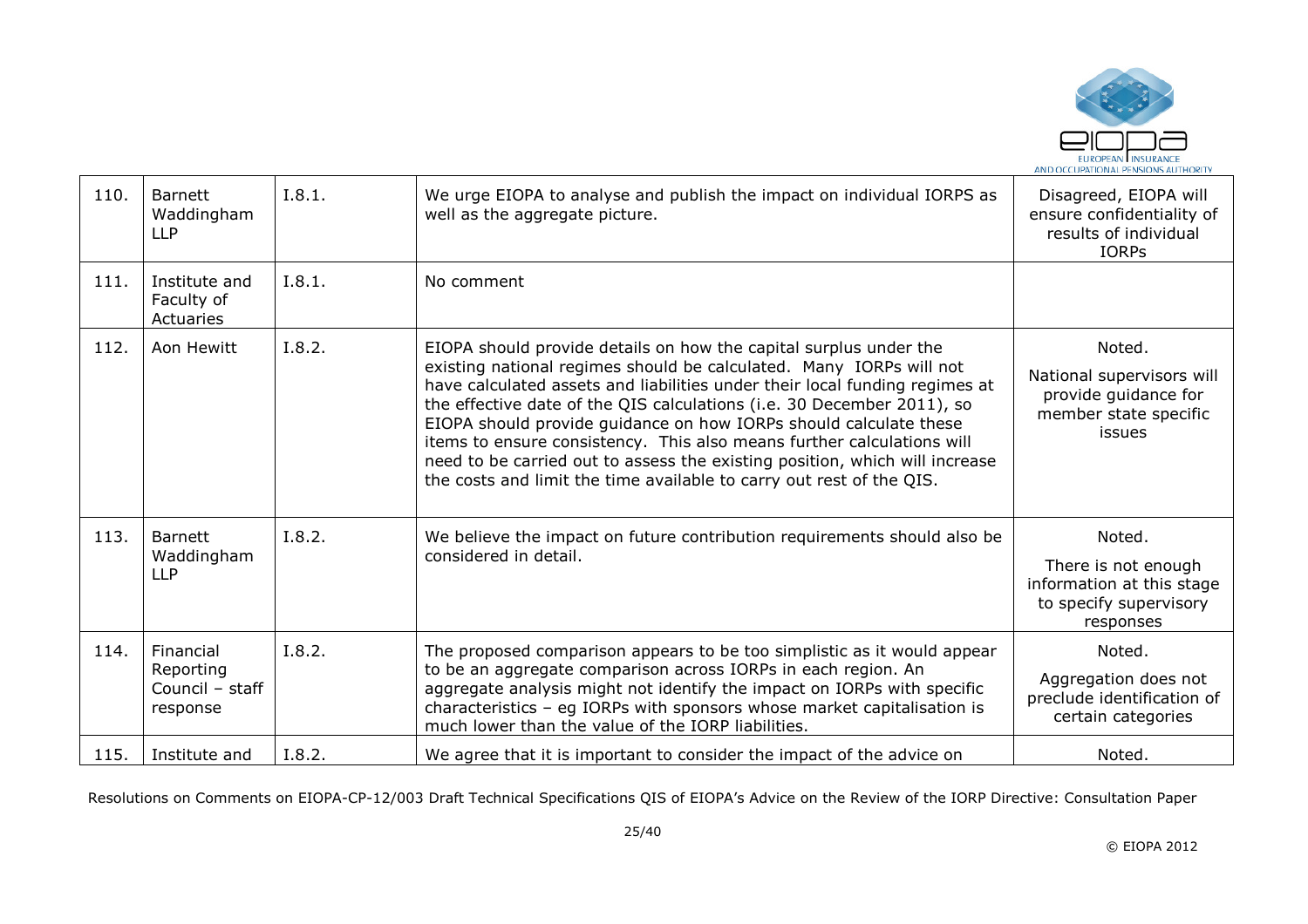

|      | Faculty of<br>Actuaries                    |        | capital surplus particularly for sponsors whose ability to raise capital is<br>sensitive to the contents of its pension disclosures. However for other<br>companies, the impact on cashflow and on the profit/loss account is<br>much more important and we urge EIOPA to analyse this too.    |                                                                                                   |
|------|--------------------------------------------|--------|------------------------------------------------------------------------------------------------------------------------------------------------------------------------------------------------------------------------------------------------------------------------------------------------|---------------------------------------------------------------------------------------------------|
| 116. | Insurance<br>Europe                        | I.8.2. | Insurance Europe wishes to stress the importance of drawing the correct<br>conclusions from the results. Further testing may be needed to ensure<br>new concepts like the sponsor covenant and pension protection scheme<br>are accurately reflecting the economic reality faced by IORPs      | Noted.<br>EIOPA agrees more QISs<br>are needed                                                    |
| 117. | <b>Barnett</b><br>Waddingham<br><b>LLP</b> | I.8.3. | We believe that any supervisory options, such as a minimum capital<br>requirement, are best left to supervisory authorities in each country<br>rather than being enshrined in immutable legislation.                                                                                           | Noted.                                                                                            |
| 118. | Institute and<br>Faculty of<br>Actuaries   | I.8.3. | As noted elsewhere in this response, we are disappointed that details of<br>possible regulatory interventions are not included in this QIS. We urge<br>EIOPA to conduct a comprehensive impact study on possible intermediate<br>supervisory trigger points and associated regulatory actions. | Noted.<br>There is not enough<br>information to specify<br>supervisory responses at<br>this stage |
| 119. | Institute and<br>Faculty of<br>Actuaries   | I.8.4. | As noted elsewhere in this response, we urge EIOPA to provide a detailed<br>segmentation analysis when unpacking these data.                                                                                                                                                                   | Noted.                                                                                            |
| 120. | Institute and<br>Faculty of<br>Actuaries   | I.8.5. | No comment                                                                                                                                                                                                                                                                                     |                                                                                                   |
| 121. | <b>Barnett</b><br>Waddingham<br><b>LLP</b> | I.8.6. | EIOPA's approach here sounds sensible and we would stress that this<br>process should not be rushed, and should include sufficient opportunity<br>for public consultation.                                                                                                                     | Noted.                                                                                            |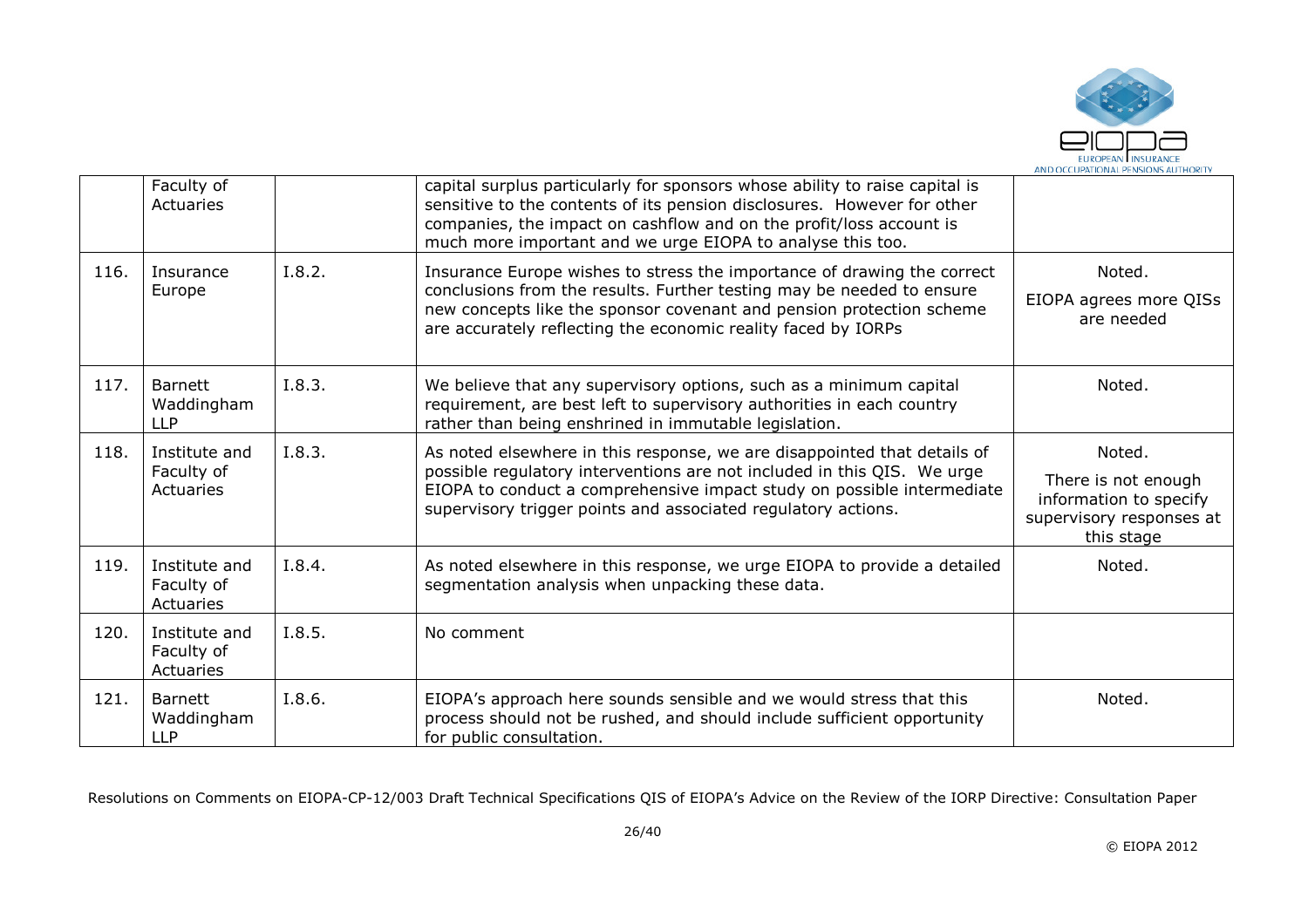

| 122. | Institute and<br>Faculty of<br>Actuaries   | I.8.6.  | In responding to this consultation, we have assumed that in light of this<br>proposed QIS, EIOPA will reach a conclusion on those aspects of its<br>advice for which it reserved its position. Paragraph I.8.6 casts some<br>doubt on this and it would be helpful if EIOPA were to clarify the position.                                                                                                                                                                                     | Noted.<br>EIOPA will reconsider its<br>advice after the QIS |
|------|--------------------------------------------|---------|-----------------------------------------------------------------------------------------------------------------------------------------------------------------------------------------------------------------------------------------------------------------------------------------------------------------------------------------------------------------------------------------------------------------------------------------------------------------------------------------------|-------------------------------------------------------------|
| 123. | Institute and<br>Faculty of<br>Actuaries   | I.9.1.  | No comment                                                                                                                                                                                                                                                                                                                                                                                                                                                                                    |                                                             |
| 124. | Institute and<br>Faculty of<br>Actuaries   | I.9.2.  | No comment                                                                                                                                                                                                                                                                                                                                                                                                                                                                                    |                                                             |
| 125. | <b>Barnett</b><br>Waddingham<br><b>LLP</b> | I.9.3.  | We hope that, given the breadth of the QIS and that EIOPA recognises<br>that IORPs may not be familiar with the concepts, any new supervisory<br>regime is not rushed in before all parties reach an understanding. The<br>European Commission's timetable for IORPs seems overly ambitious<br>given the decade it has taken to develop Solvency II, and EIOPA should<br>advise the European Commission that its targets are unachievable if the<br>policy options are to be properly tested. | Noted.<br>EIOPA agrees more QISs<br>are needed              |
| 126. | Institute and<br>Faculty of<br>Actuaries   | I.9.3.  | Elsewhere in this response, we argue for a series of QISs. We would find<br>it helpful if EIOPA could confirm that there will be further QISs.                                                                                                                                                                                                                                                                                                                                                | Noted.<br>EIOPA agrees more QISs<br>are needed              |
| 127. | <b>Barnett</b><br>Waddingham<br><b>LLP</b> | I.10.1. | As mentioned in I.9.3., the external timetable is unjustifiably short.                                                                                                                                                                                                                                                                                                                                                                                                                        | Noted.                                                      |
| 128. | Institute and<br>Faculty of<br>Actuaries   | I.10.1. | We understand and sympathise with the external constraints within which<br>EIOPA is operating.                                                                                                                                                                                                                                                                                                                                                                                                | Noted.                                                      |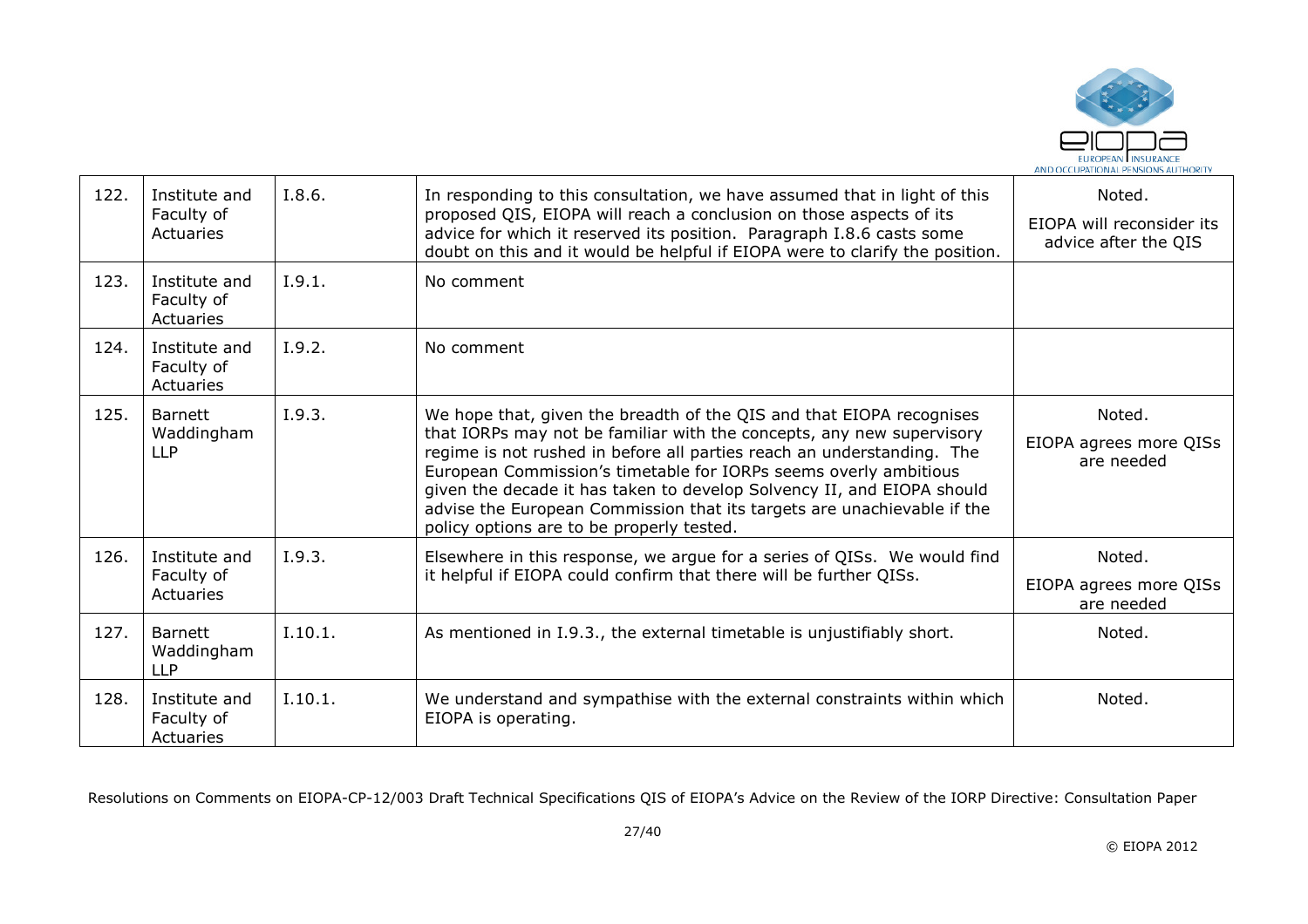

| 129. | Aon Hewitt                               | I.10.2. | EIOPA has stated that the success of the QIS crucially depends on the<br>quality of the technical specifications and the support of the occupational<br>pensions sector.                                                                                                                                                                                                                                                                                                                                                                                                           | Noted.                                                                                    |
|------|------------------------------------------|---------|------------------------------------------------------------------------------------------------------------------------------------------------------------------------------------------------------------------------------------------------------------------------------------------------------------------------------------------------------------------------------------------------------------------------------------------------------------------------------------------------------------------------------------------------------------------------------------|-------------------------------------------------------------------------------------------|
|      |                                          |         | We have grave concerns that, as things currently stand, neither condition<br>is met, and this means EIOPA has a lot of work to do in order to ensure<br>the QIS is successful and meaningful.                                                                                                                                                                                                                                                                                                                                                                                      |                                                                                           |
| 130. | Institute and<br>Faculty of<br>Actuaries | I.10.2. | We would like to see the limitations the external constraints have<br>introduced made explicit in the final document. We are reassured to read<br>that comments and suggestions from stakeholders will be properly taken<br>into account. However our comments are not complete owing to the<br>brevity of the consultation period and it seems likely to us that we are<br>not alone in this position. It would be unfortunate if the quality of the<br>final document were compromised by the limited nature of the feedback<br>EIOPA receives.                                  | Noted.                                                                                    |
| 131. | Aon Hewitt                               | I.10.3. | We do not think it is possible to accurately calculate all items on the<br>Holistic Balance Sheet and the Solvency Capital Requirement at<br>appropriate costs within the expected timeframe.                                                                                                                                                                                                                                                                                                                                                                                      | Noted.                                                                                    |
| 132. | Institute and<br>Faculty of<br>Actuaries | I.10.3. | It would be helpful to understand what EIOPA consider to be appropriate<br>costs. We believe that insurance companies currently spend far more<br>than UK IORPs on generating risk management information. As noted<br>elsewhere in this response, we endorse the principle of applying robust<br>risk management techniques to IORPs. We are therefore in favour of<br>improving the risk management information available to the managers of<br>IORPs however we consider that the regime applying to insurers would<br>not be cost effective for all but a handful of UK IORPs. | Noted.<br>IORPs are requested to<br>assess costs of<br>conducting QIS in<br>questionnaire |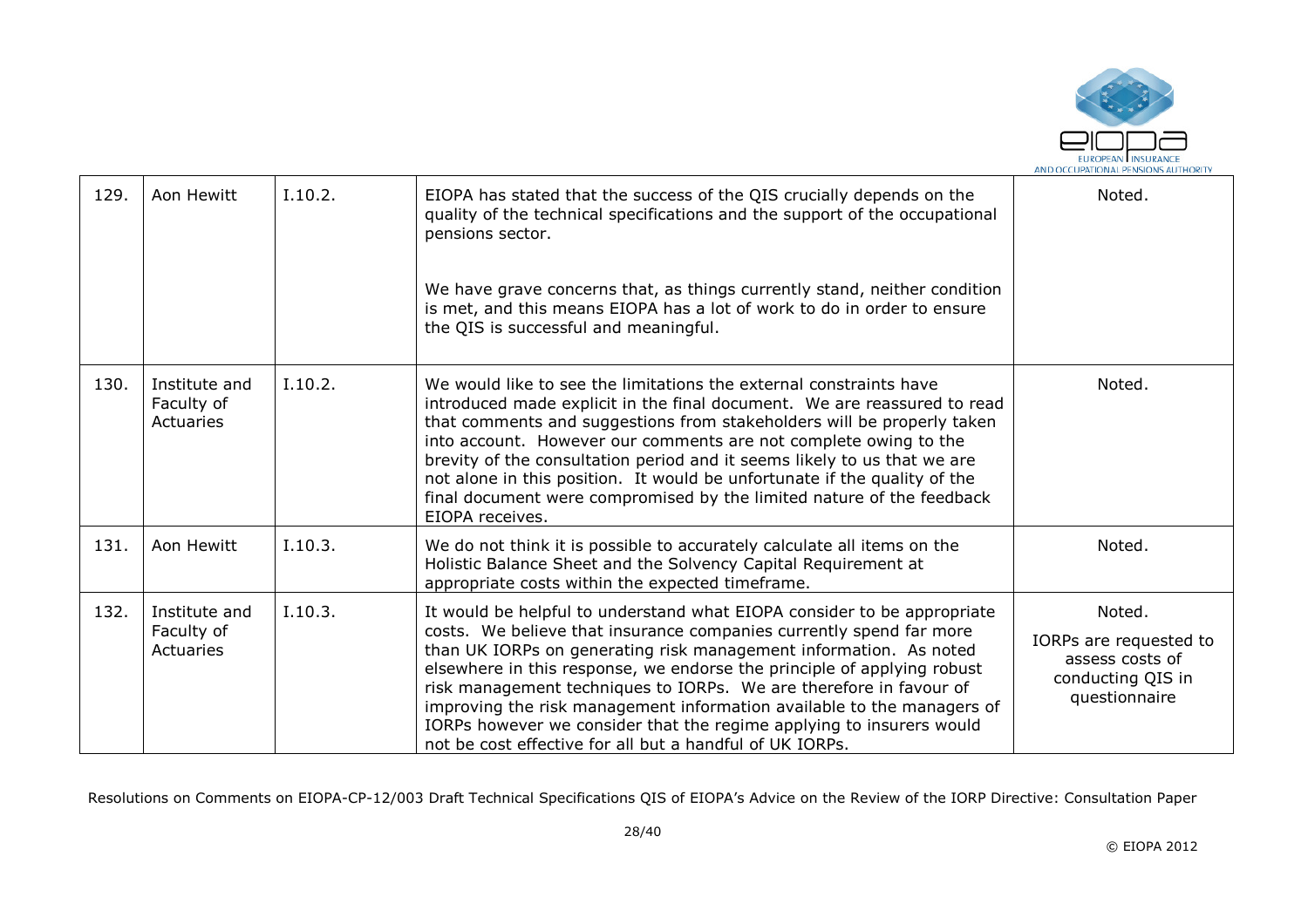

| 134. | Institute and<br>Faculty of<br>Actuaries              | I.10.4 | No comment                                                                                                                                                                                                                                                                                                                                                                                                                                                                                                                                                                                                                                                                                                |                                                |
|------|-------------------------------------------------------|--------|-----------------------------------------------------------------------------------------------------------------------------------------------------------------------------------------------------------------------------------------------------------------------------------------------------------------------------------------------------------------------------------------------------------------------------------------------------------------------------------------------------------------------------------------------------------------------------------------------------------------------------------------------------------------------------------------------------------|------------------------------------------------|
| 135. | Insurance<br>Europe                                   | I.10.4 | Insurance Europe understands the extremely short consultation period<br>set by EIOPA is a consequence of the ambitious calendar of the<br>Commission for the review of the IORP Directive. Insurance Europe<br>wishes to highlight however that the consultation period does not allow<br>for a thorough assessment of the extremely complex issues being<br>discussed. Therefore, Insurance Europe believes that there should be an<br>on-going discussion on the capital requirements and the valuation of the<br>security mechanisms and adjustment mechanisms of IORPs.<br>Furthermore, there should be additional time for additional testing if the<br>results of the QIS would show its necessity. | Noted.<br>EIOPA agrees more QISs<br>are needed |
| 136. | Financial<br>Reporting<br>Council - staff<br>response | I.11.1 | We would note that the proposed timescale for compeltion of the QIS is<br>short. There is a danger that a short period will result in limited and<br>potentially inaccurate data.                                                                                                                                                                                                                                                                                                                                                                                                                                                                                                                         | Noted.                                         |
| 137. | Institute and<br>Faculty of<br>Actuaries              | I.11.1 | No comment                                                                                                                                                                                                                                                                                                                                                                                                                                                                                                                                                                                                                                                                                                |                                                |
| 138. | Aon Hewitt                                            | I.11.1 | Given the large number of comments that we have made, we would hope<br>that EIOPA is able to issue an updated version for at least one more<br>round of consultation before going ahead with the QIS.                                                                                                                                                                                                                                                                                                                                                                                                                                                                                                     | Noted.                                         |
|      |                                                       |        | The occupational pensions sector needs to have the confidence that the<br>final parameters will be appropriate and, without significant change to the                                                                                                                                                                                                                                                                                                                                                                                                                                                                                                                                                     |                                                |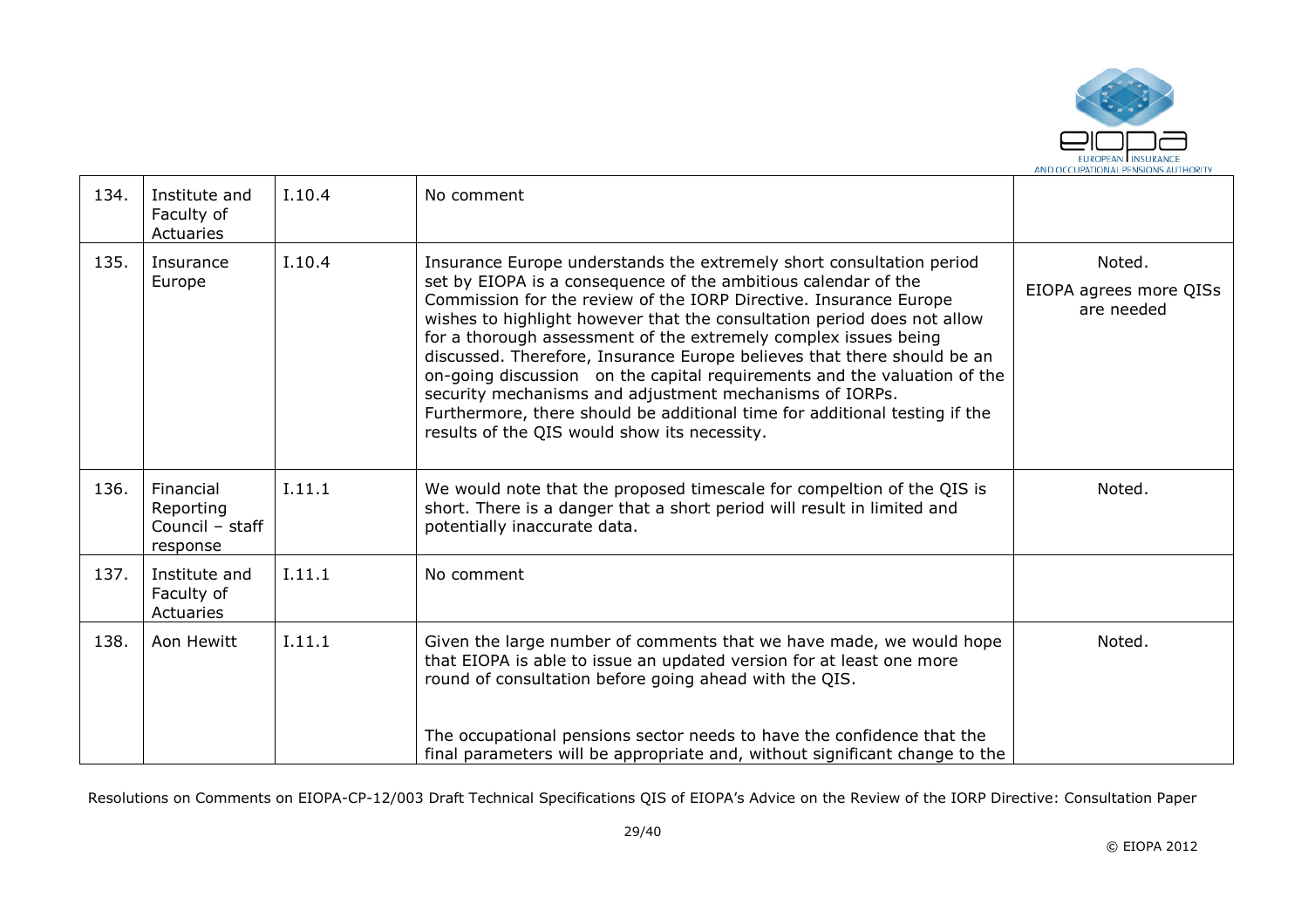

|      |                                          |          | existing parameters and further consultation, EIOPA runs the risk that<br>the final parameters will be heavily criticised and that they are still not<br>suitable for the QIS. We are very concerned that this could damage the<br>credibility and reputation of EIOPA within the occupational pensions<br>sector.                                                                                                                                                                                                     |                                                                        |
|------|------------------------------------------|----------|------------------------------------------------------------------------------------------------------------------------------------------------------------------------------------------------------------------------------------------------------------------------------------------------------------------------------------------------------------------------------------------------------------------------------------------------------------------------------------------------------------------------|------------------------------------------------------------------------|
| 139. | <b>Towers</b><br>Watson B.V.             | I.11.1   | It is our impression that the timescale for the consultation, as well as for<br>the QIS itself and the processing of the findings of the QIS resulting in                                                                                                                                                                                                                                                                                                                                                              | Noted.                                                                 |
|      |                                          |          | the revised IORP Directive, is unrealistic. We regret that the consultation<br>period (for a single QIS that is in fact more condensed than any of the<br>five for insurers) has been contracted by 50%. The contents of the<br>consultation seem to indicate that the timescale for writing it has also<br>been strict. Elements taken from Solvency 2 are very (and at times<br>perhaps unnecessarily) detailed, whereas elements that are brought in<br>specifically for the IORP Directive are relatively generic. | Some areas of technical<br>specifications will be<br>further developed |
| 140. | Institute and<br>Faculty of<br>Actuaries | PRO.1.1. | In our view, it is necessary but not sufficient to consider the risks when<br>judging proportionality: it is necessary also to consider the resources<br>available, the value added and the implications for future benefit<br>provision. Our concern is that a focus purely on risk will result in regime<br>that fails to balance security with adequacy and sustainability.                                                                                                                                         | Noted.                                                                 |
| 141. | <b>Towers</b><br>Watson UK               | PRO.1.1. | In our view, it is necessary but not sufficient to consider the risks when<br>judging proportionality : it is necessary also to consider the resources<br>available, the value added and the implications for future benefit<br>provision. Our concern is that a focus purely on risk will result in regime<br>that fails to balance security with adequacy and sustainability.                                                                                                                                        | Noted.                                                                 |
| 142. | Aon Hewitt                               | PRO.2.1. | The objective of this exercise has not been defined with sufficient clarity.<br>It is therefore very difficult to decide on what is proportionate.                                                                                                                                                                                                                                                                                                                                                                     | Noted.                                                                 |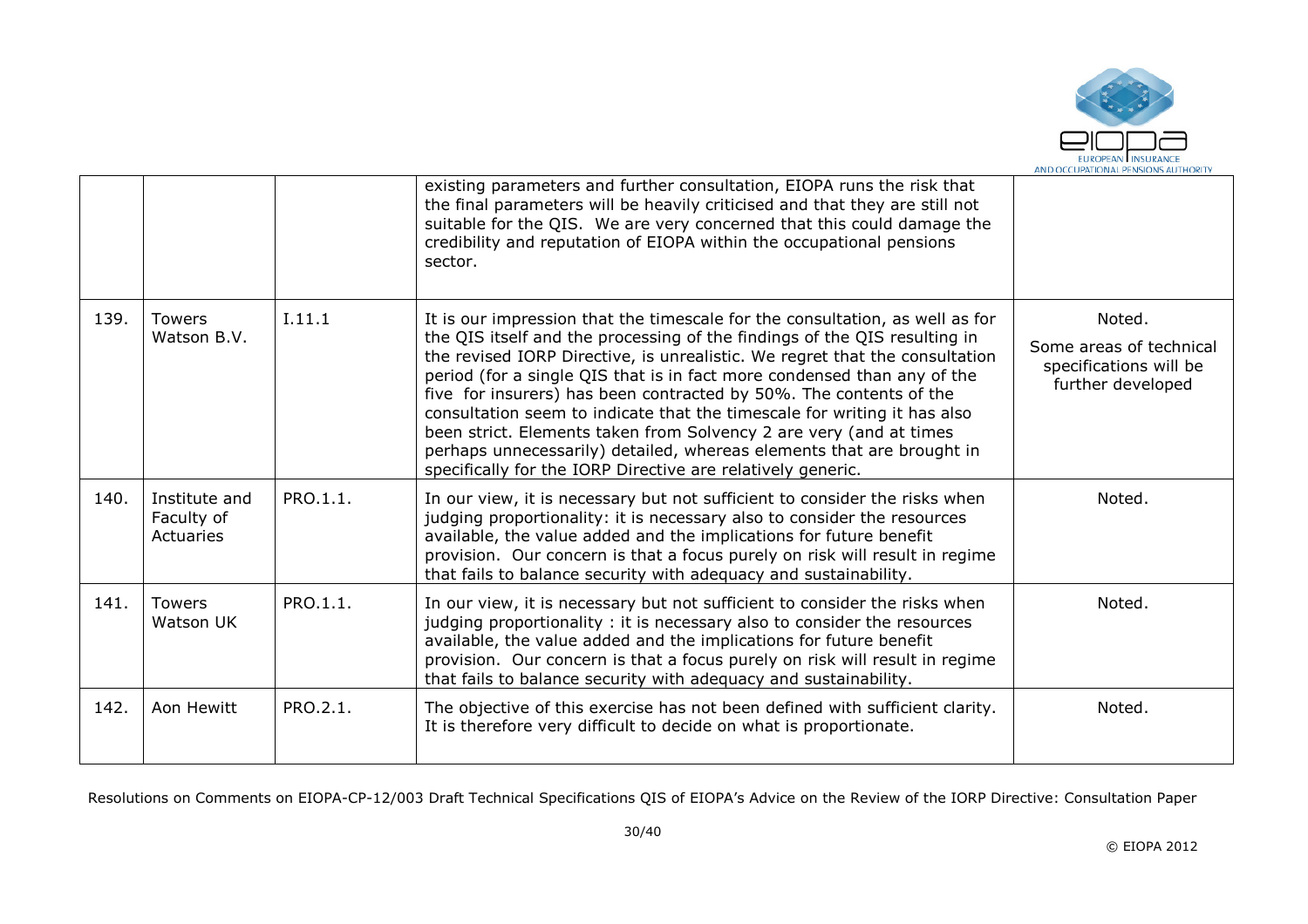

| 143. | Institute and<br>Faculty of<br>Actuaries   | PRO.2.1. | See our comment on PRO 1.1                                                                                                                                                                                                                                                                                                                                                                                                         |        |
|------|--------------------------------------------|----------|------------------------------------------------------------------------------------------------------------------------------------------------------------------------------------------------------------------------------------------------------------------------------------------------------------------------------------------------------------------------------------------------------------------------------------|--------|
| 144. | Insurance<br>Europe                        | PRO.2.1. | Insurance Europe believes that it is appropriate that proportionality<br>should be assessed, based on the nature, scale and complexity of the<br>underlying risks. However, using simplified methods increases the risk of<br>model error. Therefore, the use of simplified methods should incorporate<br>the degree of conservatism which is necessary to result in the same level<br>of calibration/protection of beneficiaries. | Noted. |
| 145. | <b>Barnett</b><br>Waddingham<br><b>LLP</b> | PRO.2.2. | We are supportive of this approach. However we believe that the<br>majority of IORPs will lack the necessary skills to undertake the in-depth<br>analysis required for the QIS, let alone the final proposals, if<br>implemented. We would welcome exemptions, or additional guidance,<br>for the managers of small and medium-sized IORPs.                                                                                        | Noted. |
| 146. | Institute and<br>Faculty of<br>Actuaries   | PRO.2.2. | See our comment on PRO 1.1                                                                                                                                                                                                                                                                                                                                                                                                         |        |
| 147. | Institute and<br>Faculty of<br>Actuaries   | PRO.2.3. | We agree that it is important to assess model error. Moreover we have a<br>concern that the non-linearities in the proposed model may lead to<br>instability at the turning points, although the consultation period has<br>proved too short for us to investigate this.                                                                                                                                                           | Noted. |
| 148. | Institute and<br>Faculty of<br>Actuaries   | PRO.2.4. | No comment                                                                                                                                                                                                                                                                                                                                                                                                                         |        |
| 149. | Institute and<br>Faculty of                | PRO.2.5. | No comment                                                                                                                                                                                                                                                                                                                                                                                                                         |        |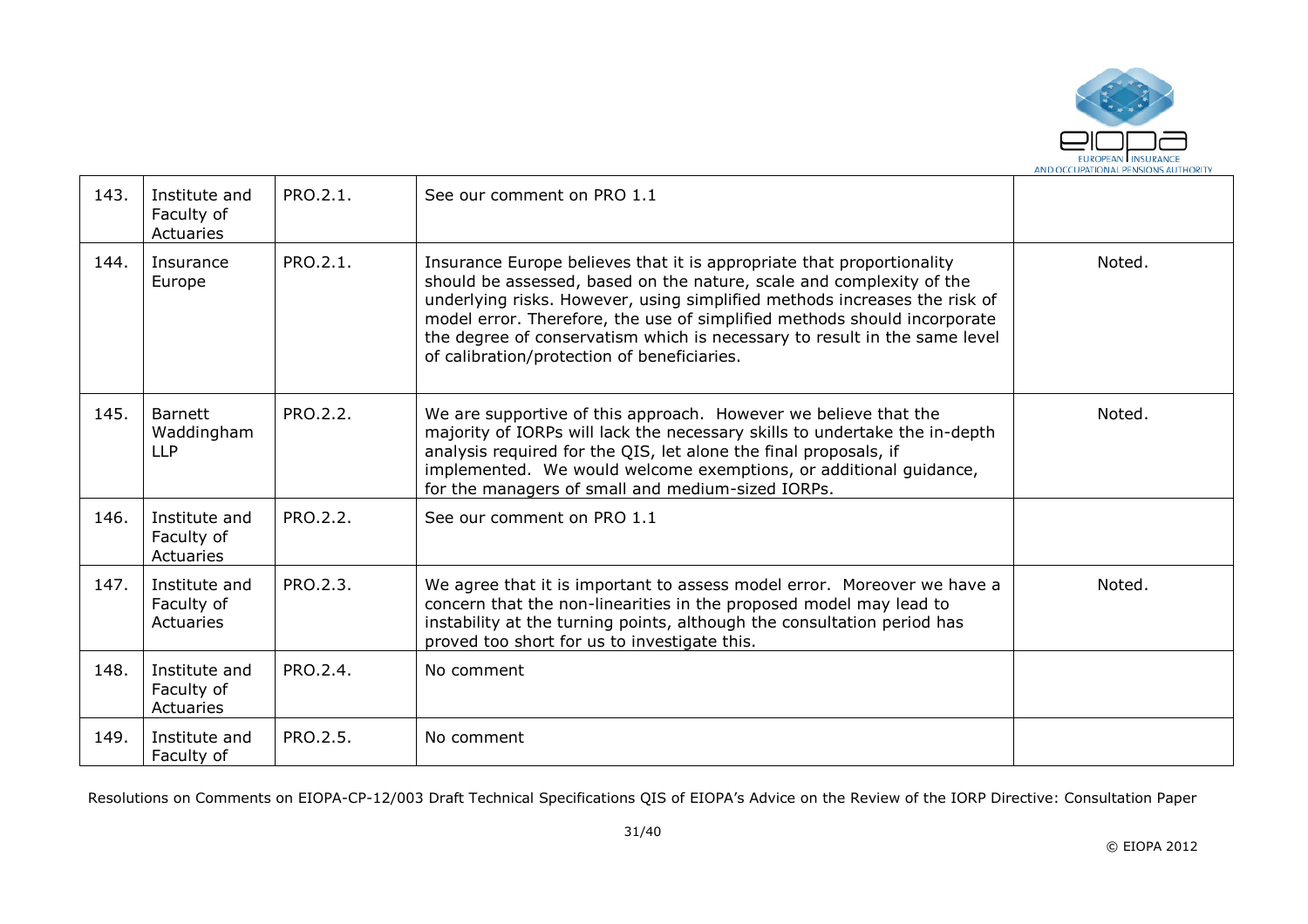

|      | Actuaries                                  |          |                                                                                                                                                                                                                                                                                                |                                                                           |
|------|--------------------------------------------|----------|------------------------------------------------------------------------------------------------------------------------------------------------------------------------------------------------------------------------------------------------------------------------------------------------|---------------------------------------------------------------------------|
| 150. | Institute and<br>Faculty of<br>Actuaries   | PRO.2.6. | See our comment on PRO 1.1                                                                                                                                                                                                                                                                     |                                                                           |
| 151. | <b>Barnett</b><br>Waddingham<br><b>LLP</b> | PRO.3.1. | This is an area where considerable professional guidance could be<br>required, increasing costs to IORPs.                                                                                                                                                                                      | Agreed.<br>Proportionality section<br>has been condensed for<br>first QIS |
| 152. | Institute and<br>Faculty of<br>Actuaries   | PRO.3.1. | See our comment on PRO 2.6. We have a concern that given the non-<br>linear nature of some aspects of the model, it is not generally possible to<br>test a simplification robustly without checking against detailed results,<br>which would defeat the object of adopting the simplification. | Noted.                                                                    |
| 153. | Institute and<br>Faculty of<br>Actuaries   | PRO.3.2. | No comment                                                                                                                                                                                                                                                                                     |                                                                           |
| 154. | Institute and<br>Faculty of<br>Actuaries   | PRO.3.3. | See our comment on PRO 1.1                                                                                                                                                                                                                                                                     |                                                                           |
| 155. | Institute and<br>Faculty of<br>Actuaries   | PRO.3.4. | It would be helpful to give a cross-reference in this paragraph to the<br>definition of materiality in PRO 3.19, or to define materiality in a separate<br>glossary and mark in bold those terms defined in the glossary.                                                                      | Noted.<br>Proportionality section<br>has been condensed for<br>first QIS. |
| 156. | Institute and<br>Faculty of<br>Actuaries   | PRO.3.5. | No comment                                                                                                                                                                                                                                                                                     |                                                                           |
| 157. | Institute and                              | PRO.3.6. | We agree with the general thrust of this paragraph but consider that                                                                                                                                                                                                                           | Noted.                                                                    |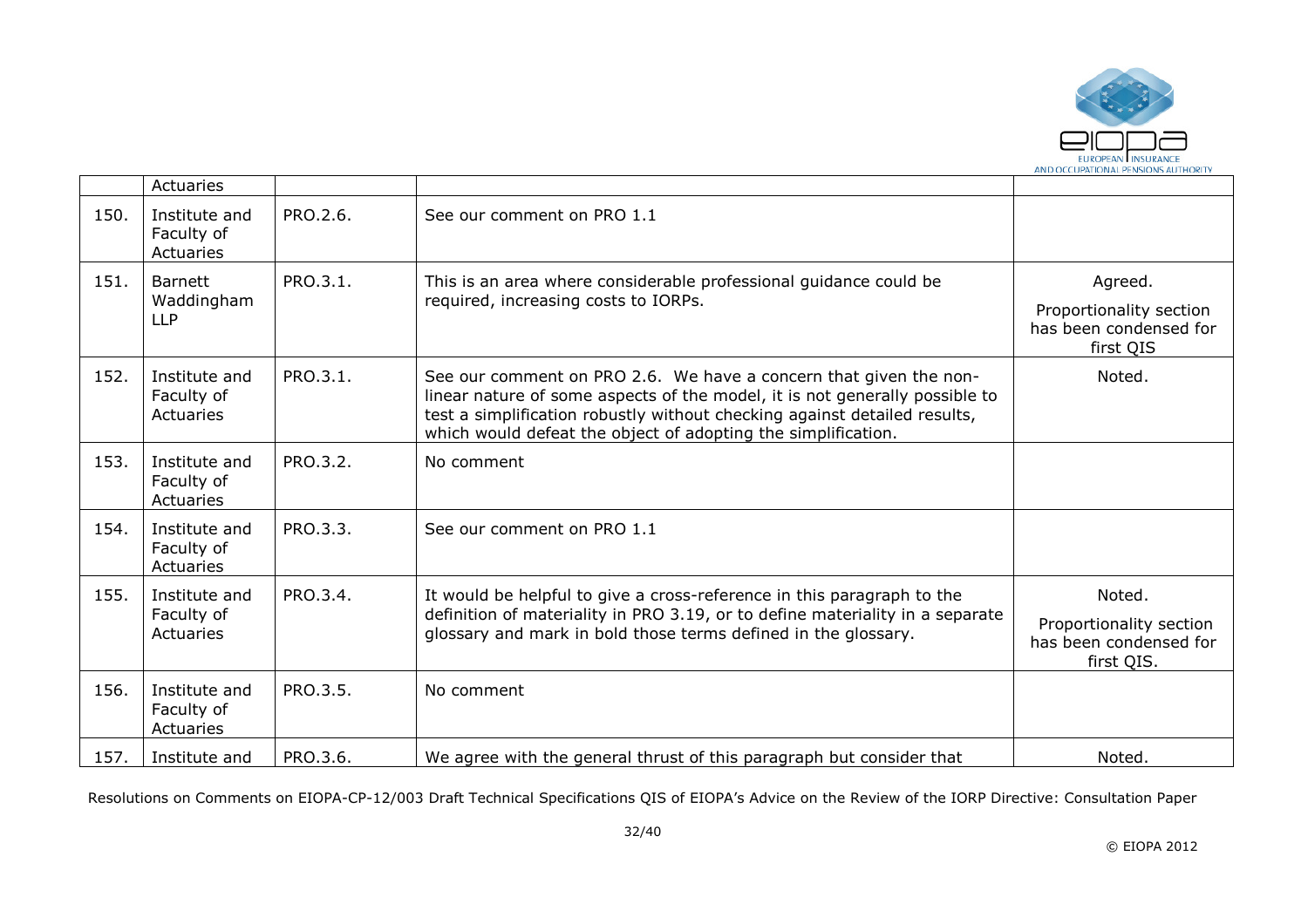

|      | Faculty of<br>Actuaries                    |           | more needs to be done to make it meaningful in the context of IORPs.                                                                                                                                                                                                                                                                     | Proportionality section<br>has been condensed for<br>first QIS ted. |
|------|--------------------------------------------|-----------|------------------------------------------------------------------------------------------------------------------------------------------------------------------------------------------------------------------------------------------------------------------------------------------------------------------------------------------|---------------------------------------------------------------------|
| 158. | Institute and<br>Faculty of<br>Actuaries   | PRO.3.7.  | No comment                                                                                                                                                                                                                                                                                                                               |                                                                     |
| 159. | <b>Barnett</b><br>Waddingham<br><b>LLP</b> | PRO.3.8.  | The exercise of some options within an IORP are designed to be cost-<br>neutral on a technical provisions basis, but give rise to a different pattern<br>of cashflows. Could such options be excluded on the grounds of<br>proportionality?                                                                                              | Noted.<br>Options that are not<br>material can be exluded           |
| 160. | Institute and<br>Faculty of<br>Actuaries   | PRO.3.8.  | We suggest that it is also necessary to consider how inter-dependencies<br>may change when conditions become stressed and understand the<br>circumstances in which the results of the model may not be stable.                                                                                                                           | Noted.                                                              |
| 161. | Aon Hewitt                                 | PRO.3.9.  | It would also seem appropriate to consider the overall picture. Our view<br>is that It would be disproportionate to analyse certain risks in great detail<br>where other risks, perhaps more significant risks such as continuing<br>employer support, are very difficult to model with any accuracy or<br>depend on heroic assumptions. | Noted.                                                              |
| 162. | Institute and<br>Faculty of<br>Actuaries   | PRO.3.9.  | No comment                                                                                                                                                                                                                                                                                                                               |                                                                     |
| 163. | Institute and<br>Faculty of<br>Actuaries   | PRO.3.10. | No comment                                                                                                                                                                                                                                                                                                                               |                                                                     |
| 164. | Institute and                              | PRO.3.11. | No comment                                                                                                                                                                                                                                                                                                                               |                                                                     |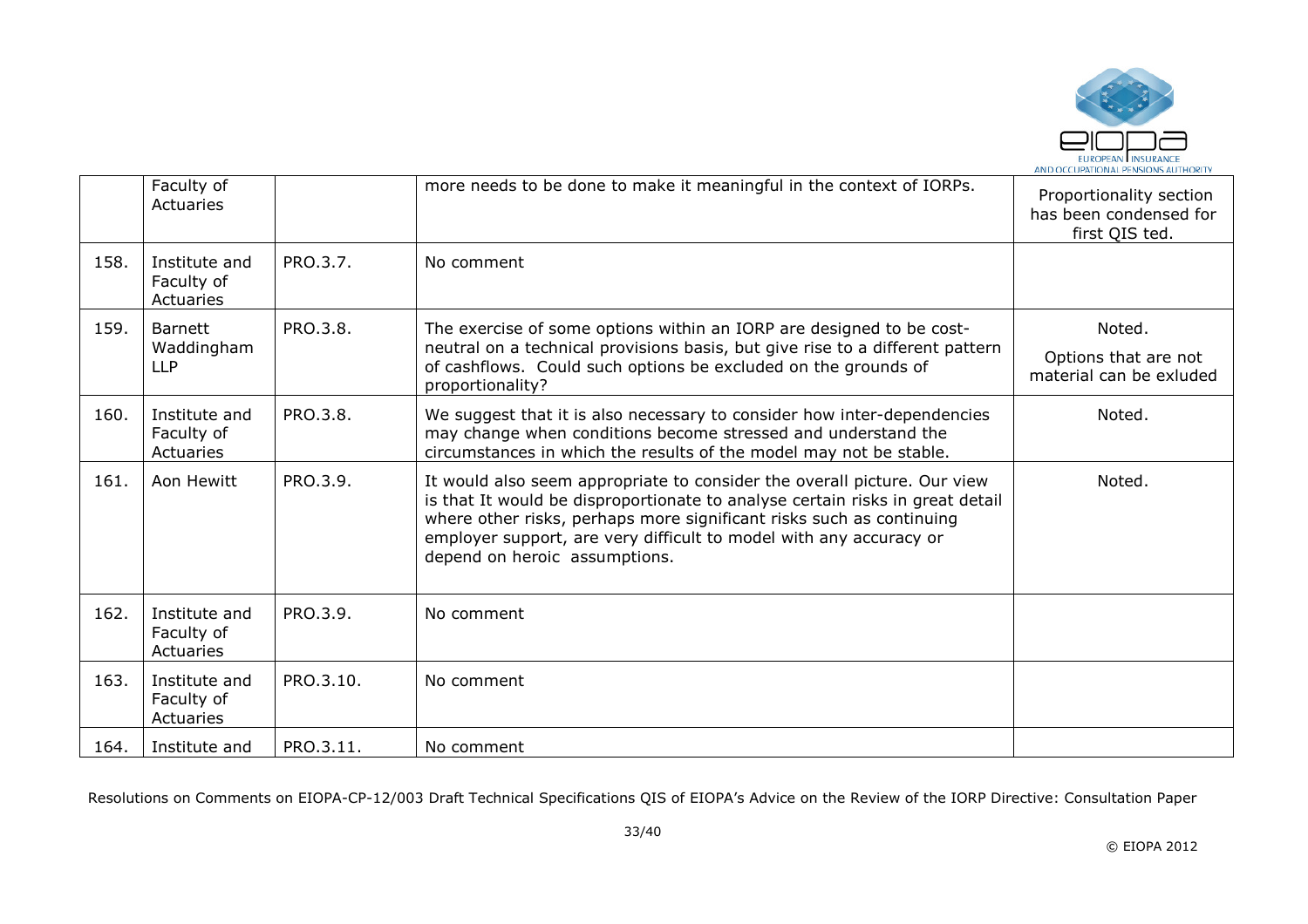

|      | Faculty of<br>Actuaries                                        |           |                                                                                                                                                                                                                                                         |                                                                                                   |
|------|----------------------------------------------------------------|-----------|---------------------------------------------------------------------------------------------------------------------------------------------------------------------------------------------------------------------------------------------------------|---------------------------------------------------------------------------------------------------|
| 165. | Institute and<br>Faculty of<br>Actuaries                       | PRO.3.12. | No comment                                                                                                                                                                                                                                              |                                                                                                   |
| 166. | Belgian<br>Association of<br>Pension<br>Institutions<br>(BVPI- | PRO.3.13. | Solvency II, article 4, states that Solvency II does not apply to smaller<br>insurance companies as long as they comply with certain criteria. Why<br>not a similar approach for IORPs?                                                                 | Noted.<br>There is not enough<br>information at this stage<br>to specify proportionality<br>rules |
| 167. | Institute and<br>Faculty of<br>Actuaries                       | PRO.3.13. | No comment                                                                                                                                                                                                                                              |                                                                                                   |
| 168. | Institute and<br>Faculty of<br>Actuaries                       | PRO.3.14. | No comment                                                                                                                                                                                                                                              |                                                                                                   |
| 169. | Institute and<br>Faculty of<br>Actuaries                       | PRO.3.15. | No comment                                                                                                                                                                                                                                              |                                                                                                   |
| 170. | Institute and<br>Faculty of<br>Actuaries                       | PRO.3.16. | No comment                                                                                                                                                                                                                                              |                                                                                                   |
| 171. | Institute and<br>Faculty of<br>Actuaries                       | PRO.3.17. | It would be helpful to give a cross-reference to the definition of<br>materiality in PRO 3.19.<br>In addition we consider that a model needs to be relatively stable over<br>time - there is no advantage to simplifications if they need to be changed | Noted.<br>Proportionality section<br>has been condensed for<br>first QIS.                         |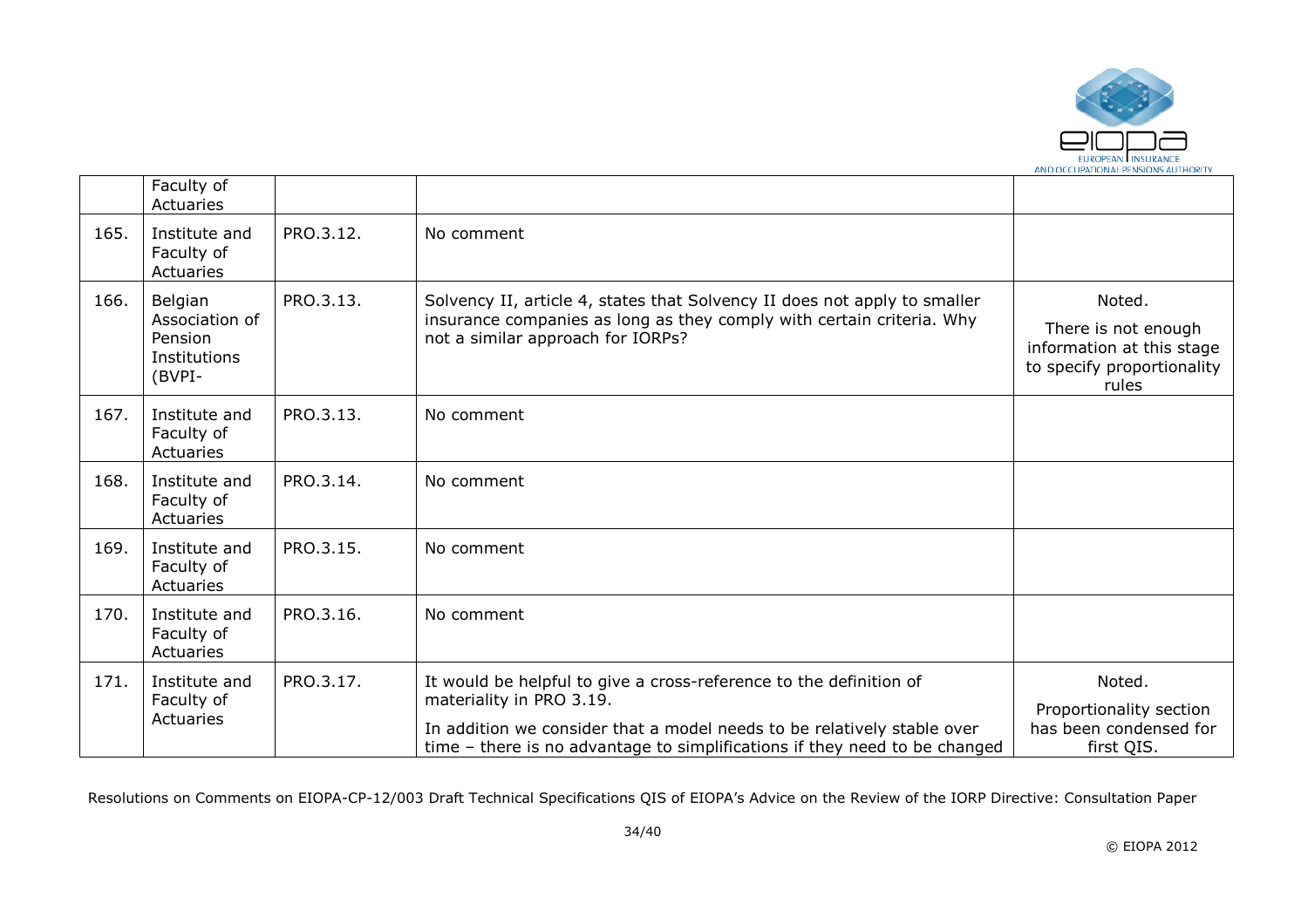

|      |                                            |           | every time they are used.                                                                                                                                                                                                                                                                                                                                                                                                                                                                                 |        |
|------|--------------------------------------------|-----------|-----------------------------------------------------------------------------------------------------------------------------------------------------------------------------------------------------------------------------------------------------------------------------------------------------------------------------------------------------------------------------------------------------------------------------------------------------------------------------------------------------------|--------|
| 172. | Institute and<br>Faculty of<br>Actuaries   | PRO.3.18. | No comment                                                                                                                                                                                                                                                                                                                                                                                                                                                                                                |        |
| 173. | Aon Hewitt                                 | PRO.3.19. | It is not clear who the user is and what decisions are to be taken. EIOPA<br>should clarify what it means for this for the purpose of the QIS (eg is the<br>user the IORP; the national supervisor; EIOPA or the European<br>Commission; and what decisions will be made by the respective users).                                                                                                                                                                                                        | Noted. |
| 174. | <b>Barnett</b><br>Waddingham<br><b>LLP</b> | PRO.3.19. | EIOPA should clarify who it considers to be the user of the information.<br>From PRO.3.20. we assume that this is the supervisory authority. In this<br>case it may be necessary for supervisory authorities in member states to<br>issue additional guidance on proportionality.<br>If the users are to include beneficiaries of IORPs, this judgement<br>becomes much harder to exercise. We consider that the holistic balance<br>sheet and capital requirement proposals are unduly complex and could | Noted. |
|      |                                            |           | potentially mislead individuals, leading to poor decisions.                                                                                                                                                                                                                                                                                                                                                                                                                                               |        |
| 175. | Institute and<br>Faculty of<br>Actuaries   | PRO.3.19. | No comment                                                                                                                                                                                                                                                                                                                                                                                                                                                                                                |        |
| 176. | Aon Hewitt                                 | PRO.3.20. | This states "a QIS exercise usually requires a lower degree of accuracy<br>than financial and supervisory reporting".                                                                                                                                                                                                                                                                                                                                                                                     | Noted. |
|      |                                            |           | EIOPA should clarify the level of accuracy it requires for this QIS exercise<br>(as most IORPs have not participated in such a QIS exercise in the recent                                                                                                                                                                                                                                                                                                                                                 |        |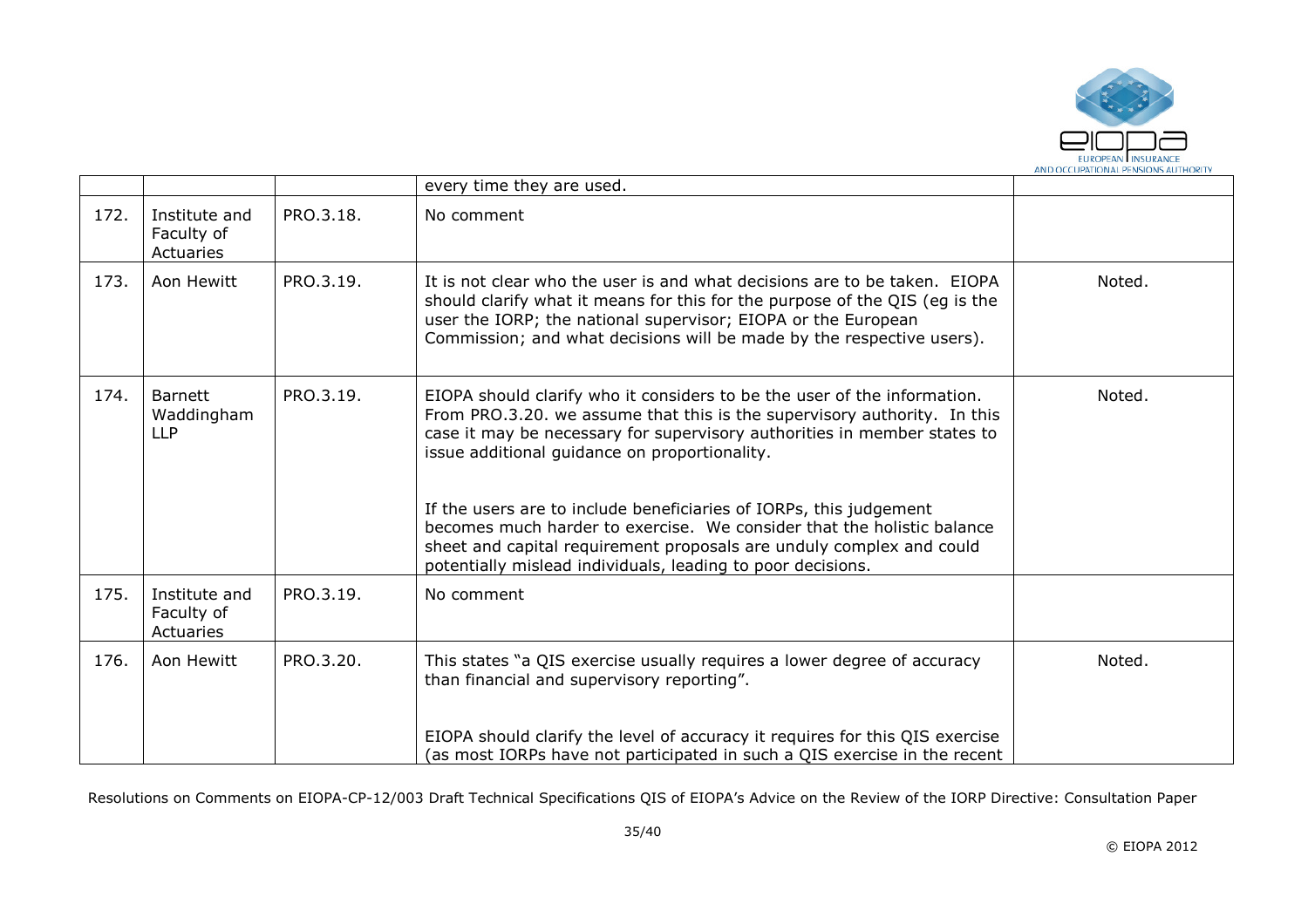

|      |                                            |           | past).<br>Given overall level of pension assets in EEA IORPs exceed $\epsilon$ 2 trillion<br>(source: EFRP); it would be reasonable to assume total Level A Technical<br>Provisions could be of the order of $€3$ trillion. Given the overall<br>complexity of calculations; short-time to do the QIS; overall judgement<br>and approximations required; and extreme market conditions at end<br>2011; we think that it is unlikely to expect that the overall accuracy for |                                                |
|------|--------------------------------------------|-----------|-----------------------------------------------------------------------------------------------------------------------------------------------------------------------------------------------------------------------------------------------------------------------------------------------------------------------------------------------------------------------------------------------------------------------------------------------------------------------------|------------------------------------------------|
|      |                                            |           | these overall calculations will be less than 5-10%. This means that some<br>of the numbers for the EEA as a whole may only have an accuracy level<br>of €150 to €300 billion<br>EIOPA should confirm what level of accuracy it is hoping to achieve, and<br>whether an overall accuracy level of 5-10% (ie €150 billion to €300                                                                                                                                             |                                                |
|      |                                            |           | billion) is appropriate. If a higher level of accuracy, then EIOPA should<br>provide further guidance on how it hopes this can be reached.                                                                                                                                                                                                                                                                                                                                  |                                                |
| 177. | <b>Barnett</b><br>Waddingham<br><b>LLP</b> | PRO.3.20. | We consider that to give a picture of the true impact on IORPs, the QIS<br>should require the same degree of accuracy as financial and supervisory<br>reporting.                                                                                                                                                                                                                                                                                                            | Noted.                                         |
| 178. | Institute and<br>Faculty of<br>Actuaries   | PRO.3.20. | In our view it is appropriate to conduct a series of QISs with increasing<br>levels of accuracy. However we are concerned about the potential for<br>instability in the proposed model and this makes us worry that lower<br>accuracy may mask important potential impacts.                                                                                                                                                                                                 | Noted.<br>EIOPA agrees more QISs<br>are needed |
| 179. | Institute and<br>Faculty of<br>Actuaries   | PRO.3.21. | No comment                                                                                                                                                                                                                                                                                                                                                                                                                                                                  |                                                |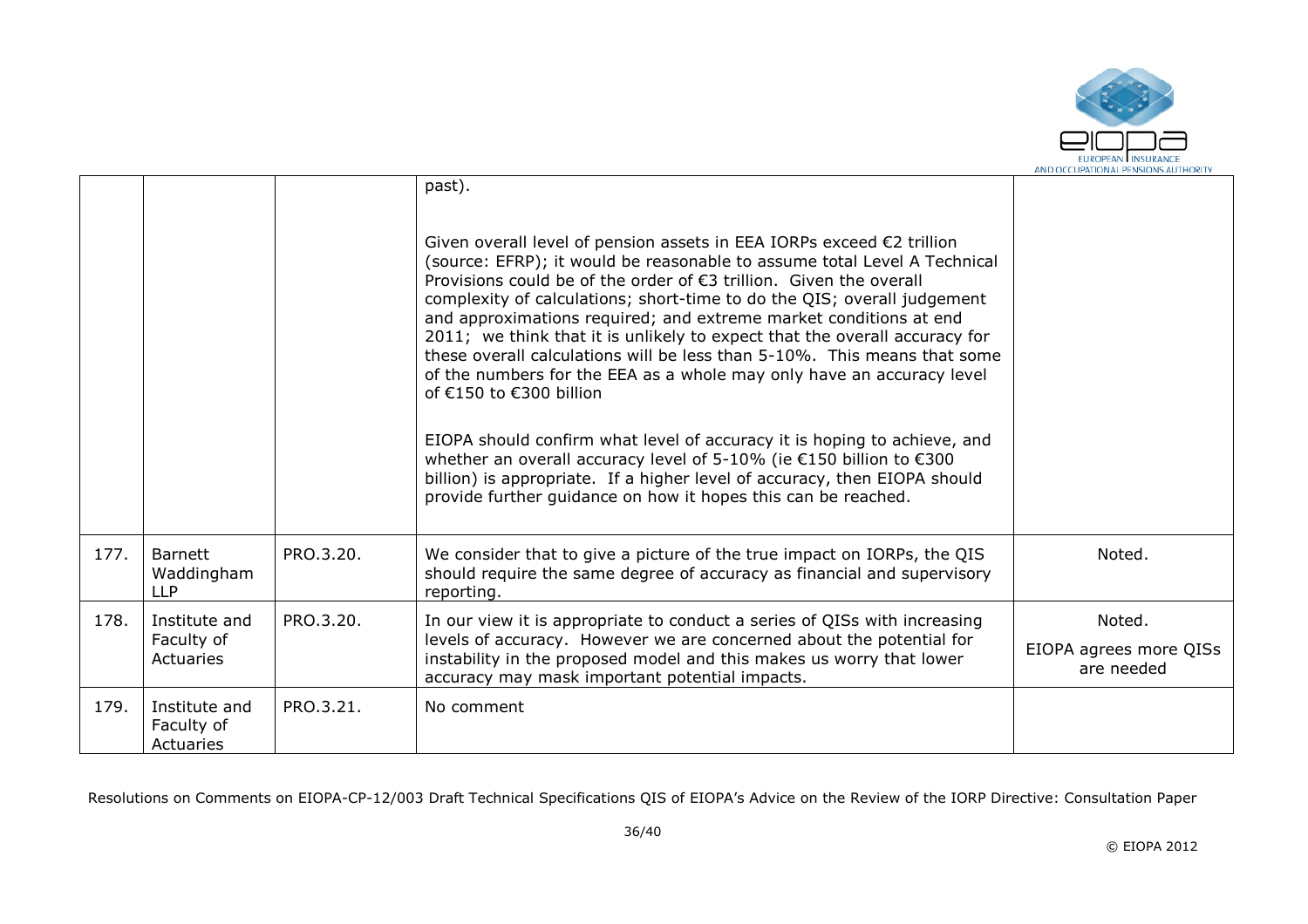

| 180. | Institute and<br>Faculty of<br>Actuaries | PRO.3.22. | We advocate substantial backtesting of the proposed model using actual<br>market data over, say, the last 5 years.                                 | Noted. |
|------|------------------------------------------|-----------|----------------------------------------------------------------------------------------------------------------------------------------------------|--------|
| 181. | Institute and<br>Faculty of<br>Actuaries | PRO.3.23. | No comment                                                                                                                                         |        |
| 182. | Institute and<br>Faculty of<br>Actuaries | PRO.3.24. | No comment                                                                                                                                         |        |
| 183. | Institute and<br>Faculty of<br>Actuaries | PRO.3.25. | No comment                                                                                                                                         |        |
| 184. | Institute and<br>Faculty of<br>Actuaries | PRO.3.26. | No comment                                                                                                                                         |        |
| 185. | Institute and<br>Faculty of<br>Actuaries | PRO.3.27. | No comment                                                                                                                                         |        |
| 186. | Institute and<br>Faculty of<br>Actuaries | PRO.3.28. | No comment                                                                                                                                         |        |
| 187. | Institute and<br>Faculty of<br>Actuaries | PRO.4.1.  | No comment                                                                                                                                         |        |
| 188. | Institute and<br>Faculty of              | PRO.4.2.  | Longevity, the key biometric risk for most IORPs has been the subject of<br>a great deal of research and development in the UK in recent years and | Noted. |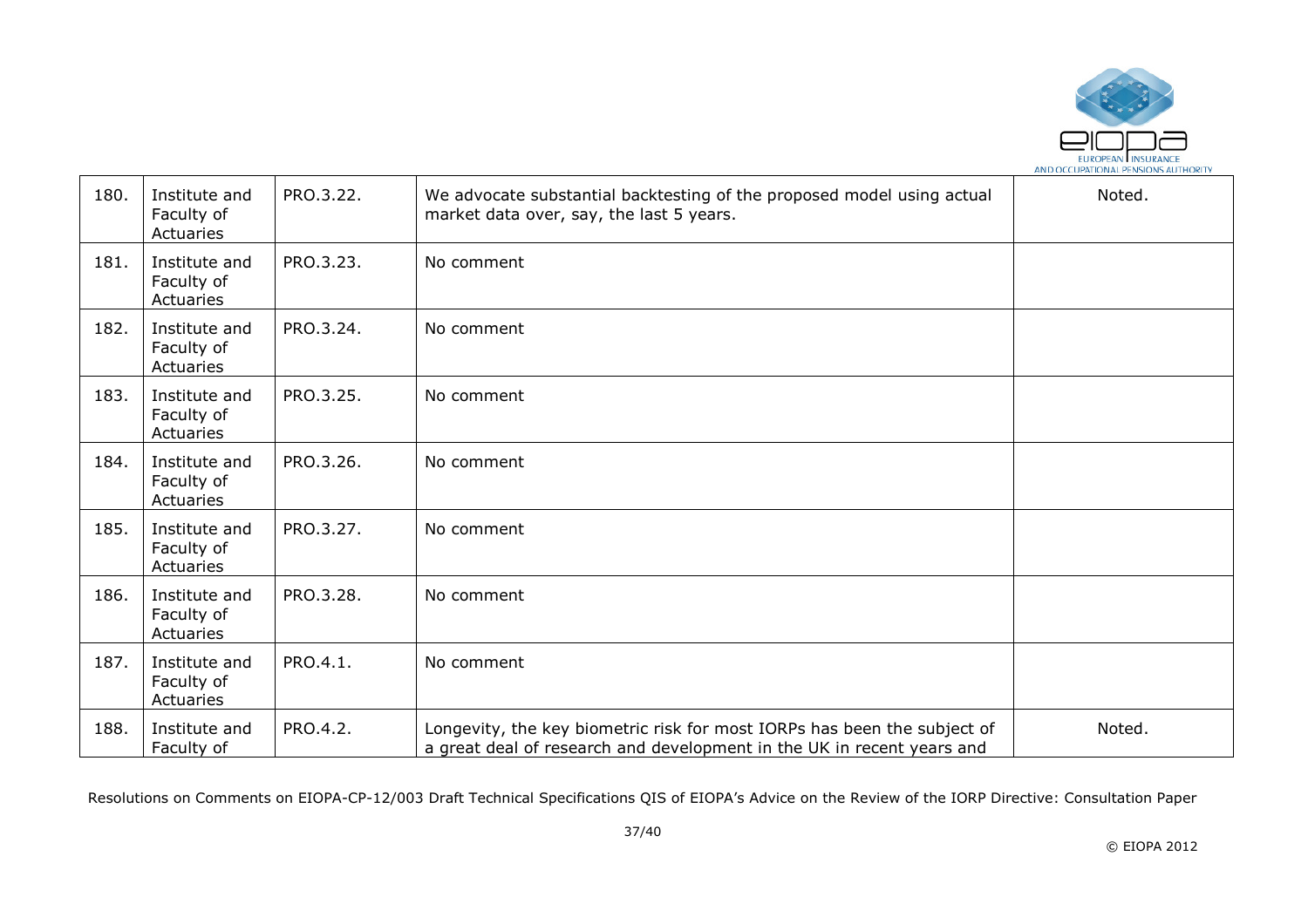

|      | Actuaries                                |          | we would welcome the opportunity to share our expertise in this field<br>with EIOPA.                                                                                                                                                                                                                                                                            |        |
|------|------------------------------------------|----------|-----------------------------------------------------------------------------------------------------------------------------------------------------------------------------------------------------------------------------------------------------------------------------------------------------------------------------------------------------------------|--------|
| 189. | Institute and<br>Faculty of<br>Actuaries | PRO.4.3. | We suggest that EIOPA make clear that market consistency is the<br>underlying objective in valuing options and guarantees.                                                                                                                                                                                                                                      | Noted. |
| 190. | Institute and<br>Faculty of<br>Actuaries | PRO.4.4. | No comment                                                                                                                                                                                                                                                                                                                                                      |        |
| 191. | Institute and<br>Faculty of<br>Actuaries | PRO.4.5. | The actuarial standards applying to UK pensions actuaries requires that :<br>"No adjustment shall be made to any assumption used in, or proposed for<br>use in, a model to compensate for a shortcoming in another unrelated<br>assumption."<br>It is therefore not clear to us that UK actuaries would be able to group<br>charges and guarantees as proposed. | Noted. |
| 192. | Institute and<br>Faculty of<br>Actuaries | PRO.4.6. | No comment                                                                                                                                                                                                                                                                                                                                                      |        |
| 193. | Institute and<br>Faculty of<br>Actuaries | PRO.4.7. | No comment                                                                                                                                                                                                                                                                                                                                                      |        |
| 194. | Institute and<br>Faculty of<br>Actuaries | PRO.4.8. | No comment                                                                                                                                                                                                                                                                                                                                                      |        |
| 195. | Institute and<br>Faculty of<br>Actuaries | PRO.4.9. | No comment                                                                                                                                                                                                                                                                                                                                                      |        |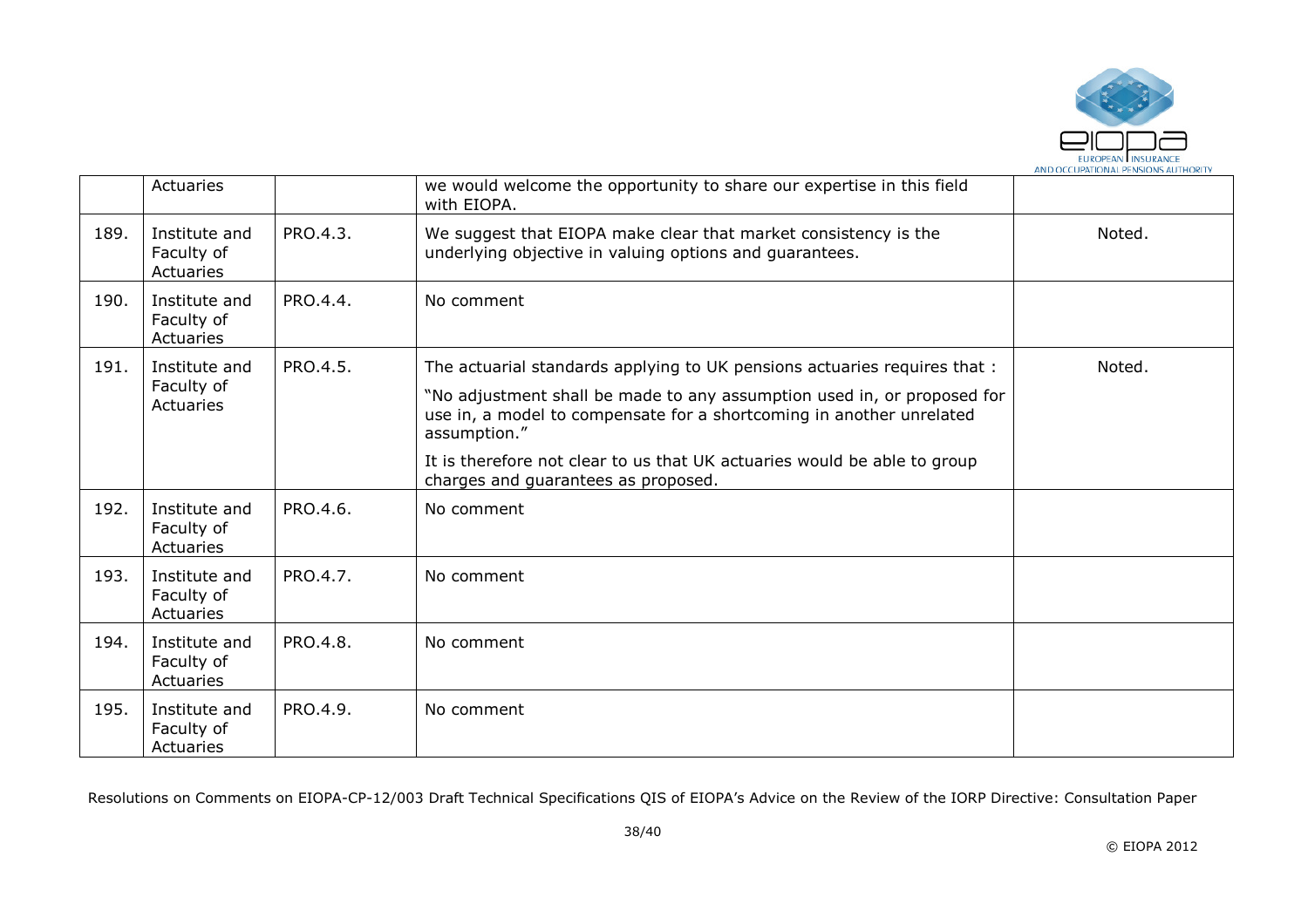

| 196. | Institute and<br>Faculty of<br>Actuaries | PRO.4.10. | No comment |  |
|------|------------------------------------------|-----------|------------|--|
| 197. | Institute and<br>Faculty of<br>Actuaries | PRO.4.11. | No comment |  |
| 198. | Institute and<br>Faculty of<br>Actuaries | PRO.4.12. | No comment |  |
| 199. | Institute and<br>Faculty of<br>Actuaries | PRO.4.13. | No comment |  |
| 200. | Institute and<br>Faculty of<br>Actuaries | PRO.4.14. | No comment |  |
| 201. | Institute and<br>Faculty of<br>Actuaries | PRO.4.15. | No comment |  |
| 202. | Institute and<br>Faculty of<br>Actuaries | PRO.4.16. | No comment |  |
| 203. | Aon Hewitt                               | PRO.4.17. |            |  |
| 204. | Institute and<br>Faculty of<br>Actuaries | PRO.4.17. | No comment |  |